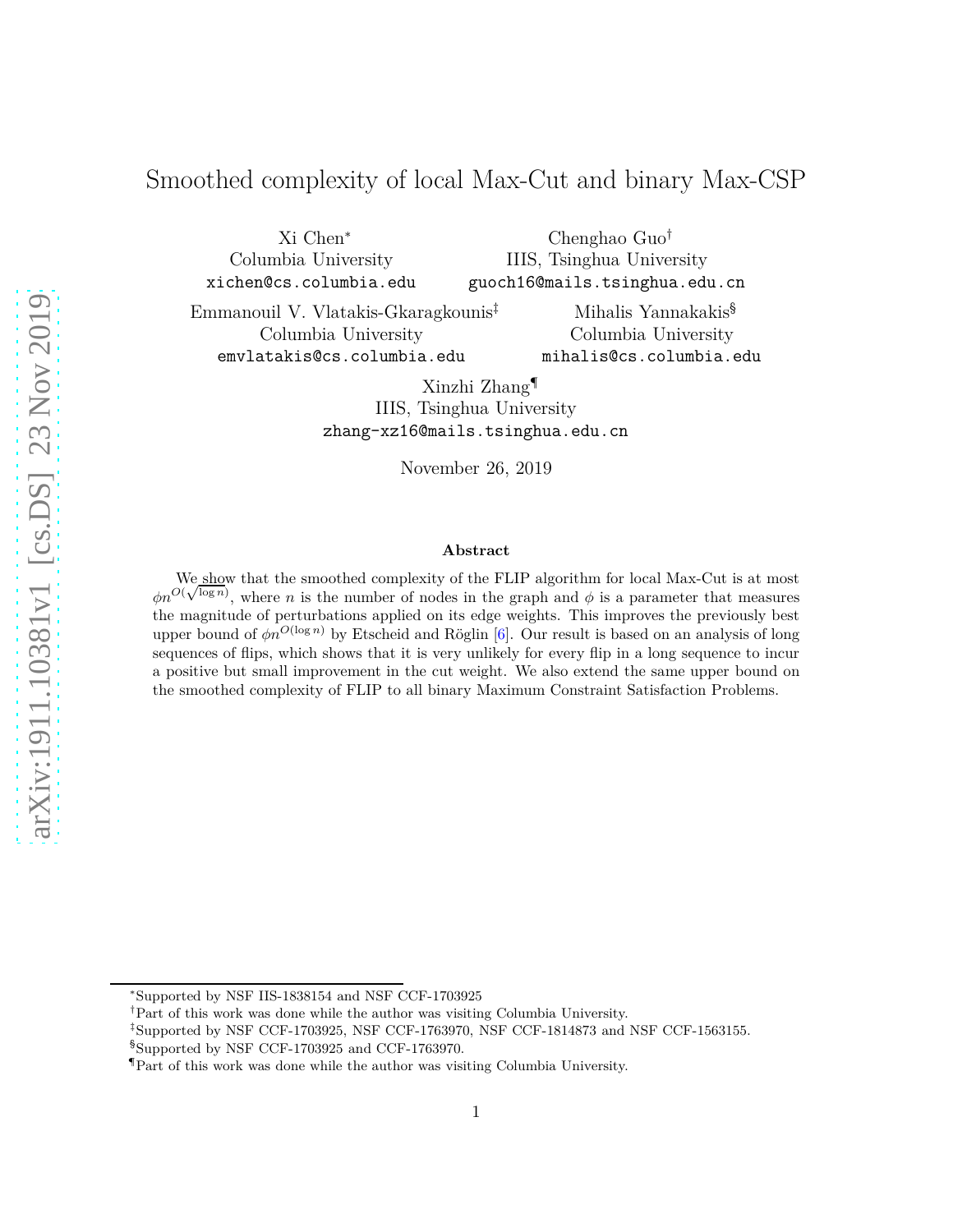# **1 Introduction**

Local search is one of the most prominent algorithm design paradigms for combinatorial optimization problems. A local search algorithm begins with an initial candidate solution and then follows a path by iteratively moving to a better neighboring solution until a local optimum is reached. Many algorithms currently deployed in practice are based on local search, and all the empirical evidence suggests that they typically perform very well in practice, rarely running into long paths before reaching a local optimum.

However, despite their wide success in practice, the performance of many local search algorithms lacks rigorous justifications. A recurring phenomenon is that a local search algorithm is usually efficient in practice but analysis under the worst-case framework indicates the opposite — that the algorithm has exponential running time due to delicate pathological instances that one may never encounter in practice. A concrete (and probably one of the simplest) example of this phenomenon is the *FLIP* algorithm for the *local Max-Cut* problem.

Given an undirected graph  $G = (V, E)$  with edge weights  $(X_e : e \in E)$  (wlog in  $[-1, 1]$ ), the local Max-Cut problem is to find a partition of  $V$  into two sets  $V_1$  and  $V_2$  such that the weight of the corresponding cut (the sum of weights of edges with one node in  $V_1$  and the other in  $V_2$ ) cannot be improved by moving one of the nodes to the other set. To find a local max-cut, the FLIP algorithm starts with an initial partition and keeps moving nodes to the other side, one by one, as long as the move increases the weight of the cut, until no local improvement can be made. Note that the FLIP algorithm, similar to the simplex algorithm, is really a family of algorithms since one can apply different rules, deterministic or randomized, to pick the next node when more than one nodes can improve the cut. The local Max-Cut problem is known to be PLS-complete [\[11\]](#page-32-0), where PLS is a complexity class introduced by [\[9\]](#page-32-1) to characterize local search problems. A consequence of the proof of the completeness result is that FLIP takes exponential time to solve local Max-Cut in the worst case, regardless of the pivoting rule used [\[11\]](#page-32-0). The local Max-Cut problem can be viewed equivalently as the problem of finding a pure Nash equilibrium in a *party affiliation game* [\[7\]](#page-32-2). In this case, the FLIP algorithm corresponds to the better response dynamics for the game. The local Max-Cut problem is also closely related to the problem of finding a stable configuration in a neural network in the Hopfield model [\[8\]](#page-32-3) (see Section [5](#page-25-0) for the definition). In this case the FLIP algorithm corresponds to the natural asynchronous dynamics where in each step an unstable node flips its state, and the process repeats until the network converges to a stable configuration.

Max-Cut is an example of a Maximum Binary Constraint Satisfaction Problem (Max-2CSP). In a general *Max-2CSP*, the input consists of a set of Boolean variables and a set of constraints with weights over some pairs of variables. The problem is then to find an assignment to the variables that maximizes the sum of weights of satisfied constraints. So Max-Cut is the special case when all constraints are XOR of the two variables. Other well-studied special cases include Max-2SAT (Maximum Satisfiability when every clause has at most two literals), and Max-Directed Cut (the max-cut problem for weighted directed graphs); see Section [5](#page-25-0) for their definitions. We can consider more generally the *Binary Function Optimization Problem* (or BFOP in short), where instead of constraints we have functions over some pairs of variables and the objective function is a weighted sum of these functions (again see Section [5](#page-25-0) for the formal definition). The FLIP algorithm can be used to find local optima for general Max-2CSP and BFOP, where flipping the assignment of any single variable cannot improve the objective function.

In this paper we study the *smoothed complexity* of the FLIP algorithm for local Max-Cut, Max-2CSP and BFOP. The smoothed analysis framework was introduced by Spielman and Teng [\[13\]](#page-32-4) to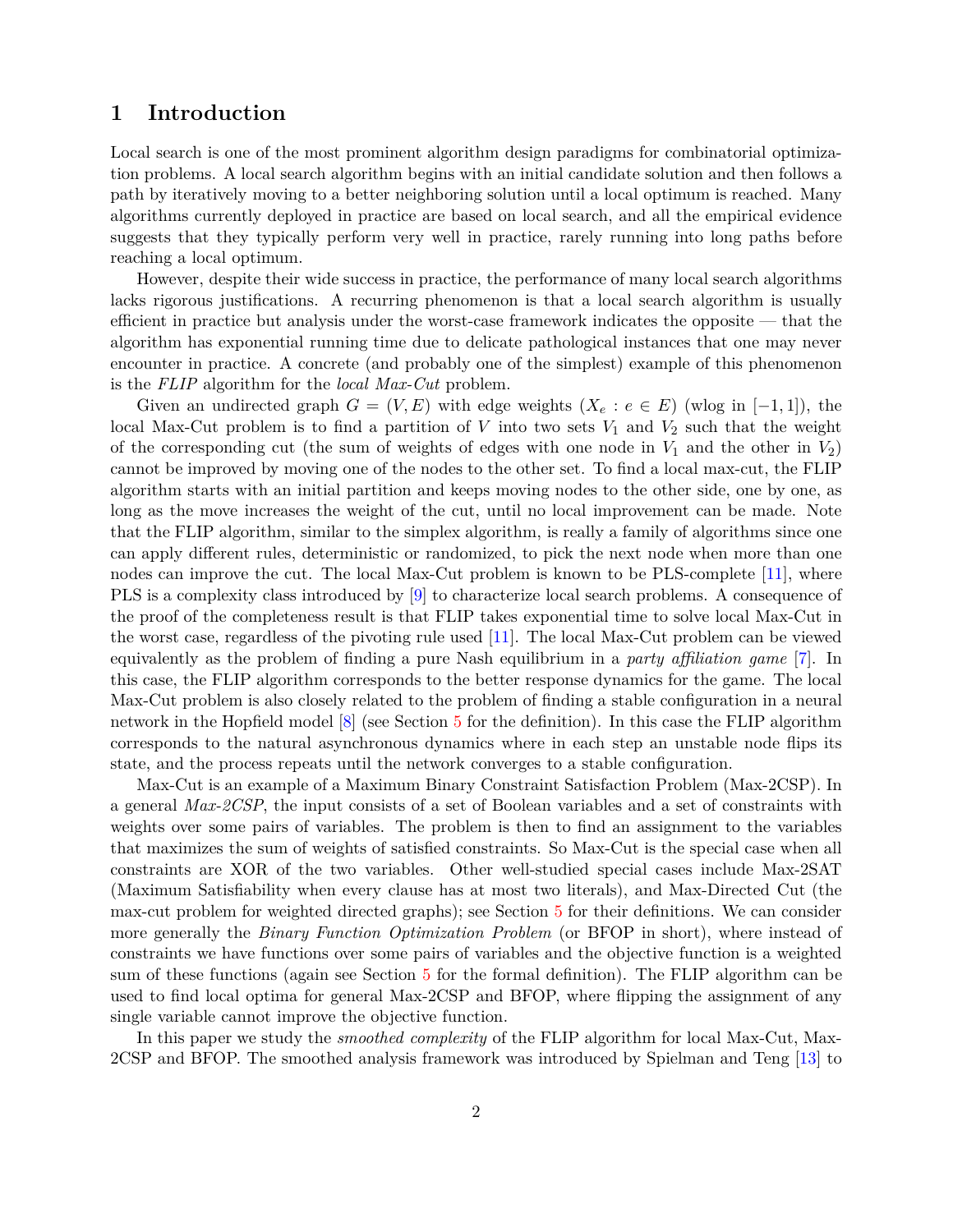provide rigorous justifications for the observed good practical performance of the simplex algorithm (the standard local search algorithm for Linear Programming), even though the simplex algorithm is known to take exponential-time in the worst case for most common pivoting rules (e.g.  $[10]$ ). Since then, smoothed analysis has been applied in a range of areas; see [\[12\]](#page-32-6). Specialized to the local Max-Cut problem, the edge weights of the given undirected graph  $G = (V, E)$  are assumed to be drawn independently from a vector  $\mathcal{X} = (\mathcal{X}_e : e \in E)$  of probability distributions, one for each edge. Each  $\mathcal{X}_e$  is a distribution supported on  $[-1, 1]$  and its density function is bounded from above by a parameter  $\phi > 0$ . Notice that as  $\phi \to 1/2$ , the model approaches the average-case analysis framework for uniform edge weights. A related alternative model for smoothed analysis is to allow an adversary to pick arbitrary weights  $w_e$ , which are then perturbed by adding a small random perturbation  $\mathcal{Z}_e$ , i.e. the edge weights are  $\mathcal{X}_e = w_e + \mathcal{Z}_e$ . In this case,  $\phi$  corresponds to the maximum value of the pdf of  $\mathcal{Z}_e$ .

The question is to give an upper bound  $T(n, \phi)$  such that for any *G* and *X*, the FLIP algorithm terminates within  $T(n, \phi)$  steps with high probability (say  $1 - o_n(1)$ ) over the draw of edge weights *X* ∼  $X$  (where we use  $X \sim \mathcal{X}$  to denote independent draws of  $X_e \sim \mathcal{X}_e$ ).

The best result for  $T(n, \phi)$  before our work is the quasipolynomial upper bound  $\phi n^{O(\log n)}$  by Etscheid and Röglin  $[6]$ , based on a rank-based approach which we review in Section [1.2.](#page-3-0) Before their work, polynomial upper bounds were obtained by Elsässer and Tscheuschner  $[4]$  and by Etscheid and Röglin [\[5\]](#page-31-2) for special cases either when *G* has  $O(\log n)$  degree or when *G* is a complete graph with edge weights given by Euclidean distances. After the work of [\[6\]](#page-31-0), Angel et. al [\[1\]](#page-31-3) obtained a polynomial upper bound for  $T(n, \phi)$  when G is a complete graph. Their polynomial bound was further improved by Bibak et. al [\[2\]](#page-31-4), again for complete graphs.

### **1.1 Our results**

We prove a  $\phi n^{O(\sqrt{\log n})}$  upper bound for the smoothed complexity of FLIP for local Max-Cut:

<span id="page-2-0"></span>**Theorem 1.1.** Let  $G = (V, E)$  be an undirected graph over *n* vertices, and let  $\mathcal{X} = (\mathcal{X}_e : e \in E)$  be *a sequence of probability distributions such that every*  $\mathcal{X}_e$  *is supported on*  $[-1, 1]$  *and has its density function bounded from above by a parameter*  $\phi > 0$ *. Then with probability at least*  $1 - o_n(1)$  *over the draw of edge weights*  $X \sim \mathcal{X}$ , any implementation of the FLIP algorithm running on G and X takes *at most*  $\phi_n^{O(\sqrt{\log n})}$  *many steps to terminate.* 

Given *G* and edge weights *X*, we define the (directed) configuration graph they form as follows: vertices of the graph correspond to configurations (or partitions)  $\gamma : V \to \{-1, 1\}$ ; there is an edge from  $\gamma$  to  $\gamma'$  if  $\gamma'$  can be obtained from  $\gamma$  by moving one node and the weight of  $\gamma'$  is strictly larger than that of  $\gamma$  under X, i.e., each edge is a move that strictly improves the cut weight. Theorem [1.1](#page-2-0) is established by showing that, with probability at least  $1-o_n(1)$  over the draw of  $X \sim \mathcal{X}$ , there is no directed path longer than  $\phi n^{O(\sqrt{\log n})}$  in the configuration graph formed by *G* and *X*.

We also extend Theorem [1.1](#page-2-0) to obtain the same upper bound for the smoothed complexity of the FLIP algorithm running on Max-2CSP and BFOP.

<span id="page-2-1"></span>**Theorem 1.2.** *Let I be an arbitrary instance of a Max-2CSP (or BFOP) problem with n variables and m constraints (or functions) with independent random weights in*  $[-1, 1]$  *with density at most*  $\phi$ *. Then with probability at least*  $1 - o_n(1)$  *over the draw of weights, any implementation of the FLIP algorithm running on I takes at most*  $\phi$ *mn*<sup>*O*( $\sqrt{\log n}$ )</sup> *many steps to terminate.*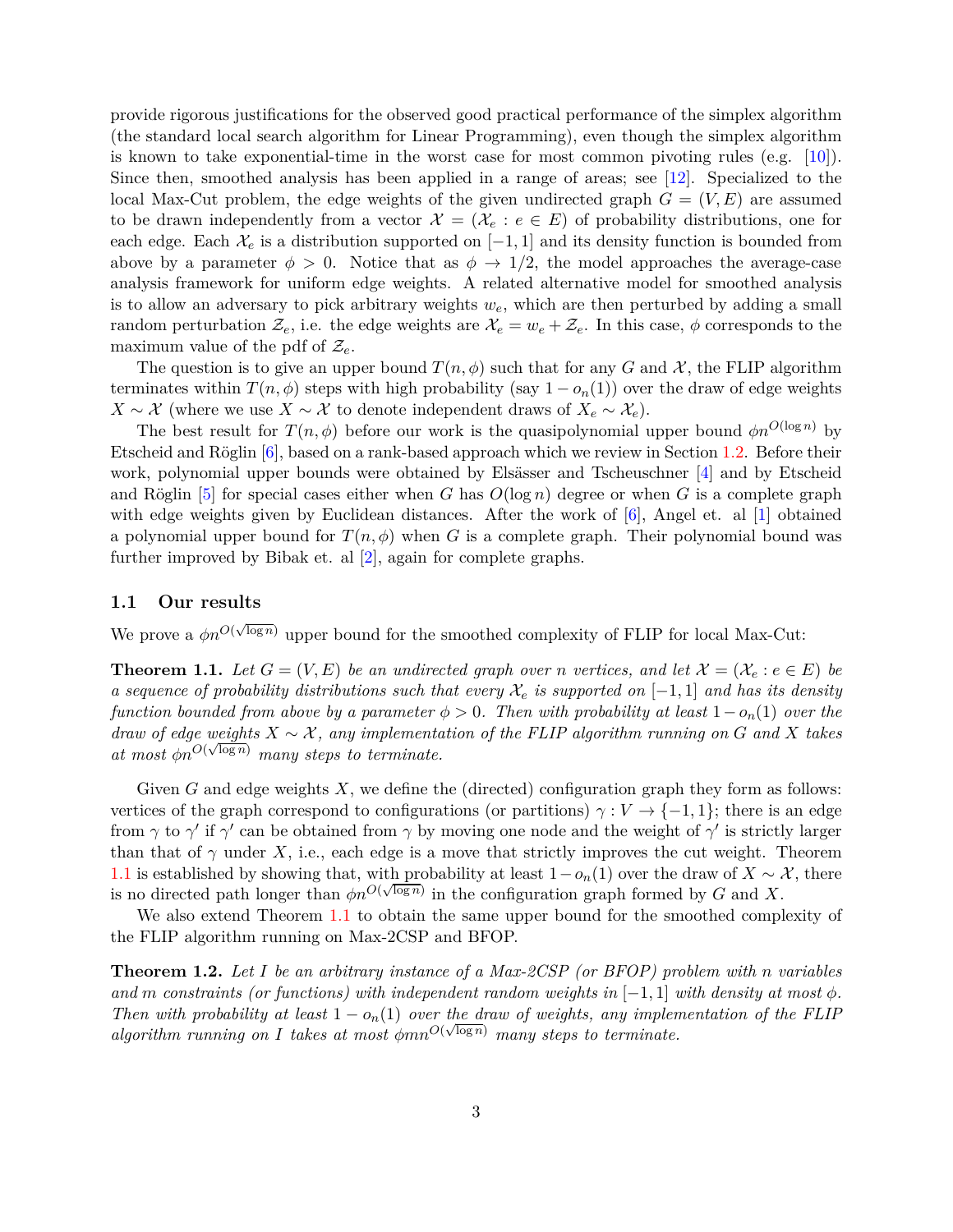#### <span id="page-3-0"></span>**1.2 The rank-based approach**

We briefly review the ranked-based approach of [\[6\]](#page-31-0) and then discuss the main technical barrier to obtaining an upper bound that is asymptotically better than  $n^{O(\log n)}$ .

Since the maximum possible weight of a cut in the weighted graph is at most  $O(n^2)$ , if an execution of the FLIP algorithm is very long, then almost all the steps must have a very small gain, less than some small amount  $\epsilon$ . Therefore, the execution must contain many long substrings (consecutive subsequences) of moves, all of which yield very small gain, in  $(0, \epsilon]$ . Let  $B = (\sigma_1, \ldots, \sigma_k)$ be a sequence of moves, where the  $\sigma_i$ 's are the nodes flipped in each step, and let  $\gamma: V \to \{-1, 1\}$ be the configuration (partition) of the nodes at the beginning. The increase of the cut weight made by the *i*-th move is a linear combination of the weights of the edges incident to the node  $\sigma_i$  that is flipped in the *i*-th step with coefficients either −1 or 1; thus, the increase can be written as the inner product of a  $\{-1,0,1\}$ -vector indexed by  $e \in E$  and the edge weight vector *X*. We refer to the former as the improvement vector of the *i*-th move. From our assumption about the probability distributions of edge weights, it is easy to see that for any step, the probability that the increase lies in  $(0, \epsilon]$  is at most  $\phi \epsilon$ . If these events for different steps were independent, then the probability that all the steps of the sequence have this property would be at most  $(\phi \epsilon)^k$ , i.e., it would go down rapidly to 0 with the length *k* of the sequence. Unfortunately these events may be quite correlated. However, a lemma of [\[6\]](#page-31-0) (restated as Lemma [2.1](#page-9-0) in Section [2\)](#page-7-0) shows that if the improvement vectors in some steps are linearly independent then they behave like independent events in the sense that the probability that they all yield a gain in  $(0, \epsilon]$  is at most  $(\phi \epsilon)^r$ , where *r* is the number of linearly independent steps. This suggests that a useful parameter for obtaining a bound is the rank of the set of improvement vectors for the steps of the sequence.

One problem is that the improvement vectors generally depend on the initial configuration  $\gamma$  of nodes that do not appear in the sequence *B*. Their number may be much larger than the rank *r*, and thus considering all their possible initial values will overwhelm the probability  $(\phi \epsilon)^r$ . For this reason, [\[6\]](#page-31-0) (and we) combine consecutive occurrences of the same node in the sequence *B* of moves: for each pair  $(i, j)$ ,  $i < j \in [k]$ , such that  $\sigma_i$  and  $\sigma_j$  are two consecutive occurrences of the same node in *B* (we call such a pair an *arc*), we form the improvement vector of the arc by summing the improvement vectors of the two steps *i* and *j*. Thus, the total gain in cut weight from the two steps is given by the inner product of the improvement vector for the arc and *X*; if every step of *B* has gain at most  $\epsilon/2$  then every arc has gain at most  $\epsilon$ . We call such a sequence  $\epsilon$ -*improving*. The improvement vectors of the arcs do not depend on the initial configuration of *inactive* nodes, those that do not appear in the sequence. The *rank* of the sequence *B* is defined as the rank of the matrix  $M_{B,\gamma}$  whose rows correspond to edges of *G* and whose columns are improvement vectors of arcs of *B*. The aforementioned lemma (Lemma [2.1](#page-9-0) in Section [2\)](#page-7-0) then implies that if the rank of a sequence *B* is *r* then the probability that *B* is  $\epsilon$ -improving is at most  $(\phi \epsilon)^r$ .

The main technical lemma of [\[6\]](#page-31-0), which we will refer to as *the rank lemma*, shows that

*Given any sequence H of length* 5*n, there always exists a substring B of H such that the r[a](#page-3-1)nk<sup>a</sup> of B is at least*  $\Omega(\text{len}(B)/\log n)$ *.* 

<span id="page-3-1"></span><sup>&</sup>lt;sup>a</sup>Note that the rank is defined earlier using both *B* and the initial configuration  $\gamma$ . An observation from [\[1\]](#page-31-3) shows that the rank actually does not depend on  $\gamma$  but only *B*.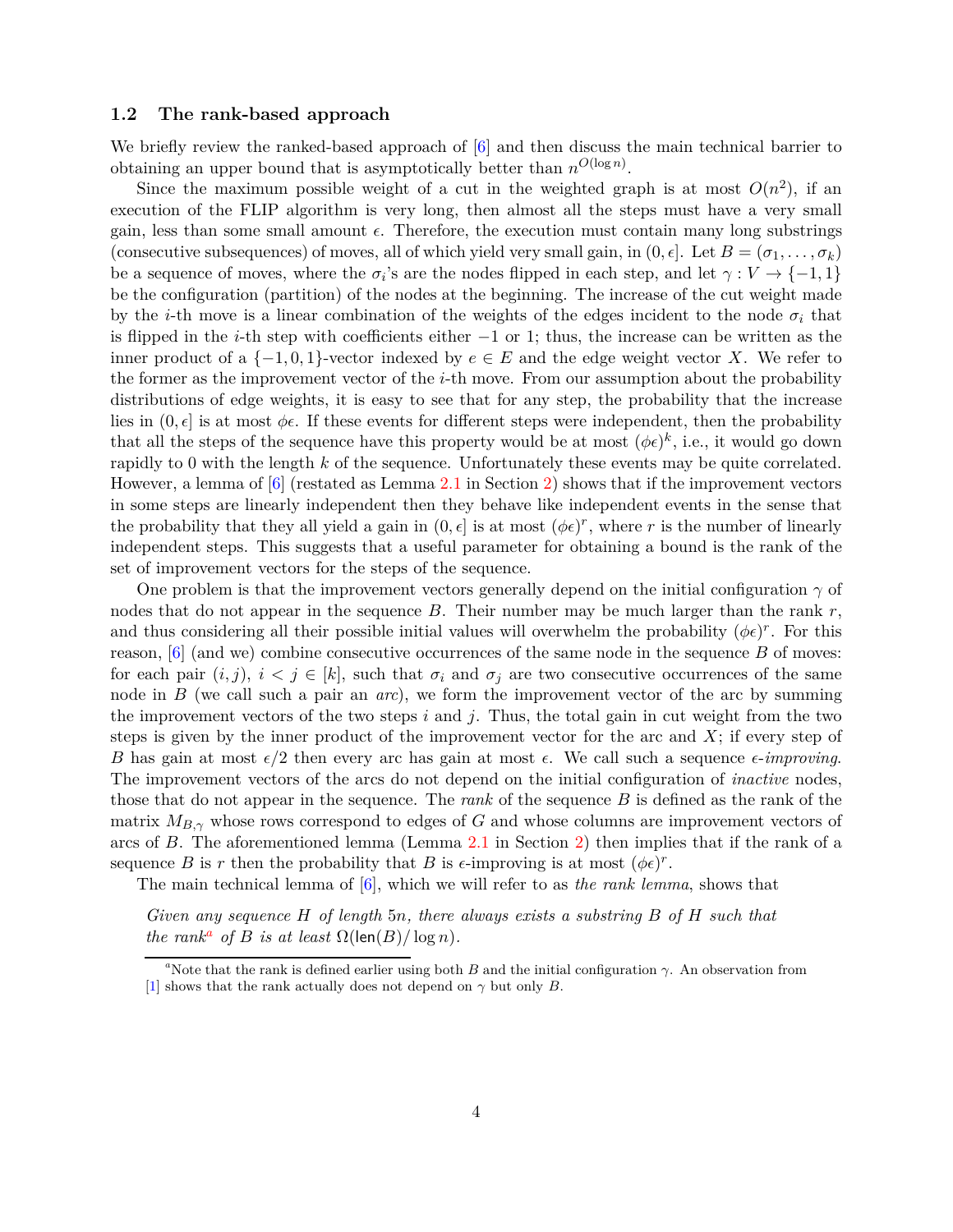With this lemma, one can apply a union bound to upper bound the probability that there are an initial configuration  $\gamma$  and a sequence *B* with len(*B*)  $\leq 5n$  and rank  $\Omega(\text{len}(B)/\log n)$  such that *B* is  $\epsilon$ -improving with respect to  $\gamma$  and  $X \sim \mathcal{X}$  as follows:

<span id="page-4-0"></span>
$$
\sum_{\ell \in [5n]} 2^{\ell} \cdot n^{\ell} \cdot (\phi \epsilon)^{\Omega(\ell/\log n)}.
$$
 (1)

Here  $n^{\ell}$  is a trivial bound for the number of sequences of length  $\ell$  and  $(\phi \epsilon)^{\Omega(\ell/\log n)}$  is the probability that a sequence with rank  $\Omega(\ell/\log n)$  is  $\epsilon$ -improving. A crucial observation is that, because of the definition of ranks (based on arcs instead of individual moves), we do not need to apply the union bound on the  $2^n$  configurations over all nodes but only on configurations of nodes that appear in the sequence. In other words, initial configurations that only differ on non-active nodes can be treated as the same. This is why we can use  $2^{\ell}$  instead of  $2^{n}$  in [\(1\)](#page-4-0) since  $\ell$  is a trivial upper bound for the number of active nodes. By setting  $\epsilon = 1/(\phi n^{O(\log n)})$ , [\(1\)](#page-4-0) becomes  $1 - o_n(1)$ . It follows from the rank lemma that, with high probability, no sequence  $H$  of length  $5n$  can be  $\epsilon$ -improving and thus, the cut weight must go up by at least  $\epsilon$  for every 5*n* moves. The  $\phi n^{O(\log n)}$  upper bound of [\[6\]](#page-31-0) then follows since the maximum possible weight of a cut is  $O(n^2)$ .

A natural question for further improvements is whether the log *n*-factor lost in the rank lemma of  $[6]$  is necessary. Taking a closer look, the proof of  $[6]$  consists of two steps. First it is shown that given any sequence  $H$  of length  $5n$ , there is a substring  $B$  such that the number of repeating nodes in *B* (i.e., those that appear at least twice in *B*) is  $\Omega(\text{len}(B)/\log n)$ . The rank lemma then follows by showing that the rank of *B* is at least proportional to the number of repeating nodes in it (which we include as Lemma [4.2](#page-13-0) in Section [4.2\)](#page-13-1). On the one hand, the first step of the proof turns out to be tight given an example constructed in [\[1\]](#page-31-3). Furthermore, we give a construction in Appendix [B](#page-30-0) to show that, not only the proof approach of  $[6]$  is tight, but the rank lemma itself is indeed tight, by giving a graph *G* and a sequence *H* of length 5*n* such that every substring *B* of *H* has rank at most  $O(\text{len}(B)/\log n)$ . Therefore, one cannot hope to obtain a bound better than  $n^{O(\log n)}$  based on an improved version of this rank lemma.

### <span id="page-4-1"></span>**1.3 A new rank lemma**

We overcome the log *n*-barrier to the rank-based approach of [\[6\]](#page-31-0) on general graphs by considering not only substrings of *H* but also its *subsequences*. Recall that a subsequence of *H* is of the form  $(\sigma_{i_1}, \ldots, \sigma_{i_k})$  with  $i_1 < \cdots < i_k$ . We use the same arc-based rank notion defined above. The main technical component (Lemma [3.1\)](#page-10-0) is a new rank lemma that can be stated informally as follows:

*If H is a sequence of moves of length* 5*n, then there is a subsequence B of H* such that the rank of *B* is at least  $\Omega(\text{len}(B)/\sqrt{\log n})$ .

While the  $\sqrt{\log n}$  in the statement naturally leads to the improvement from  $\log n$  to  $\sqrt{\log n}$  in our smoothed complexity bound, one needs to be careful when working with subsequences *B* of *H*. An advantage of using substrings of *H* is that improvement vectors of arcs are trivially preserved, which is not necessarily the case for subsequences of *H*. More formally, let  $B = (\sigma_{\ell}, \ldots, \sigma_{r})$  be a substring of *H* and  $\alpha = (i, j)$  be an arc of *H* such that  $\ell \leq i < j \leq r$ . Then the corresponding arc  $\beta = (i - \ell + 1, r - \ell + 1)$  of *B* has the same improvement vector as that of  $\alpha$  in *H*. Therefore, *B* being not  $\epsilon$ -improving trivially implies that *H* is not  $\epsilon$ -improving. However, when  $B = (\sigma_{i_1}, \ldots, \sigma_{i_k})$  is a subsequence of *H*, every arc  $\beta$  of *B* can be mapped back to be an arc  $\alpha$  of *H* but now it is in general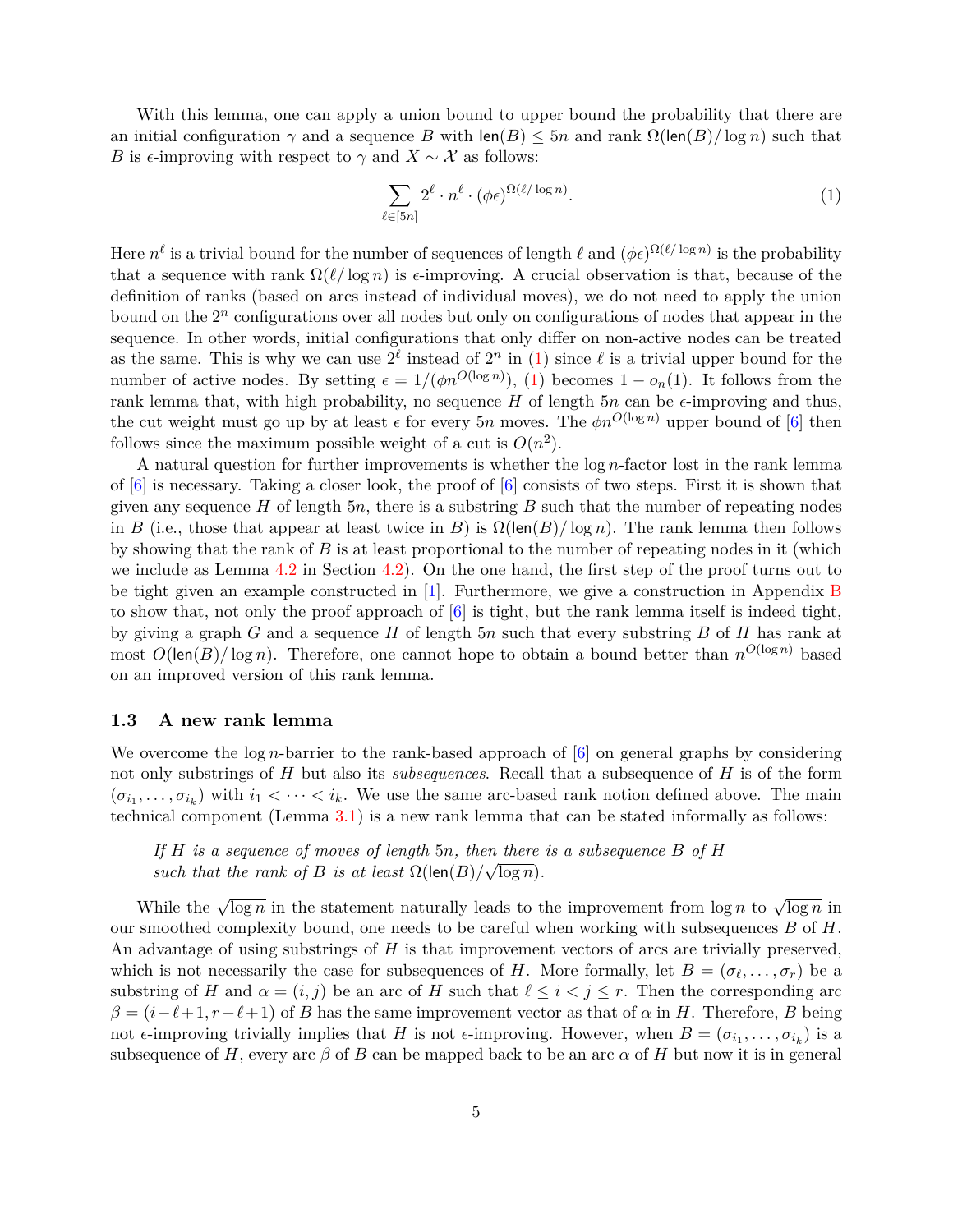not true that  $\alpha$  and  $\beta$  share the same improvement vector and thus,  $B$  being not  $\epsilon$ -improving does not necessarily imply that  $H$  is not  $\epsilon$ -improving.

Despite this limitation, we prove a *subsequence rank lemma* in Section [4](#page-11-0) of the following form (still an informal<sup>[1](#page-5-0)</sup> version; see Lemma  $3.1$ ):

*If H is a sequence of moves of length* 5*n, then there is a subsequence B of H and a set of arcs Q of B such that the rank of Q (i.e., the rank of the matrix where we only include improvement vectors of arcs in*  $Q$ *) is at least*  $\Omega(\text{len}(B)/\sqrt{\log n})$  *and the improvement vector of every arc in Q is the same as that of its corresponding arc in H.*

Theorem [1.1](#page-2-0) then follows quickly from the new rank lemma by a similar union bound.

The technical challenge for proving our new rank lemma is to balance the following trade-off. On the one hand, we would like to keep as many arcs of *H* in *Q* as possible so that they together give us a high rank compared to the length of *B*. On the other hand, the more arcs we want to keep the less aggressively we can delete moves from *H*, in order to have their improvement vectors preserved. To achieve this for an arc  $\alpha = (i, j)$  of *H*, we need to make sure that the parity of the number of occurrences inside the arc of any node adjacent to the node  $\sigma_i = \sigma_j$  in *G* remains the same after deletions.

We now give a sketch of the proof of our Main Lemma (Lemma [3.1\)](#page-10-0). Let *H* be a sequence of moves of length 5*n*. Given that it is much longer than the number *n* of vertices, it is easy to show that *H* has many arcs (actually at least  $4n$ ; see Lemma  $4.1$ ). We first partition all arcs of *H* into log *n* many chunks according to their lengths (the length of an arc  $(i, j)$  is defined to be  $j - i + 1$ ): chunk  $C_j$  contains all arcs of length between  $2^j$  and  $2^{j+1}$ . Then there must be a  $j^*$  such that  $|C_j^*|$ is at least  $\Omega(n/\log n)$ . Focusing on arcs in  $C_{j^*}$  and letting  $\ell = 2^{j^*+1}$ , one can show (Lemma [4.3](#page-13-2) in Section [4.2\)](#page-13-1) that there is a substring  $H' = (\sigma_i, \ldots, \sigma_{i+2\ell-1})$  of length 2 $\ell$  such that the number of  $\mathcal{C}_{j^*}$ -arcs contained in *H'* is  $\Omega(\ell/\log n)$  (this should not come as a surprise because this is basically the expected number of  $C_{j^*}$ -arcs when we pick the window uniformly at random). Let *C* be the set of  $C_j$ \*-arcs in *H'*. If we take *B* to be *H'* and *Q* to be arcs that correspond to *C* in *B*, then the rank of *Q* can be shown to be  $\Omega(|Q|)$  (by applying Lemma [4.2](#page-13-0) discussed earlier and using the fact that all arcs in *Q* are almost as long as *B* up to a constant). However, the ratio  $|Q|/len(B) = |C|/(2\ell)$ is only  $\Omega(1/\log n)$ , too weak for our goal. Instead our proof uses the following new ideas.

The first idea is to group the  $\log n$  chunks  $C_1, \ldots, C_{\log n}$  into  $\sqrt{\log n}$  groups  $\mathcal{D}_1, \ldots, \mathcal{D}_{\sqrt{\log n}}$ , each being the union of  $\sqrt{\log n}$  consecutive chunks. In Case 1 and Case 2 of the proof, we pick a group  $\mathcal{D}_{i^*}$ , with  $\ell''$  set to be the maximum length of arcs in  $\mathcal{D}_{i^*}$ , and then pick a substring  $H''$  of  $H$  of length  $2\ell''$  by Lemma [4.3](#page-13-2) so that the number of  $\mathcal{D}_{i^*}$ -arcs in  $H''$  is  $\Omega(\ell''/\sqrt{\log n})$ . We show that when these  $\mathcal{D}_{i^*}$ -arcs satisfy certain additional properties (see more discussion about these properties below), then their rank is almost full and Lemma [3.1](#page-10-0) for these two cases follows by setting *B* to be *H*<sup>″</sup> and *Q* to be arcs of *B* that correspond to these  $\mathcal{D}_{i^*}$ -arcs in *H*<sup>″</sup>.

The second idea is to continue using the substring  $H'$  and the set *C* of  $\mathcal{C}_{j^*}$ -arcs in it, with the rank of *C* being  $\Omega(\text{len}(H')/\log n)$ , but now we try to *delete* as many moves from  $H'$  as possible to obtain the desired subsequence *B* and at the same time *preserve* improvement vectors of arcs in *C*.

We make two key observations about which moves can or cannot be deleted. First let  $\sigma_k$  be a move in *H'* such that node  $\sigma_k$  only appears once in *H'*. Then we cannot delete  $\sigma_k$  if  $i < k < j$ 

<span id="page-5-0"></span> $1<sup>1</sup>$ The lemma stated here is still not in its formal version since we ignore the involvement of the initial configuration  $\gamma$ ; see Lemma [3.1](#page-10-0) for details. Fortunately the initial configuration will play a minimal role in the proof and we find it easier to gain intuition about the proof without considering it in the picture.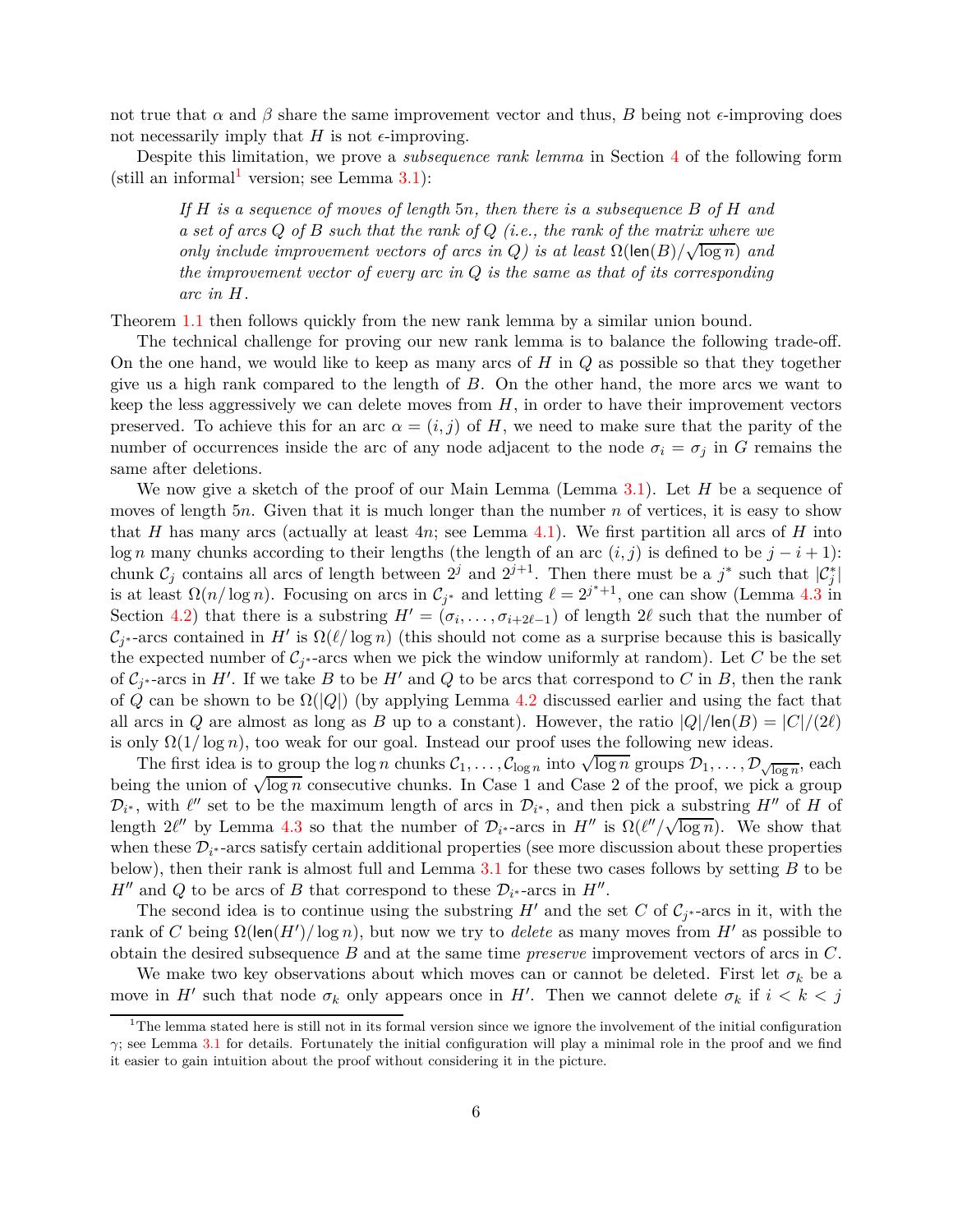for some arc  $\alpha = (i, j) \in C$  and  $(\sigma_i, \sigma_k)$  is an edge in *G*; otherwise the improvement vector of  $\alpha$ will not remain the same at the entry indexed by edge  $(\sigma_i, \sigma_k)$ . As a result, if there are many such moves in *H'* then we cannot hope to preserve arcs in *C* and at the same time increase the ratio  $|C|$ /len(*B*) up to  $1/\sqrt{\log n}$ . To handle this situation, our first key observation is that having many such  $\sigma_k$  is indeed a good case: it would imply that many arcs  $\alpha = (i, j)$  in *H* have a  $\sigma_k$  (referred to as a *witness* for  $\alpha$ ) such that  $i < k < j$ ,  $(\sigma_i, \sigma_k)$  is an edge in *G*,  $\sigma_k$  only appears once inside  $\alpha$ , and *both the previous and next occurrences of*  $\sigma_k$  *are pretty far away from k*. We handle this case in Case 2 of our proof. As discussed earlier, we pick a group  $\mathcal{D}_{i^*}$  and a substring  $H''$  of  $H$ . Assuming that most  $\mathcal{D}_{i^*}$ -arcs in  $H''$  satisfy this additional property now, their witnesses can then be used to certify the linear independence of their improvement vectors; this implies that these  $\mathcal{D}_{i^*}$ -arcs in  $H''$ have almost full rank.

The next observation is about repeating nodes in *H'*. Let  $\beta = (k, r)$  be an arc that shares no endpoint with arcs in *C*. We say *β overlaps* with an arc  $\alpha = (i, j) \in C$  if the  $(\sigma_k, \sigma_i)$  is an edge in *G* and either  $k < i < r < j$  or  $i < k < j < r$ . If  $\beta$  does not overlap with any arc in *C* then it is not difficult to show that the deletion of both moves *k* and *r* of *β* will have no effect on improvement vectors of arcs in *C*. Therefore, we can keep deleting until no such arc exists in *H*′ anymore. But, what if many arcs in *H*′ overlap with arcs in *C*? Our second observation is that this is again a good case for us. Assuming that there are  $\Omega(\ell/\sqrt{\log n})$  arcs in *H'* that overlap with arcs in *C*, we show that the rank of these arcs is almost full and thus, the ratio of the rank and the length of *H*′ is  $\Omega(1/\sqrt{\log n})$ ; this is our Case 3.1. (Note that the discussion here is very informal. In the actual proof, we need to impose an extra condition (see Definition [4.2\)](#page-12-0) on arcs in *C* in order to show that the rank of arcs overlapping with arcs in *C* is almost full. We handle the case when most arcs of *H* violate this condition in Case 1 of the proof, by working with a group  $\mathcal{D}_{i^*}$  as discussed earlier.)

Now we can assume that all moves in  $H'$  can be deleted except those that are endpoints of arcs in *C* and endpoints of arcs that overlap with at least one arc in *C* (the number of which is at most  $O(\ell/\sqrt{\log n})$ ). Recall from the discussion at the beginning that the rank of *C* is almost full. Given that the length of the subsequence *B* obtained after deletions is  $O(\sqrt{\log n}) \cdot |C|$ , the rank lemma follows (since we made sure that the deletion of moves does not affect improvement vectors of arcs in *C*). This is handled as the last case, Case 3.2, in the proof of the Main Lemma.

With the proof sketch given above, the choice of  $\sqrt{\log n}$  in the statement of the Main Lemma is clearly the result of balancing these delicate cases. At a high level, the proof of the Main Lemma relies on a detailed classification of arcs based on a number of their attributes that we can take advantage in the analysis of their ranks. The proof involves an intricate analysis of sequences and their properties and uses very little from the structure of the graph itself and the Max-Cut problem. As a consequence, the proof readily extends to all other local Max-2CSP problems with the same bound on their smooth complexity.

**Organization.** The structure of the rest of the paper is as follows. Section [2](#page-7-0) gives basic definitions and background. Section [3](#page-10-1) states the Main Lemma and uses it to prove Theorem [1.1.](#page-2-0) Section [4,](#page-11-0) which is technically the heart of the paper, proves the Main Lemma. Section [5](#page-25-0) presents the extension to general binary Max-CSP and Function problems, and Section [6](#page-28-0) offers concluding remarks and open problems.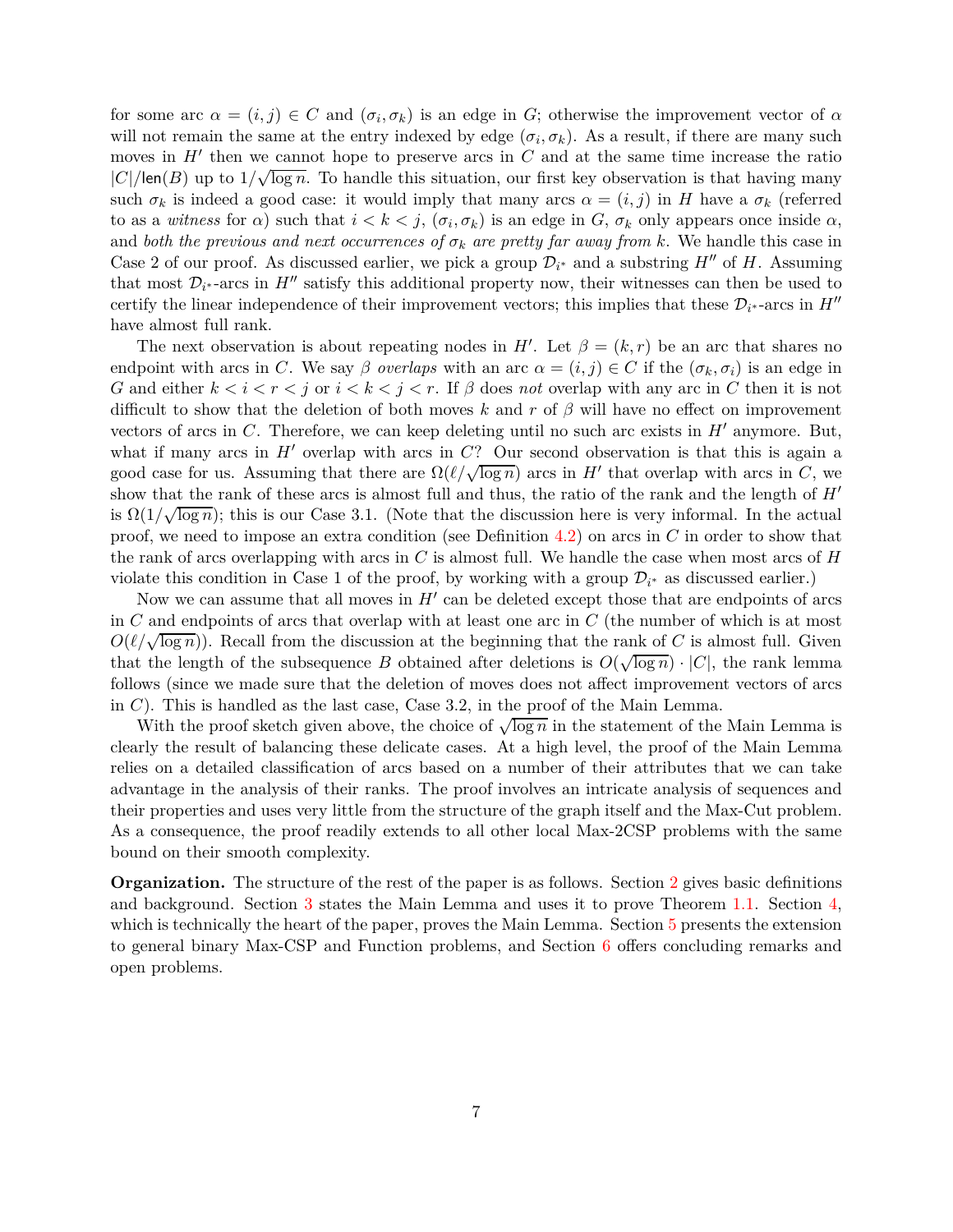## <span id="page-7-0"></span>**2 Preliminaries**

Given a positive integer *n* we use [*n*] to denote  $\{1, \ldots, n\}$ . Given two integers  $i \leq j$ , we write [*i* : *j*] to denote the interval of integers  $\{i, \ldots, j\}$ . Given an interval  $I = [i : j]$ , we write  $\text{len}(I) = j - i + 1$ to denote the *length* of the interval *I*.

Let  $G = (V, E)$  be a weighted undirected graph with a weight vector  $X = (X_e : e \in E)$ , where  $X_e \in [-1, 1]$  is the weight of edge  $e \in E$ . Under the smoothed complexity model, there is a family  $\mathcal{X} = (\mathcal{X}_e : e \in E)$  of probability distributions, one for each edge; the edge weights  $X_e$ are drawn independently from the corresponding distributions  $\mathcal{X}_e$ . We assume that each  $\mathcal{X}_e$  is a distribution supported on [−1*,* 1] and its density function is bounded from above by a parameter  $\phi > 0$ . (The assumption that the edge weights are in [−1, 1] is no loss of generality, since they can be always scaled to lie in that range.) A *configuration*  $\gamma$  of a set of nodes  $S \subseteq V$  is a map from *S* to  $\{-1, 1\}$ . A configuration  $\gamma$  of *V* corresponds to a partition of the nodes into two parts: the left part  $\{u \in V : \gamma(u) = -1\}$  and the right part  $\{u \in V : \gamma(u) = 1\}$ . The *weight* of a configuration (partition)  $\gamma$  of V with respect to a weight vector X is the weight of the corresponding cut, i.e., the sum of weights of all edges that connect a left node with a right node.

Formally, it is given by

$$
\text{obj}_{G,X}(\gamma) = \sum_{(u,v)\in E} X_{(u,v)} \cdot \mathbf{1}\{\gamma(u) \neq \gamma(v)\} = \frac{1}{2} \sum_{(u,v)\in E} X_{(u,v)} \cdot (1 - \gamma(u)\gamma(v)). \tag{2}
$$

The problem of finding a configuration of *V* that maximizes the cut weight is the well-known Max-Cut problem. We are interested in the Local Max-Cut problem, where the goal is to find a configuration  $\gamma$  of *V* that is a local optimum, i.e.,  $\text{obj}_{G,X}(\gamma) \ge \text{obj}_{G,X}(\gamma^{(v)})$  for all  $v \in V$ , where  $\gamma^{(v)}$  is the configuration obtained from  $\gamma$  by flipping the sign of  $\gamma(v)$ .

A simple algorithm for Local Max-Cut is the following FLIP algorithm.

*"Start from some initial configuration*  $\gamma = \gamma_0$  *of V*. While there exists a node  $v \in V$  such that *flipping the sign of*  $\gamma(v)$  *would increase the cut weight, select such a node v (according to some pivoting criterion) and execute the flip, i.e., set*  $\gamma_{i+1} = \gamma_i^{(v)}$  $i^{(v)}$  and repeat.

The algorithm terminates with a configuration of *V* that cannot be improved by flipping any single node. The execution of FLIP for a given graph *G* and edge weights *X* depends on both the initial configuration  $\gamma_0$  and the pivoting criterion used to select a node to flip in each iteration, when there are multiple nodes which can be profitably moved. Each execution of FLIP generates a sequence of nodes that are moved during the execution.

Given  $G = (V, E)$  we denote a *sequence of moves* as a sequence  $H = (\sigma_1, \ldots, \sigma_k)$  of nodes from *V*, where we write  $\text{len}(H) = k$  to denote its *length*. We say a node  $v \in V$  is *active* in *H* if it appears in  $H$ , and is *repeating* if it appears at least twice in  $H$ . We write  $S(H)$  to denote the set of active nodes in *H*, and use  $S_1(H)$  (resp.  $S_2(H)$ ) to denote the set of nodes that appear only once (resp. two or more times) in *H*. As usual, a *substring* of *H* is a sequence of the form  $(\sigma_i, \sigma_{i+1}, \ldots, \sigma_j)$ for some  $1 \leq i < j \leq k$ , and a *subsequence* of *H* is a sequence of the form  $(\sigma_{i_1}, \ldots, \sigma_{i_\ell})$  for some  $1 \leq i_1 < \cdots < i_\ell \leq k$ . Given a set  $P \subseteq [k]$ , we write  $H_P$  to denote the subsequence of H obtained by restricting to indices in *P*. When *P* is an interval  $[i : j] \subseteq [k]$ ,  $H_P$  is a substring of *H*.

Next we introduce the notion of arcs and define their improvement vectors. An *arc*  $\alpha = (i, j)$  of  $H = (\sigma_1, \ldots, \sigma_k)$  is a pair of indices  $i < j \in [k]$  such that  $\sigma_i = \sigma_j$  and  $\sigma_i \neq \sigma_\ell$  for all  $i < \ell < j$  (i.e.,  $\sigma_i$  and  $\sigma_j$  are two consecutive occurrences of the same node in *H*). We let node<sub>*H*</sub>( $\alpha$ ) =  $\sigma_i = \sigma_j \in V$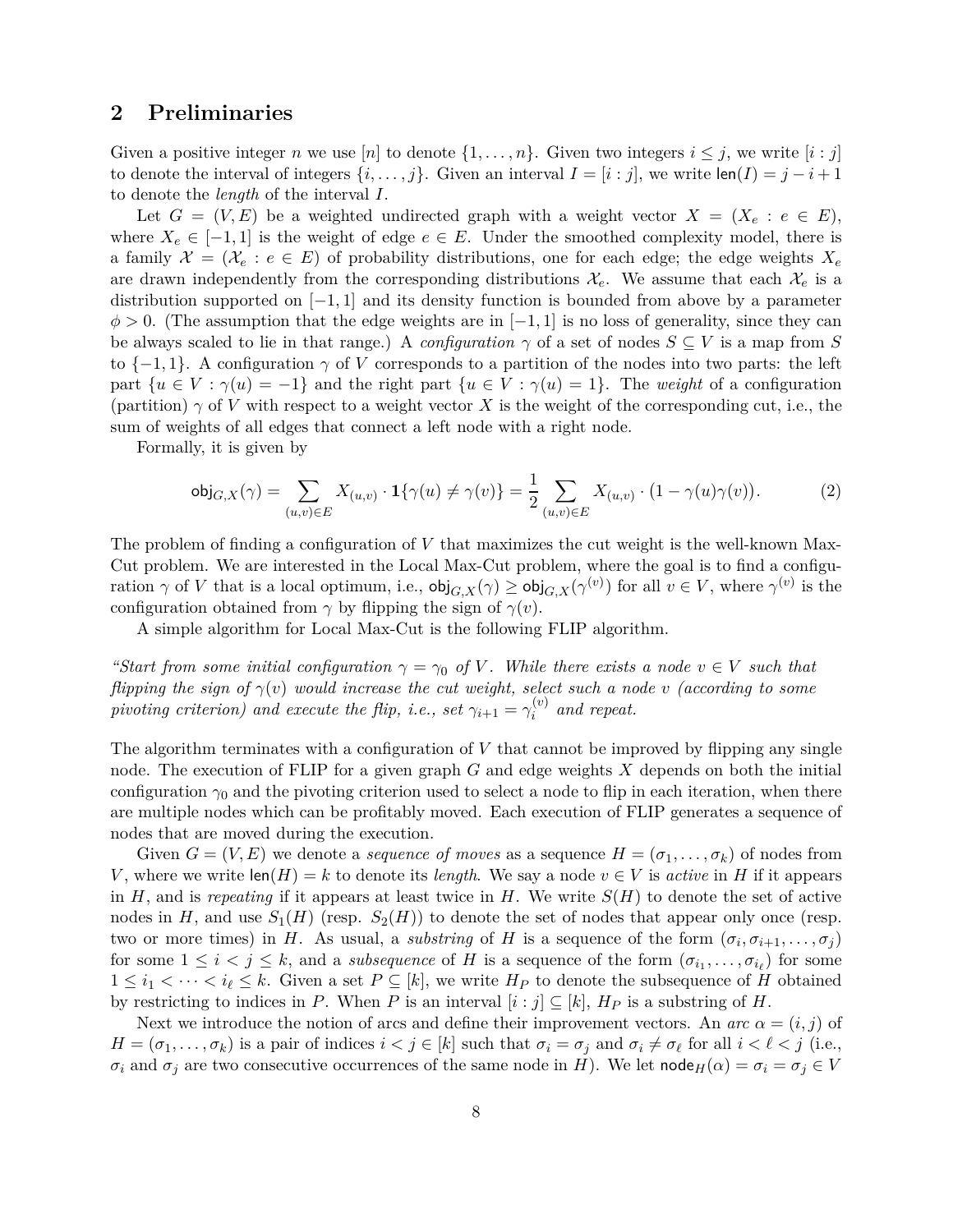

Figure 1: An illustration of an arc  $\alpha = (i, j)$ . Adding the two corresponding improvement vectors results in  $(+2, 0, 0)$ , since only the neighbor *v* moved an odd number of times in the meantime.

and refer to it as the node of *α*. We also refer to *i* as the *left endpoint* and *j* as the *right endpoint* of  $\alpha$ , and write left( $\alpha$ ) = *i* and right( $\alpha$ ) = *j*. We will sometimes omit the subscript *H* when it is clear from the context. We write  $\text{len}(\alpha) = j - i + 1$  to denote the length of  $\alpha$ .

Given a sequence  $H = (\sigma_1, \ldots, \sigma_k)$  of moves (nodes) and an initial configuration  $\gamma = \gamma_0$  before the first move of *H*, let  $\gamma_i$  denote the configuration after the *i*-th move of *H*. The gain in the cut weight from the *i*-th move is a linear combination of the weights of the edges incident to node  $\sigma_i$ that is flipped, where some edges have coefficient 1 and the rest have coefficient −1. Note that if *H* is part of an execution of the FLIP algorithm, then the gain is positive at every move.

For each arc  $\alpha = (i, j)$  of *H*, we define the *improvement vector* of  $\alpha$  with respect to  $\gamma$  and *H*, denoted by  $\mathsf{impvm}_{\gamma,H}(\alpha)$ , as follows:  $\mathsf{impvm}_{\gamma,H}(\alpha)$  is a vector in  $\{-2,0,2\}^E$  indexed by edges  $e \in E$ (just like the weight vector X); its entry indexed by  $e \in E$  is nonzero iff  $e = (\text{node}_H(\alpha), v) \in E$  for some node *v* that appears an odd number of times in  $\sigma_{i+1}, \ldots, \sigma_{i-1}$ . When this is the case, its value is set to be  $2\gamma_{i-1}(\text{node}_H(\alpha))\gamma_{i-1}(v)$ . Note that for this definition we do not need to have the full configuration  $\gamma$  of *V* but only of the active nodes in  $S(H)$ . It also follows from the definition of improvement vectors that, if  $\gamma$  is the initial configuration of  $S(H)$  and we move nodes one by one according to *H*, then the *total* gain in the cut weight obj from the *i*-th move and the *j*-th move is given by the inner product of impvm<sub> $\gamma$ </sub> $_H(\alpha)$  and *X*. Indeed, letting  $u = \text{node}_H(\alpha)$ , the total gain from these two moves equals

$$
\underbrace{\sum_{v:(u,v)\in E} X_{(u,v)} \cdot \gamma_{i-1}(u)\gamma_{i-1}(v)}_{i\text{-th move}} + \underbrace{\sum_{v:(u,v)\in E} X_{(u,v)} \cdot \gamma_{j-1}(u)\gamma_{j-1}(v)}_{j\text{-th move}}
$$

Given that  $\gamma_{i-1}(u) = -\gamma_{i-1}(u)$ , only those neighbors *v* of *u* that flipped an odd number of times in  $\sigma_{i+1}, \ldots, \sigma_{j-1}$ , i.e.,  $\gamma_{i-1}(v) \neq \gamma_{j-1}(v)$ , contribute in the *total* gain of the two moves.

Inspired by the definition of improvement vectors above, we define the *interior* of  $\alpha$ , denoted by interior<sub>H</sub>( $\alpha$ ), as follows: interior<sub>H</sub>( $\alpha$ ) contains all  $k \in [i+1:j-1]$  such that node  $\sigma_k$  appears an odd number of times in  $\sigma_{i+1}, \ldots, \sigma_{j-1}$  and  $\sigma_k$  is adjacent to  $\sigma_i = \text{node}_H(\alpha)$  in the graph *G*.

We say an arc  $\alpha$  of *H* is *improving* with respect to  $\gamma$  and *X* if the inner product of impvm<sub> $\gamma$ </sub> $_H(\alpha)$ and *X* is positive. We say it is  $\epsilon$ *-improving* for some parameter  $\epsilon > 0$  if the inner product is in  $(0, \epsilon]$ .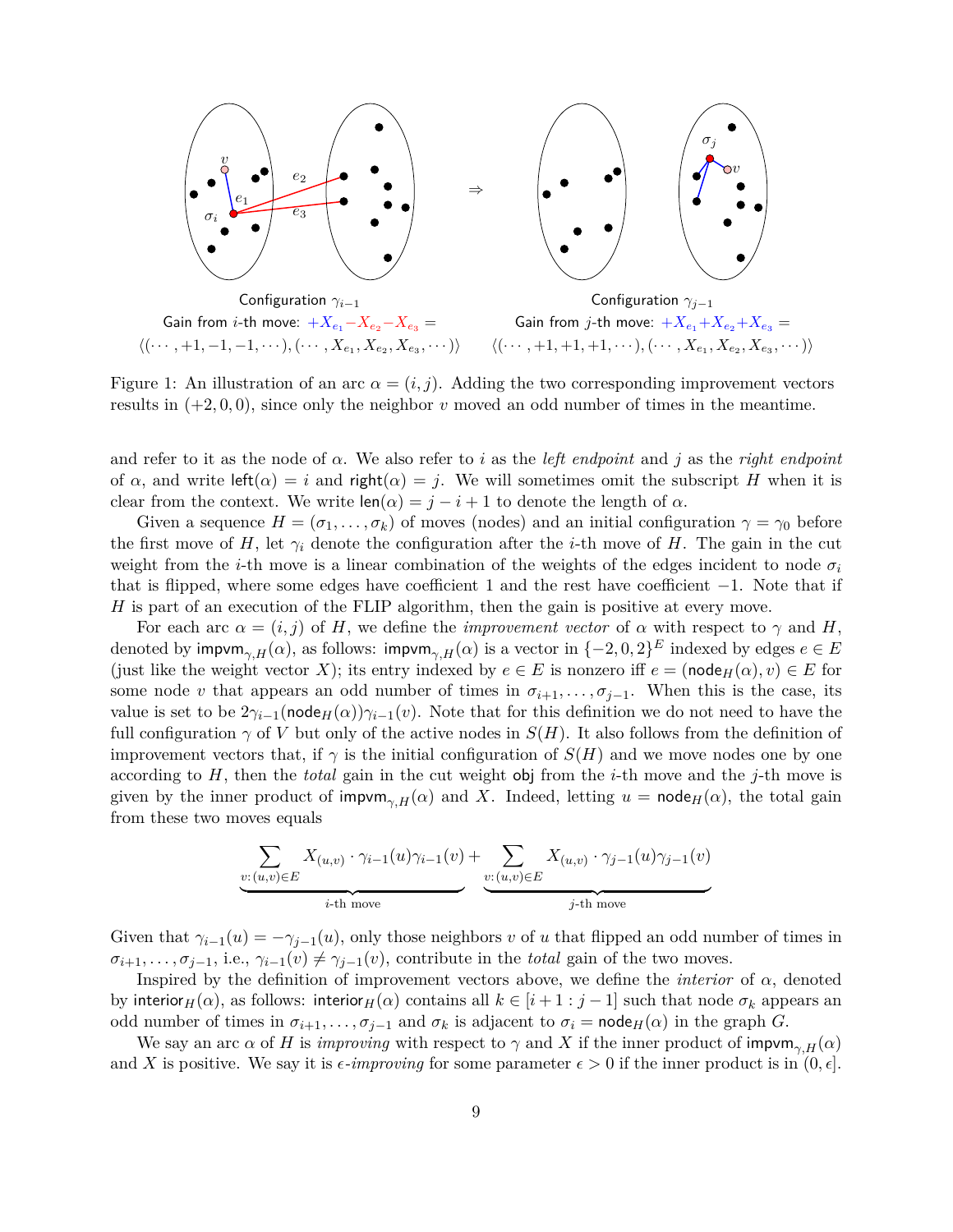Furthermore, we say a set C of arcs of H is improving (or  $\epsilon$ -improving) with respect to  $\gamma$  and X if every arc in *C* is improving (or  $\epsilon$ -improving). A sequence *H* of moves is improving (or  $\epsilon$ -improving) with respect to  $\gamma$  and X if every arc of H is improving (or  $\epsilon$ -improving). Note that if H is part of the sequence of moves generated by an execution of the FLIP algorithm then *H* must be improving, because every move must increase the weight of the cut and therefore every arc is improving. On the other hand, if some move in *H* increases the cut weight by more than  $\epsilon$  then the same is true for the arc that has it as an endpoint and thus,  $H$  is not  $\epsilon$ -improving.

Let *C* be a set of arcs of *H*. A key parameter of *C* that will be used to bound the probability of *C* being  $\epsilon$ -improving (over the draw of the edge weights  $X \sim \mathcal{X}$ ) is the *rank* of *C* with respect to  $\gamma$ and *H*, denoted by rank<sub>γ</sub> $H(C)$ : this is the rank of the  $|E| \times |C|$  matrix that contains improvement vectors impvm<sub> $\gamma$ </sub> $_H(\alpha)$  as its column vectors, one for each arc  $\alpha \in C$ . To give some intuition for this parameter, one may hope that for a fixed sequence of moves *H* with *K* arcs

$$
\mathbf{Pr}_{X \sim \mathcal{X}} \Big[ H \text{ is } \epsilon\text{-improving} \Big] = \prod_{i=1}^K \mathbf{Pr}_{X \sim \mathcal{X}} \Big[ i\text{-th arc of } H \text{ is } \epsilon\text{-improving} \Big].
$$

However, since there could be improving steps that are strongly correlated (as an extreme situation there could be two arcs with exactly the same improvement vector), one may expect the product on the right hand side to hold only for linearly independent  $\text{impvm}_{\gamma,H}(\alpha)$ 's, introducing the necessity of analysis of the rank $_{\gamma,H}(C)$ .

An observation from [\[6\]](#page-31-0) is that  $rank_{\gamma,H}(C)$  is *independent* of the choice of  $\gamma$ . Indeed, a change of a node in the initial configuration would result in a change of sign on every row of the matrix that is incident with this node. So from now on we write it as  $\text{rank}_{H}(C)$ . To simplify our discussion on rank<sub>*H*</sub>(*C*) later, we use impvm<sub>*H*</sub>( $\alpha$ ) to denote impvm<sub> $\gamma_0$ ,*H*( $\alpha$ ) where  $\gamma_0$  is the default</sub> initial configuration of  $S(H)$  that maps every node in  $S(H)$  to  $-1$ . Then rank  $H(K)$  is the rank of the matrix that consists of impvm<sub>H</sub>( $\alpha$ ),  $\alpha \in C$ . The next tool from [\[6\]](#page-31-0) shows that the higher the rank is, the less likely for  $C$  to be  $\epsilon$ -improving.

<span id="page-9-0"></span>**Lemma 2.1** (Lemma A.1 from [\[6\]](#page-31-0)). Let  $\mathcal{X} = (\mathcal{X}_i : i \in [m])$  be a sequence of probability distributions *in which each*  $\mathcal{X}_i$  *has density bounded from above by a parameter*  $\phi > 0$ *. Let*  $r_1, \ldots, r_k \in \mathbb{Z}^m$  *be k vectors that are linearly independent. Then for any*  $\epsilon > 0$ *, we have* 

$$
\mathbf{Pr}_{X \sim \mathcal{X}} \Big[ \forall i \in [k] : \langle r_i, X \rangle \in [0, \epsilon] \Big] \leq (\phi \epsilon)^k.
$$

<span id="page-9-1"></span>**Corollary 2.1.** *Let*  $G = (V, E)$  *be an undirected graph and let*  $\mathcal{X} = (\mathcal{X}_e : e \in E)$  *be a sequence of distributions such that each*  $\mathcal{X}_e$  *has density bounded from above by a parameter*  $\phi > 0$ *. Let H be a sequence of moves,*  $\gamma$  *be a configuration of*  $S(H)$ *, and C be a set of arcs of H. Then for any*  $\epsilon > 0$ *,* 

$$
\mathbf{Pr}_{X \sim \mathcal{X}} \Big[ C \text{ is } \epsilon\text{-improving with respect to } \gamma \text{ and } X \Big] \leq (\phi \epsilon)^{\mathsf{rank}_H(C)}.
$$

Finally we say a sequence *H* of moves is *nontrivial* if the interior of every arc in *H* is nonempty; *H* is *trivial* if at least one of its arcs has interior<sub>*H*</sub>( $\alpha$ ) =  $\emptyset$ . It follows from definitions that *H* cannot be improving (with respect to any  $\gamma$  and any X) if it is trivial. Since every sequence resulting from an execution of the FLIP algorithm is improving, it follows that it is also nontrivial. We will only consider henceforth only nontrivial sequences (see Lemma [3.1\)](#page-10-0).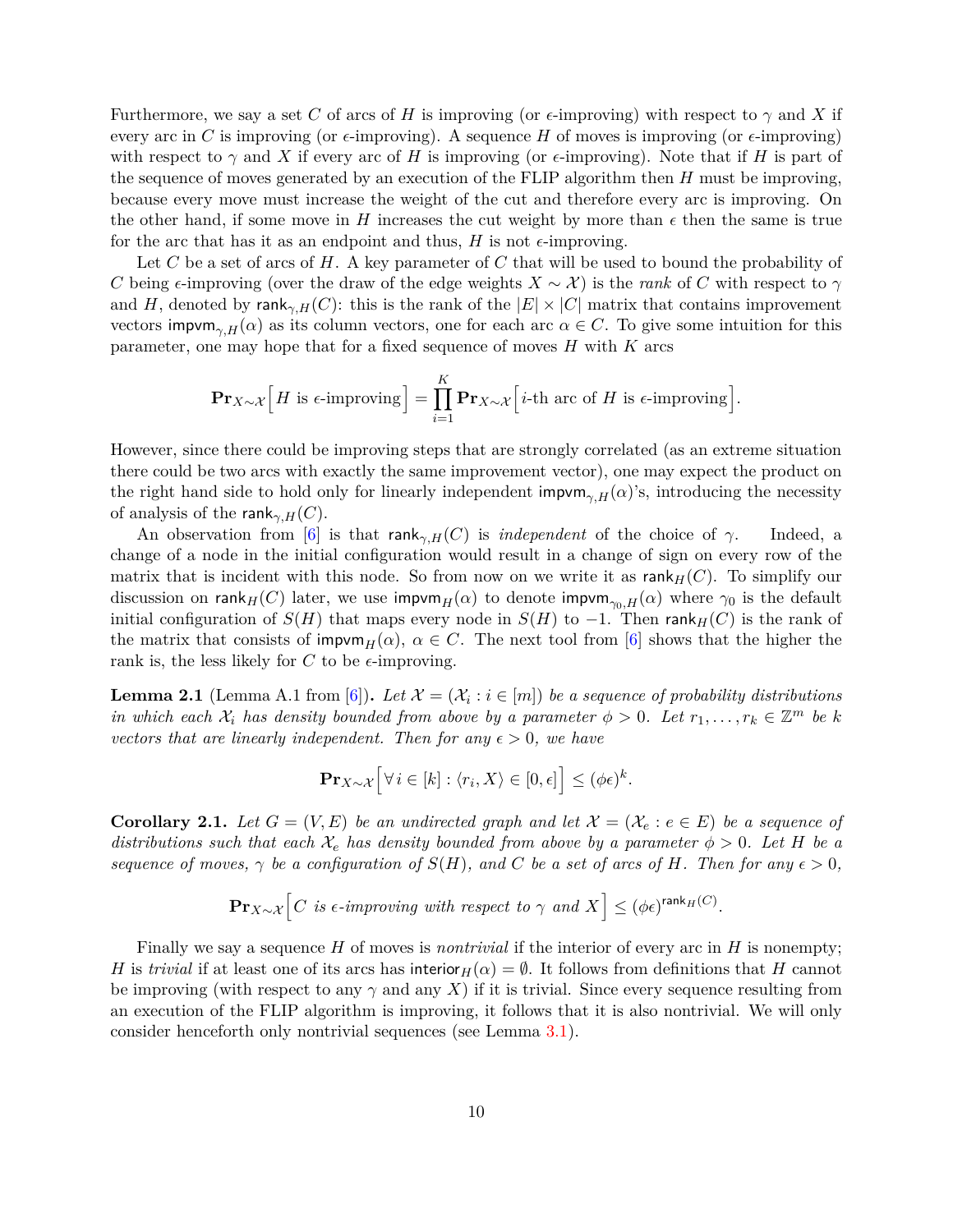# <span id="page-10-1"></span>**3 Main Lemma and the Proof of Theorem [1.1](#page-2-0)**

We prove the following main technical lemma in Section [4:](#page-11-0)

<span id="page-10-0"></span>**Lemma 3.1.** Let  $G = (V, E)$  be an undirected graph over *n* vertices. Given any nontrivial sequence *H of moves of length* 5*n and any configuration γ of S*(*H*)*, there exist (i) a sequence B of moves of length at most* 5*n*, *(ii) a configuration*  $\tau$  *of*  $S(B)$ *, and (iii) a set of arcs*  $Q$  *of*  $B$  *such that* 

*1. The rank of Q in B satisfies*

<span id="page-10-2"></span>
$$
\frac{\text{rank}_B(Q)}{\text{len}(B)} \ge \Omega\left(\frac{1}{\sqrt{\log n}}\right) \qquad (High-rank \ property); \tag{3}
$$

2. For every arc  $\alpha \in Q$ , there exists an arc  $\alpha'$  of H such that

 $\mathsf{impvm}_{\tau,B}(\alpha) = \mathsf{impvm}_{\gamma,H}(\alpha').$  (*Vector-Preservation property*).

As discussed earlier in Section [1.3,](#page-4-1) the new sequence *B* in Lemma [3.1](#page-10-0) is either a substring or a subsequence of *H*. When we pick *B* to be a substring of *H*, say a substring that starts with the *i*-th move of *H*, the natural choice of *Q* is the set of all arcs in *B* (since we would like rank<sub>*B*</sub>(*Q*) to be as large as possible in [\(3\)](#page-10-2)) and that of  $\tau$  is the configuration  $\gamma_{i-1}$  of  $S(B)$  derived from  $\gamma$ after making the first *i* − 1 moves of *H*. With these choices, the second condition of Lemma [3.1](#page-10-0) is trivially satisfied and the main goal is to lowerbound the rank of arcs in *B*. This is indeed the proof strategy followed in all previous works  $[6, 1, 2]$  $[6, 1, 2]$  $[6, 1, 2]$  $[6, 1, 2]$ . The key new idea of the paper is the use of subsequences of *H* as *B* instead of substrings of *H*. While this gives us more flexibility in the choice of *B* to overcome the  $(\log n)$ -barrier of  $[6]$  as sketched earlier in Section [1.3,](#page-4-1) one needs to be very careful when deleting moves and picking arcs to be included in *Q* in order to satisfy the second condition.

We delay the proof of Lemma [3.1](#page-10-0) to Section [4.](#page-11-0) Instead, below we use it to prove Theorem [1.1.](#page-2-0)

**Theorem 1.1.** Let  $G = (V, E)$  be an undirected graph over *n* vertices, and let  $\mathcal{X} = (\mathcal{X}_e : e \in E)$  be *a sequence of probability distributions such that every*  $\mathcal{X}_e$  *is supported on*  $[-1,1]$  *and has its density function bounded from above by a parameter*  $\phi > 0$ . Then with probability at least  $1 - o_n(1)$  over the *draw of edge weights*  $X \sim \mathcal{X}$ *, any implementation of the FLIP algorithm running on G and*  $X$  *takes at most*  $\phi_n^{O(\sqrt{\log n})}$  *many steps to terminate.* 

*Proof of Theorem [1.1](#page-2-0) assuming Lemma [3.1.](#page-10-0)* Let  $c_1 > 0$  be a constant to be specified later and let

$$
\epsilon = \frac{1}{\phi \cdot n^{c_1 \sqrt{\log n}}}.
$$

We write F to denote the following event on the draw of the weight vector  $X \sim \mathcal{X}$ :

Event *F*: For every sequence *B* of length at most 5*n*, every configuration  $\tau$  of  $S(B)$ , and every set  $Q$  of arcs of  $B$  satisfying (where  $a > 0$  is the constant in Lemma [3.1\)](#page-10-0)

<span id="page-10-3"></span>
$$
\frac{\text{rank}_B(Q)}{\text{len}(B)} \ge \frac{a}{\sqrt{\log n}},\tag{4}
$$

*Q* is *not*  $\epsilon$ -improving with respect to  $\tau$  and X.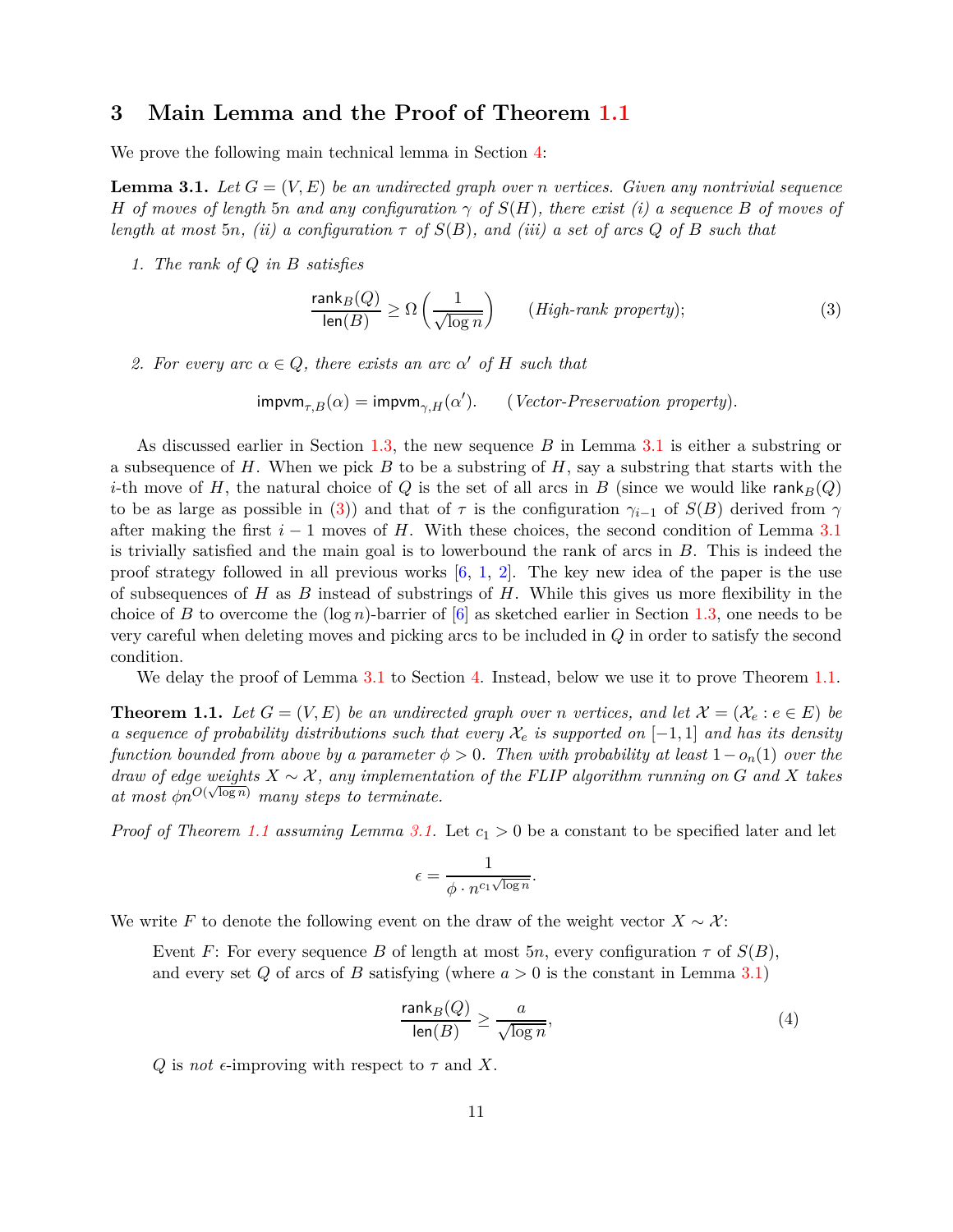We break the proof into two steps. First we prove that *F* occurs with probability at least  $1 - o_n(1)$ over the draw of the weight vector  $X \sim \mathcal{X}$ . Next we show that when *F* occurs, any implementation of the FLIP algorithm must terminate within  $\phi \cdot n^{O(\sqrt{\log n})}$  many steps.

For the first step, we fix an  $\ell \in [5n]$ , a sequence *B* of length  $\ell$ , a configuration  $\tau$  of  $S(B)$  and a set *Q* of arcs of *B* that satisfies [\(4\)](#page-10-3) (so the rank is at least  $a\ell/\sqrt{\log n}$ ). It follows from Corollary [2.1](#page-9-1) that the probability of *Q* being  $\epsilon$ -improving with respect to *τ* and  $X \sim \mathcal{X}$  is at most  $(\phi \epsilon)^{a\ell/\sqrt{\log n}}$ . Applying a union bound (on  $\ell$ ,  $B$ ,  $\tau$  and  $Q$ ),  $F$  does not occur with probability at most

$$
\mathbf{Pr}[F] \le \sum_{\ell \in [5n]} n^{\ell} \cdot 2^{\ell} \cdot 2^{\ell-1} \cdot (\phi \epsilon)^{\frac{a\ell}{\sqrt{\log n}}} \le \sum_{\ell \in [5n]} \left( (4n)^{\frac{\sqrt{\log n}}{a}} \cdot \phi \epsilon \right)^{\frac{a\ell}{\sqrt{\log n}}} = o_n(1),
$$

where the factor  $n^{\ell}2^{\ell}$  is an upper bound for the number of choices for *B* of length  $\ell$  and the initial configuration  $\tau$  of  $S(B)$ , and the factor  $2^{\ell-1}$  is because there can be no more than  $\ell-1$  arcs in a sequence of length  $\ell$ . The last equation follows by setting  $c_1$  in the choice of  $\epsilon$  sufficiently large.

For the second step, first notice that when *F* occurs, it follows from Lemma [3.1](#page-10-0) that there exist no sequence *H* of length 5*n* together with a configuration  $\gamma$  of  $S(H)$  so that *H* is  $\epsilon$ -improving with respect to  $\gamma$  and X. Taking any implementation of the FLIP algorithm running on G with weights *X*, this implies that the cut weight obj must go up by at least  $\epsilon$  for every 5*n* consecutive moves. As the weight of any cut lies in  $[-n^2, n^2]$ , the number of steps it takes to terminate is at most

$$
5n \cdot \frac{2n^2}{\epsilon} = \phi \cdot n^{O(\sqrt{\log n})}.
$$

<span id="page-11-0"></span>This finishes the proof of Theorem [1.1.](#page-2-0)

# **4 Proof of the Main Lemma**

We proceed now to the proof of Lemma [3.1.](#page-10-0) The plan of the section is as follows. Given a nontrivial sequence  $H = (\sigma_1, \ldots, \sigma_m)$  of moves of length  $m = 5n$ , we classify in Section [4.1](#page-11-2) its arcs into good ones and bad ones and introduce the notion of the radius of an arc. In Section [4.2](#page-13-1) we prove a few basic lemmas that will be used in the proof of Lemma [3.1.](#page-10-0) Next we partition the set of all arcs of *H* into chunks according to their lengths in Section [4.3](#page-14-0) and present an overview of cases of the proof of Lemma [3.1.](#page-10-0) There will be three cases, from Case 1 to Case 3, and they will be covered in Section [4.4,](#page-15-0) [4.5](#page-16-0) and [4.6,](#page-18-0) respectively. For each case we choose *B* to be either a substring or a subsequence of *H*. Among all cases, there is only one occasion where we choose *B* to be a subsequence of *H*. As discussed earlier in Section [3,](#page-10-1) the second condition of Lemma [3.1](#page-10-0) is trivially satisfied when *B* is a substring of  $H$  (since we don't change the interior of any arc). Therefore, there is no need to specify the configuration  $\tau$  in cases when *B* is chosen to be a substring of *H*.

### <span id="page-11-2"></span>**4.1 Classification of arcs**

We start with a quick proof that there are many arcs in a long sequence of moves.

<span id="page-11-1"></span>**Lemma 4.1.** *For any sequence B of moves, the number of arcs in B is at least*  $\text{len}(B) - n$ *.* 

*Proof.* Denote by  $\chi_v$  the number of occurrences of node *v* in *B*. Then the number of arcs in *B* is  $\sum_{v \in V} (\chi_v - 1) \ge \sum_{v \in V} \chi_v - n = \text{len}(B) - n$ . □

 $\square$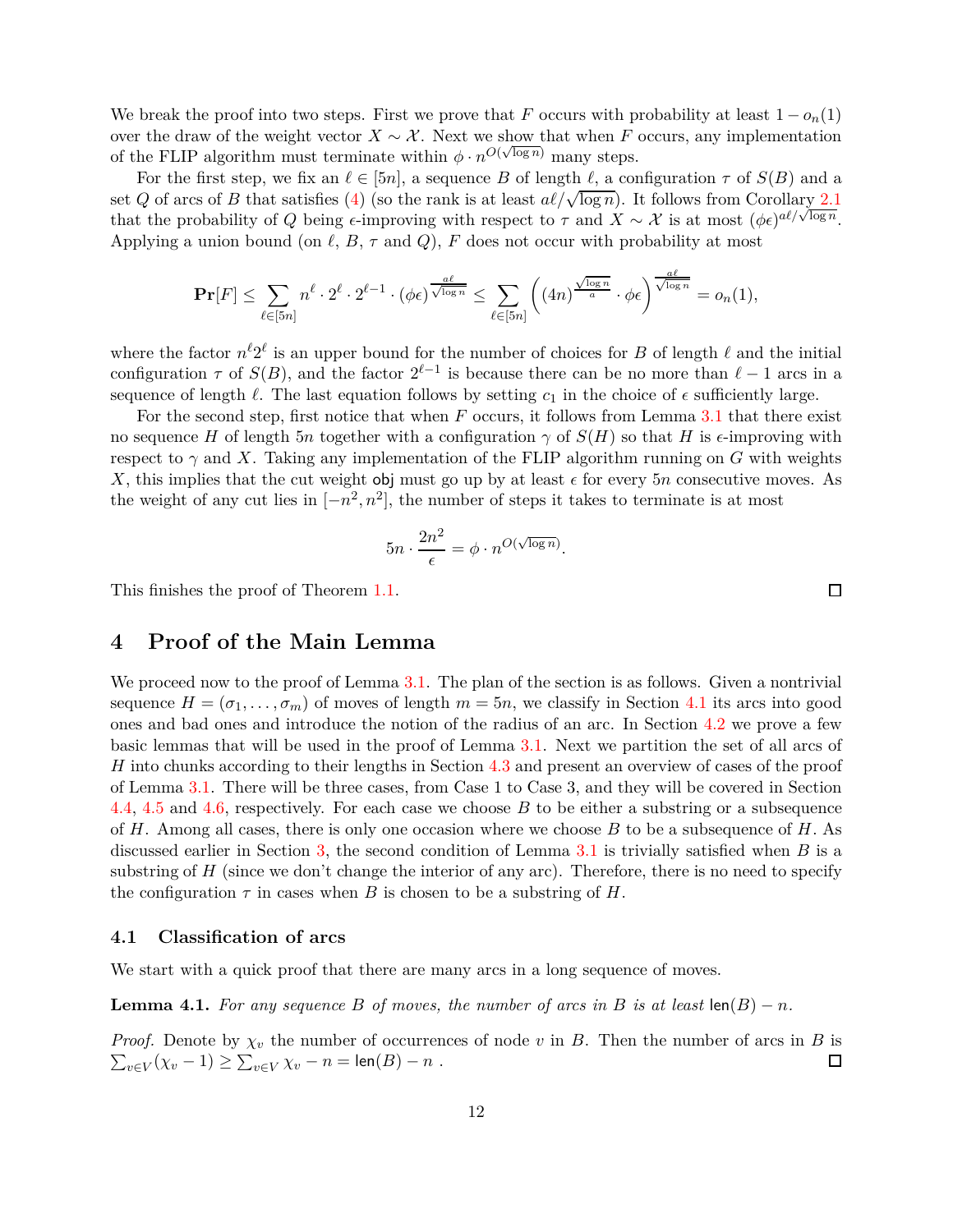<span id="page-12-1"></span>**Corollary 4.1.** *If H is a sequence of moves of length* 5*n, then it contains at least* 4*n arcs.*

Next we give the definition of good and bad arcs in a sequence. We start with some notation. Let  $H = (\sigma_1, \ldots, \sigma_m)$  be a sequence of moves of length  $m = 5n$ . We use A to denote the set of all arcs in *H*; by Corollary [4.1](#page-12-1) we have  $|\mathcal{A}| \geq 4n$ .

For each  $k \in [m]$ , we define the *predecessor*  $\text{pred}_{H}(k)$  of the k-th move to be the largest index  $i < k$  such that  $\sigma_i = \sigma_k$  and set pred<sub>*H*</sub>(*k*) to be  $-\infty$  if no such index *i* exists (i.e., pred<sub>*H*</sub>(*k*) is the index of the previous occurrence of the same node  $\sigma_k$ ). Similarly we define the *successor* succ<sub>H</sub>(k) of the *k*-th move in *H* to be the smallest index  $j > k$  such that  $\sigma_j = \sigma_k$  and set succ<sub>*H*</sub>(*k*) to be  $+\infty$ if no such *j* exists. Next we define the radius of a move and an arc:

**Definition 4.1** (Radius). For each  $k \in [m]$  we define the radius of the k-th move in H as

$$
\mathsf{radius}_{H}(k) = \max\Big\{\mathsf{L}\text{-radius}_{H}(k), \mathsf{R}\text{-radius}_{H}(k)\Big\},
$$

*where*

L*-*radius*H*(*k*) = *k* − pred*H*(*k*) + 1 *and* R*-*radius*H*(*k*) = succ*H*(*k*) − *k* + 1*.*

<span id="page-12-3"></span>*Given an arc*  $\alpha = (i, j) \in \mathcal{A}$  *of H, we define its radius as*<sup>[2](#page-12-2)</sup>

$$
\mathsf{radius}_{H}(\alpha) = \max \Big\{ \mathsf{radius}_{H}(k) \Big| \, k \in \mathsf{interior}_{H}(\alpha) \Big\}.
$$



Figure 2: An example of radius

It follows from the definition that if radius<sub>*H*</sub>(*k*) is not  $+\infty$  then both  $\text{pred}_{H}(k)$  and  $\text{succ}_{H}(k)$  are defined and then both ( $\textsf{pred}_{H}(k), k$ ) and  $(k, \textsf{succ}_{H}(k))$  are arcs of *H*. As an example of the radius of an arc  $\alpha$ , if there is a  $k \in [i+1 : j-1]$  such that node  $\sigma_k$  is adjacent to node<sub>H</sub>( $\alpha$ ) in *G* and  $\sigma_k$ does not appear anywhere else in *H* (i.e.,  $\sigma_k \in S_1(H)$ ) then radius<sub>*H*</sub>( $\alpha$ ) = + $\infty$ . Another example is shown in Figure [2.](#page-12-3) Here radius $H(\alpha) = \text{radius}_{H}(k) = 5$  assuming that  $(\sigma_k, \sigma_i)$  is in *G*.

Finally we define good arcs and bad arcs.

<span id="page-12-0"></span>**Definition 4.2** (Good and bad arcs). We say an arc  $\alpha = (i, j)$  of H is good if

$$
\min\left\{\text{L-radius}_{H}(i),\,\text{R-radius}_{H}(j)\right\} \ge \frac{\text{len}(\alpha)}{2^{\lceil\sqrt{\log n}\rceil}}
$$

*.*

*Otherwise we say that*  $\alpha$  *is* bad. Given a set of arcs  $C \subseteq A$  we write  $\text{good}_{H}(C)$  to denote the set of *good arcs in*  $C$  *and*  $\text{bad}_{H}(C)$  *to denote the set of bad arcs in*  $C$ *.* 

<span id="page-12-2"></span><sup>&</sup>lt;sup>2</sup>Note that this is well defined because when *H* is nontrivial, the interior<sub>*H*</sub>( $\alpha$ ) of every arc  $\alpha$  is nonempty.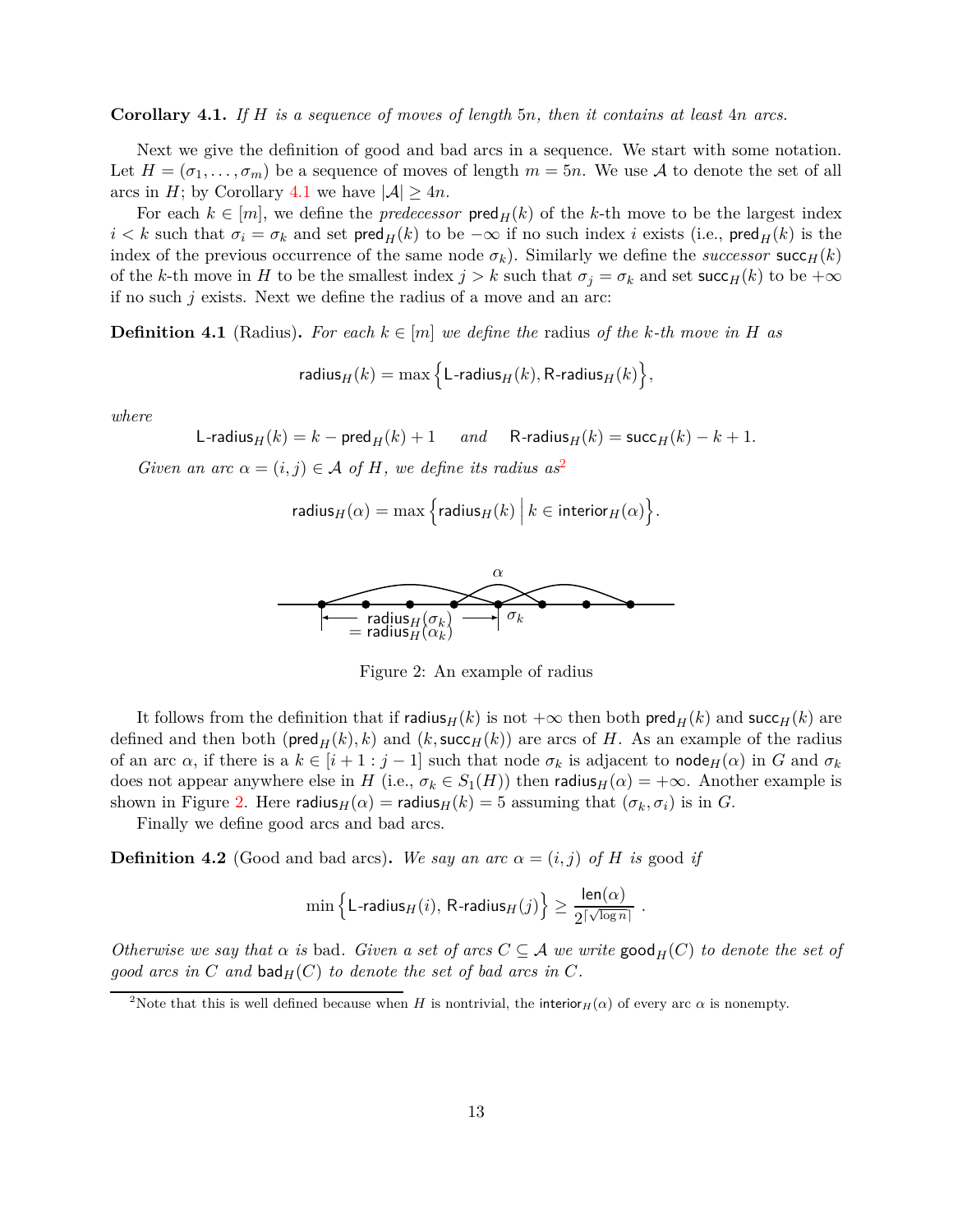

Figure 3: The arc  $\alpha$  is a good arc iff for both sides of  $\alpha$  the adjacent arcs have large length, i.e., both  $\text{len}(\alpha_{-}) = \text{len}(\text{pred}(i), i)$  and  $\text{len}(\alpha_{+}) = \text{len}(j, \text{succ}(j))$  are at least  $\text{len}(\alpha)/2^{\lceil \sqrt{\log n} \rceil}$ 

Given a nonempty set of arcs  $C \subseteq A$ , we write  $\mathsf{maxlen}(C) = \max_{\alpha \in C} {\{\mathsf{len}(\alpha)\}\text{ and}}$ 

 $\mathsf{endpoints}(C) = \Big\{ k \in [m] : k = \mathsf{left}(\alpha) \text{ or } k = \mathsf{right}(\alpha) \text{ for some } \alpha \in C \Big\}.$ 

### <span id="page-13-1"></span>**4.2 Basic lemmas**

We start with a lemma that will be used to bound the rank of a set of arcs in a sequence. It is essentially the same as Lemma 3.2 in  $[6]$ , which connects the rank of a set C of arcs with the number of distinct nodes that appear as endpoints of arcs in *C*. We include a proof for completeness.

<span id="page-13-0"></span>**Lemma 4.2.** *Let C be a set of arcs of a nontrivial sequence H such that nodes of arcs in C are all distinct. Then we have*  $\text{rank}_H(C) \geq |C|/2$ .

*Proof.* For every arc  $\alpha \in C$ , let  $v_{\alpha}$  be an arbitrary node in interior<sub>H</sub>( $\alpha$ ) (it is nonempty since H is nontrivial). Construct a subset  $C' \subseteq C$  of arcs as follows. Start with  $C' = \emptyset$ . Pick an arbitrary arc  $\alpha \in C$ , add  $\alpha$  to  $C'$ , remove from *C* any arc whose node is  $v_{\alpha}$  (if there is such an arc), and repeat until *C* becomes empty. Since arcs of *C* have distinct nodes, adding an arc to  $C'$  causes at most one other arc to be deleted from *C*. Hence,  $|C'| \ge |C|/2$ .

To see that the improvement vectors of arcs in  $C'$  are linearly independent, note for each  $\alpha \in C'$ that the (node<sub>H</sub>( $\alpha$ ),  $v_{\alpha}$ )-entry of impvm<sub>H</sub>( $\alpha$ ) is nonzero but the same entry of every other improvement vector from  $C'$  is 0. Therefore, the rank of  $C'$  is full and  $\mathsf{rank}(C) \geq \mathsf{rank}(C') \geq |C|/2$ . □

We need some notation for the next lemma. We say an arc  $\alpha \in \mathcal{A}$  is *contained* in an interval  $I \subseteq [m]$  if both left( $\alpha$ ) and right( $\alpha$ ) lie in *I*. For a set of arcs  $C \subseteq \mathcal{A}$  of *H*, we write  $C \downharpoonright I$  to denote the set of  $\alpha \in C$  contained in *I*. Intuitively  $C|_I$  is the set of arcs in *C* that can be inherited by the substring  $H_I$  of  $H$ . The next lemma follows from (essentially) an averaging argument; the proof can be found in Appendix [A.](#page-29-0)

<span id="page-13-2"></span>**Lemma 4.3.** Let *H* be a sequence of moves of length  $m, P \subseteq [m]$  be a nonempty set of indices and  $C \subseteq A$  *be a nonempty set of arcs of H such that*  $\text{len}(\alpha) \leq \ell$  *for all*  $\alpha \in C$  *for some positive integer parameter*  $\ell \leq m/2$ . Then there exists an interval  $I = [i : i + 2\ell - 1] \subseteq [m]$  of length 2 $\ell$  *such that* 

<span id="page-13-3"></span>
$$
\frac{|C|I|}{|C|} \ge \max\left\{\frac{2\ell}{16m}, \frac{|P \cap I|}{4|P|}\right\}.
$$
\n
$$
(5)
$$

*Thus, it holds that*

$$
\frac{|C|_I|}{\text{len}(I)} \ge \Omega\left(\frac{|C|}{\text{len}(H)}\right) \quad \text{and} \quad \frac{|C|_I|}{|P \cap I|} \ge \Omega\left(\frac{|C|}{|P|}\right). \tag{6}
$$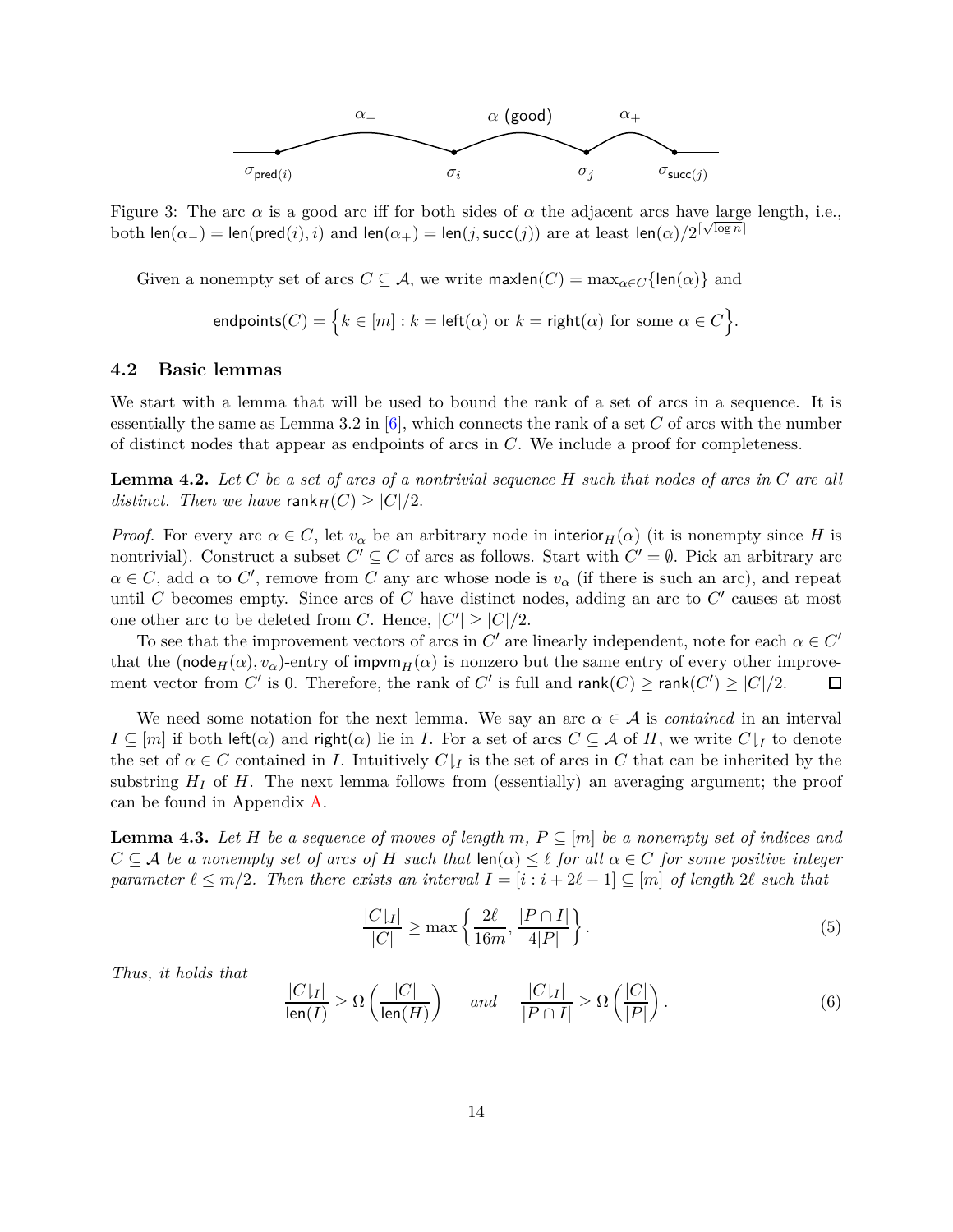### <span id="page-14-0"></span>**4.3 Overview of cases**

We now begin to prove Lemma [3.1.](#page-10-0) Let  $G = (V, E)$  be a graph over *n* vertices,  $H = (\sigma_1, \ldots, \sigma_m)$ be a nontrivial sequence of moves of length  $m = 5n$ , and  $\gamma$  be a configuration of  $S(H)$ . Let A be the set of all arcs of *H* (with  $|A| \ge 4n$  by Corollary [2.1\)](#page-9-1).

We first partition A into  $s = \lceil \log m \rceil = \Theta(\log n)$  *chunks*  $C_1, \ldots, C_s$  according to lengths:

 $\mathcal{C}_i = \{ \alpha \in \mathcal{A} : \mathsf{len}(\alpha) \in [2^{i-1} + 1 : 2^i] \}.$ 

Letting  $w = \lceil \sqrt{\log n} \rceil$  and  $t = \lceil s/w \rceil$  so both *w* and *t* are  $\Theta(\sqrt{\log n})$ , next we assign these chunks to *t* groups  $\mathcal{D}_1, \ldots, \mathcal{D}_t$ :  $\mathcal{D}_i = \mathcal{C}_{(i-1)w+1} \cup \cdots \cup \mathcal{C}_{iw}$ , where the last group  $\mathcal{D}_t$  may contain less than *w* chunks. It is easy to check from the definition of *chunks* and *groups* the following fact:

<span id="page-14-2"></span>**Fact 4.1.** *If P is a set of arcs from the same chunk*  $C_j$ *, then for any arc*  $\alpha \in P$ *, it holds that* 

 $len(\alpha)$  < maxlen(*P*) < 2 · len( $\alpha$ )

*If*  $Q$  *is a set of arcs from the same group*  $D_i$ , then for any arc  $\beta \in Q$ , it holds that

 $\mathsf{len}(\beta) \leq \mathsf{maxlen}(Q) \leq 2^w \cdot \mathsf{len}(\beta)$ 

For each chunk  $C_j$  in  $\mathcal{D}_i$ , we further partition it into two sets  $C_j = \mathcal{L}_j \cup \mathcal{S}_j$  based on the radius (when  $\mathcal{D}_i = \emptyset$ ,  $\mathcal{L}_j$  and  $\mathcal{S}_j$  are trivially empty even though maxlen( $\mathcal{D}_i$ ) below is not defined):

> $\mathcal{L}_j = \{ \alpha \in \mathcal{C}_j : \textsf{radius}_{H}(\alpha) > 2 \cdot \textsf{maxlen}(\mathcal{D}_i) \} \text{ and}$  $\mathcal{S}_j = \{ \alpha \in \mathcal{C}_j : \textsf{radius}_{H}(\alpha) \leq 2 \cdot \textsf{maxlen}(\mathcal{D}_i) \}.$

Here  $\mathcal{L}_j$  (the *long-radius* arcs in  $\mathcal{C}_j$ ) contains all arcs  $\alpha \in \mathcal{C}_j$  such that there exists a  $k \in \text{interior}_H(\alpha)$ (where  $\sigma_k$  is adjacent to node $_H(\alpha)$  in *G* and  $\sigma_k$  occurs an odd number of times inside  $\alpha$ ) such that  $r$ adius $_H(k)$  is larger<sup>[3](#page-14-1)</sup> than  $2 \cdot$  maxlen $(\mathcal{D}_i)$ . The set  $\mathcal{S}_j$  (the *short-radius* arcs in  $\mathcal{C}_j$ ) contains all arcs  $\alpha \in C_j$  such that every  $k \in$  interior $H(\alpha)$  has predecessor and successor within  $2 \cdot$  maxlen( $\mathcal{D}_i$ ).



Figure 4: A simplified example of long-radius (left) and short-radius (right) arcs with only one node in their interior.

<span id="page-14-1"></span><sup>&</sup>lt;sup>3</sup>Remember that this could be the case when for example either  $\text{pred}_H(k) = -\infty$  or  $\text{succ}_H(k) = +\infty$ .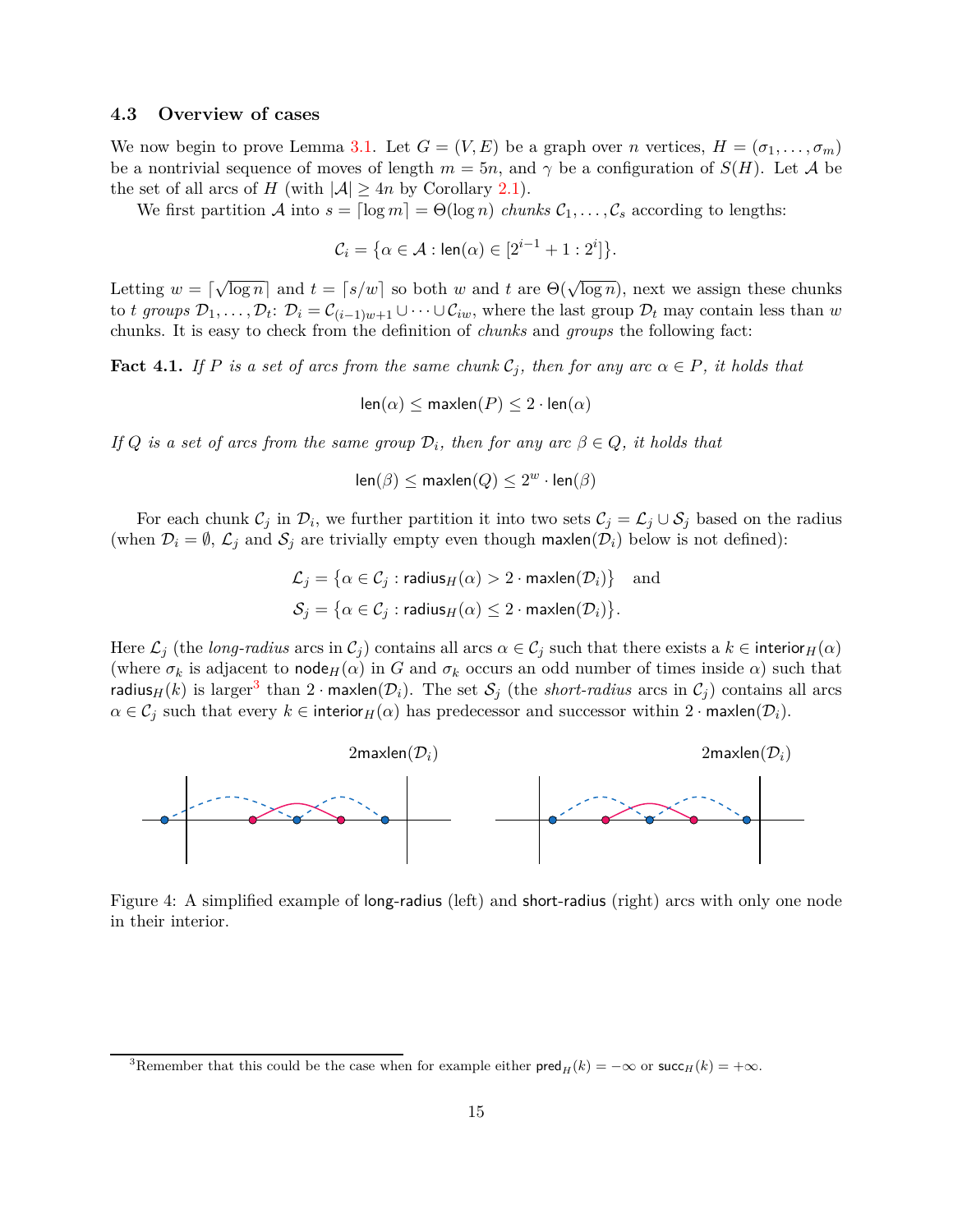Recall that our goal is to find a sequence *B*, a set *Q* of arcs of *B*, and a configuration  $\tau$  of  $S(B)$ that satisfy both conditions of Lemma [3.1.](#page-10-0) The first case we handle in Section [4.4](#page-15-0) is when

Case 1: 
$$
|\text{bad}_H(\mathcal{A})| \ge 0.01 \cdot |\mathcal{A}|.
$$
 (7)

*.*

Otherwise,  $|\textsf{good}_H(\mathcal{A})| \geq 0.99 \cdot |\mathcal{A}|$  and we pick a group  $\mathcal{D}_{i^*}$  according to the following lemma:

<span id="page-15-1"></span>**Lemma 4.4.** *Assume that*  $|$ **good** $_H(A)| \geq 0.99 \cdot |A|$ *. Then there exists a group*  $D_{i^*}$ *, for some*  $i^* \in [t]$ *, that satisfies the following two conditions (below we assume*  $\mathcal{D}_0 = \mathcal{D}_{t+1} = \emptyset$  *by default):* 

$$
\frac{|\text{good}_H(\mathcal{D}_{i^*})|}{|\mathcal{A}|} \ge \frac{1}{2t} \quad \text{and} \quad \frac{|\text{good}_H(\mathcal{D}_{i^*})|}{|\mathcal{D}_{i^*-1} \cup \mathcal{D}_{i^*} \cup \mathcal{D}_{i^*+1}|} \ge \frac{1}{7}
$$

*Proof.* For  $\mathcal{D}_i$ 's that violate the first inequality, the sum of their  $|\text{good}_H(\mathcal{D}_i)|$  is at most  $t \cdot (|\mathcal{A}|/2t)$  $\leq |\mathcal{A}|/2$ . For  $\mathcal{D}_i$ 's that violate the second inequality, the sum of their  $|\text{good}_H(\mathcal{D}_i)|$  is at most

$$
\sum_{i\in[t]} \frac{1}{7} \cdot |\mathcal{D}_{i+1} \cup \mathcal{D}_i \cup \mathcal{D}_{i-1}| \leq \frac{3}{7} \sum_{i\in[t]} |\mathcal{D}_i| = \frac{3|\mathcal{A}|}{7}.
$$

Thus, the sum of  $|\text{good}_H(D)|$  where *D* violates at least one inequality is at most  $(\frac{1}{2} + \frac{3}{7})\mathcal{A} < 0.93|\mathcal{A}|$ . Given  $|\text{good}_H(\mathcal{A})| \geq 0.99 \cdot |\mathcal{A}|$ , there must exist a group  $\mathcal{D}_{i^*}$  that satisfies both conditions.

Fixing a group  $\mathcal{D}_{i^*}$  that satisfies Lemma [4.4](#page-15-1) and letting  $\mathcal{L} = \cup_{\mathcal{C}_j \subseteq \mathcal{D}_{i^*}} \mathcal{L}_j$  and  $\mathcal{S} = \cup_{\mathcal{C}_j \subseteq \mathcal{D}_{i^*}} \mathcal{S}_j$ , we next split into two cases, depending on whether the majority of good arcs in  $\mathcal{D}_{i^*}$  are long-radius or short-radius. We handle the second case in Section [4.5](#page-16-0) when

<span id="page-15-2"></span>Case 2: 
$$
|\text{good}_H(\mathcal{L})| \geq 0.5 \cdot |\text{good}_H(\mathcal{D}_{i^*})|
$$
 (8)

and we handle the third case in Section [4.6](#page-18-0) when

<span id="page-15-3"></span>Case 3: 
$$
|\text{good}_H(\mathcal{S})| \geq 0.5 \cdot |\text{good}_H(\mathcal{D}_{i^*})|.
$$
 (9)

#### <span id="page-15-0"></span>**4.4 Case 1: Many arcs in** A **are bad**

We say an arc  $\alpha = (i, j)$  of *H* is *dual-bad* if either  $\text{pred}_{H}(i)$  exists and L-radius<sub>*H*</sub>(*i*) > len( $\alpha$ ) · 2<sup>*w*</sup>, or  $\text{succ}_{H}(j)$  exists and R-radius<sub>H</sub>(*j*) > len( $\alpha$ ) · 2<sup>*w*</sup> where we recall that  $w = \lceil \sqrt{\log n} \rceil$ . Given a set of arcs  $C \subseteq A$ , we write dual-bad<sub>*H*</sub>(*C*) to denote the set of dual-bad arcs in *C*.



Figure 5: The arc  $\alpha$  is dual-bad if either the adjacent  $\text{len}(\alpha_{-})$  or  $\text{len}(\alpha_{+})$  is longer than  $\text{len}(\alpha) \cdot 2^w$ . We can also interpret it as either  $\alpha$  or  $\alpha$ <sub>+</sub> exists and is a bad arc.

We prove the following lemma which implies Lemma [3.1](#page-10-0) for Case 1, by setting the subsequence *B* to be *H<sup>I</sup>* and *Q* to be the set of arcs of *B* induced by *C*, with *C* and *I* from the below statement.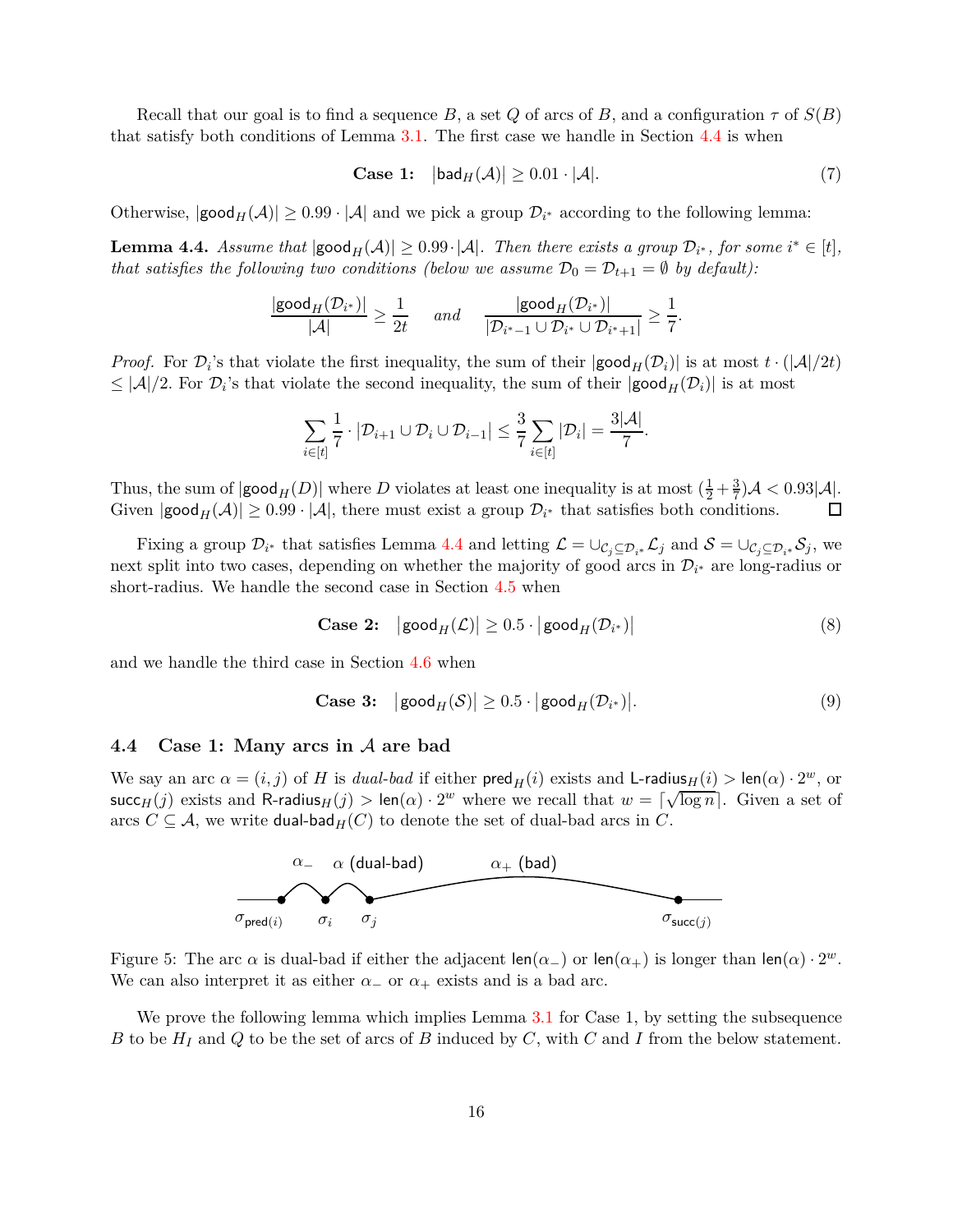**Lemma 4.5** (Lemma [3.1](#page-10-0) for Case 1). Assume that  $|\text{bad}_H(\mathcal{A})| \geq 0.01 \cdot |\mathcal{A}|$ . Then there exist an *interval*  $I ⊆ [m]$  *and a set*  $C$  *of arcs of*  $H$  *contained in*  $I$  *such that* 

$$
\frac{\mathrm{rank}_H(C)}{\mathrm{len}(I)} \geq \Omega\left(\frac{1}{\sqrt{\log n}}\right).
$$

*Proof.* It follows from the definition of bad arcs that if  $\alpha = (i, j)$  is bad, then either its previous arc  $(\text{pred}_{H}(i), i)$  or its next arc  $(j, \text{succ}_{H}(j))$  is dual-bad. As a result, the number of dual-bad arcs in A is  $\Omega(|\mathcal{A}|)$  as well. Thus, there exists a group  $\mathcal{D}_k$  for some  $k \in [t]$  (recall  $t = \Theta(\sqrt{\log n})$ ) such that

$$
\frac{|\mathsf{dual\text{-}bad}_H(\mathcal{D}_k)|}{|\mathcal{A}|} \geq \Omega\left(\frac{1}{\sqrt{\log n}}\right).
$$

Let  $\ell = \text{maxlen}(\text{dual-bad}_H(\mathcal{D}_k))$ . By the definition of dual-bad arcs,  $m \geq \ell \cdot 2^w$  and thus,  $\ell \leq m/2$ . It follows from Lemma [4.3](#page-13-2) (setting  $P = [m]$ ) that there is an interval *I* of length 2 $\ell$  such that

$$
\frac{|\mathsf{dual\text{-}bad}_{H}(\mathcal{D}_{k})|_{I}|}{\mathsf{len}(I)} \geq \Omega\left(\frac{|\mathsf{dual\text{-}bad}_{H}(\mathcal{D}_{k})|}{\mathsf{len}(H)}\right) = \Omega\left(\frac{1}{\sqrt{\log n}}\right).
$$

where the last equation holds because  $\text{len}(H) = m = \Theta(|A|)$ .

Let  $C = \text{dual-bad}_{H}(\mathcal{D}_{k})|_{I}$ . We show that the rank of *C* is almost full:

<span id="page-16-1"></span>
$$
\operatorname{rank}_{H}(C) = \Omega(|C|) = \Omega(\ell/\sqrt{\log n}).\tag{10}
$$

The lemma then follows. To prove [\(10\)](#page-16-1) we show that for each  $v \in V$ , the number of arcs  $\alpha \in C$  with node<sub>H</sub>( $\alpha$ ) = *v* can be bounded from above by a constant. To see this is indeed the case, each  $\alpha \in C$ with  $\text{node}_H(\alpha) = v$  must have one of its adjacent arcs  $\beta$  (i.e. either arc ( $\text{pred}_H(i), i$ ) or (*j*, succ $H(j)$ )) defined,  $\beta$  has at least one of its endpoints in *I*, and has length at least  $\text{len}(\alpha) \cdot 2^w \ge \ell$  since  $\alpha \in \mathcal{D}_k$ (and using Fact [4.1\)](#page-14-2). Given that the length of *I* is 2 $\ell$ , the number of such arcs  $\beta$  (with the same node<sub>*H*</sub>( $\beta$ ) = *v*) is  $O(1)^4$  $O(1)^4$ . Since each  $\beta$  can be adjacent to at most two arcs  $\alpha \in C$ , we conclude that the number of  $\alpha \in C$  with node  $H(\alpha) = v$  is  $O(1)$ . As a result, there is a subset  $C'$  of  $C$  such that  $|C'| = \Omega(|C|)$  and all arcs in  $C'$  have distinct nodes. The inequality [\(10\)](#page-16-1) then follows from

$$
\mathsf{rank}_H(C) \ge \mathsf{rank}_H(C') \ge \Omega(|C'|) \ge \Omega(|C|)
$$

where the second inequality follows from Lemma  $4.2$ .

<span id="page-16-0"></span>**4.5** Case 2: Most arcs in good $_H(\mathcal{D}_{i^*})$  are long-radius

We start with some intuition for the second case.

In this case we work with a group  $\mathcal{D}_{i^*}$  that has many long-radius<sup>[5](#page-16-3)</sup> arcs. Recall that  $\mathcal L$  is the set of long-radius arcs in  $\mathcal{D}_{i^*}$ . Let  $\ell = \text{maxlen}(\mathcal{L})$ . It follows from Lemma [4.4](#page-15-1) that there is an interval *I* of length 2 $\ell$  such that  $\mathcal{L}|_I$  is large. Furthermore, given that arcs in  $\mathcal{L}|_I$  are long-radius, one can show that every  $\alpha \in \mathcal{L}|_I$  has a  $k \in \text{interior}_H(\alpha)$  such that either  $\text{pred}_H(k)$  or  $\text{succ}_H(k)$  is outside of *I*.

 $\Box$ 

<span id="page-16-2"></span><sup>&</sup>lt;sup>4</sup>In fact, the constant here is actually exactly one, since one dual-bad and two bad arcs of the same node has total length at least  $3 + 2(\ell - 1) = 2\ell + 1$  exceeding the  $2\ell$  length of an interval.

<span id="page-16-3"></span><sup>&</sup>lt;sup>5</sup>Notice that the assumption of Case 2 is actually stronger, that there are many arcs in  $\mathcal{D}_{i^*}$  that are both good and long-radius. It turns out that we will only use their long-radius property in the proof of this case.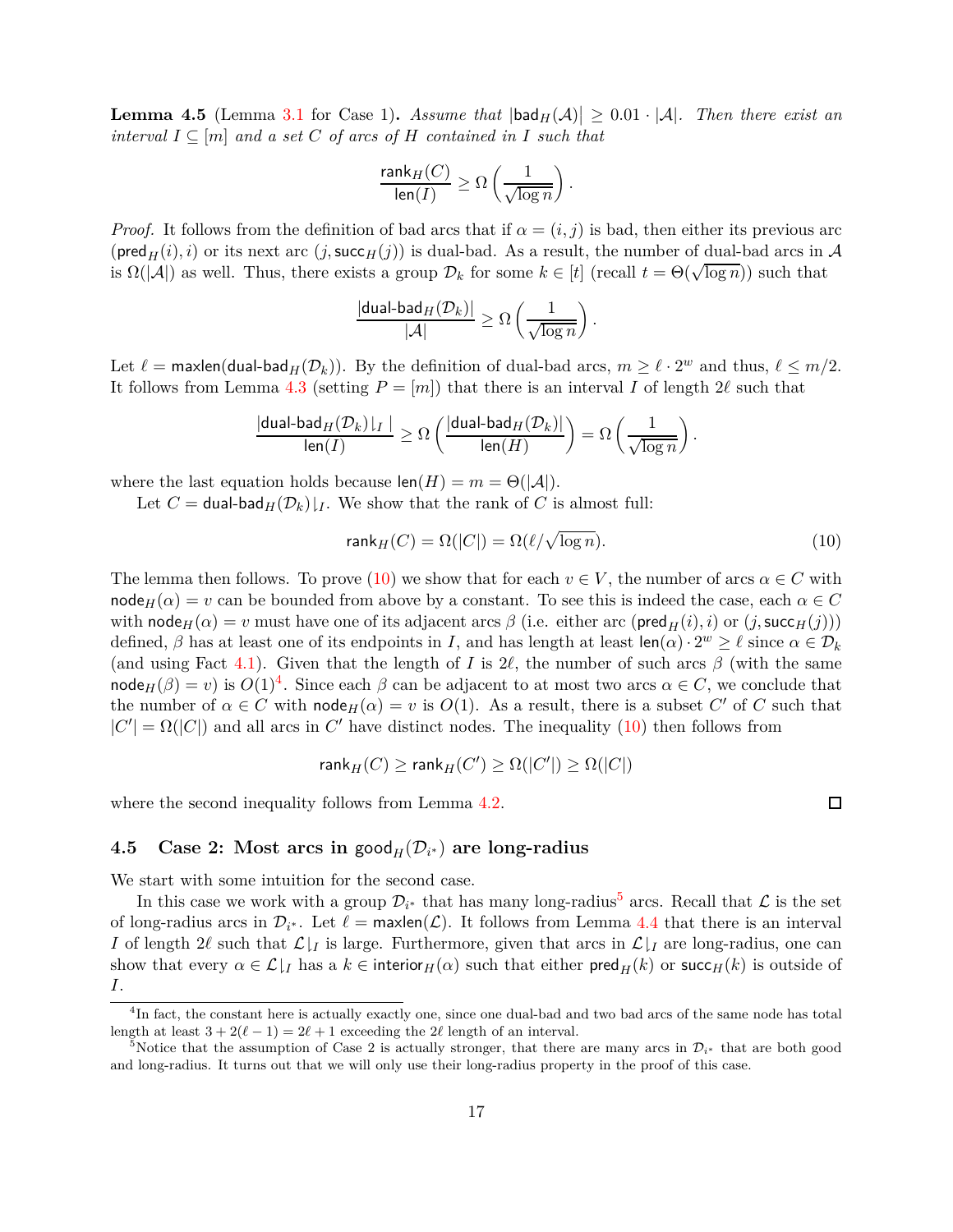Now if it is the oversimplified scenario that *both*  $\text{pred}_{H}(k)$  and  $\text{succ}_{H}(k)$  are outside of *I*, then one can conclude that  $\mathcal{L}|_I$  has full rank since only the improvement vector of  $\alpha$  has a nonzero entry indexed by ( $\mathsf{node}_H(\alpha), \sigma_k$ ). To see this is the case, note that there is no arc with node *k* contained in *I* and no other arc with node the same as  $\alpha$  can have  $\sigma_k$  in its interior. Our goal is to show for the general scenario that  $\mathcal{L}|_I$  has almost full rank.

The following lemma implies Lemma [3.1](#page-10-0) for the second case, by setting the subsequence *B* to be  $H_I$  and the set  $Q$  to be arcs of  $B$  induced by  $C$ , using  $I$  and  $C$  of the below statement.

**Lemma 4.6** (Lemma [3.1](#page-10-0) for Case 2). Assume that there exists a group  $\mathcal{D}_{i^*}$  that satisfies Lemma  $4.4$  and  $(8)$ . Then there exist an interval  $I \subseteq [m]$  and a set C of arcs of H contained in I such that

$$
\frac{\mathrm{rank}_H(C)}{\mathrm{len}(I)} \geq \Omega\left(\frac{1}{\sqrt{\log n}}\right).
$$

*Proof.* Recall that we are in the case where we have a group  $\mathcal{D}_{i^*}$  that satisfies Lemma [4.4](#page-15-1) and [\(8\)](#page-15-2). Given that  $\mathcal{L} = \bigcup_{\mathcal{C}_j \subseteq \mathcal{D}_{i^*}} \mathcal{L}_j$ , they together imply that

$$
|\mathcal{L}| \geq |\mathsf{good}_{H}(\mathcal{L})| \geq 0.5 \cdot |\mathsf{good}_{H}(\mathcal{D}_{i^*})| = \Omega\left(\frac{|\mathcal{A}|}{\sqrt{\log n}}\right).
$$

Let  $\ell = \text{maxlen}(\mathcal{L})$ . If  $\ell \leq m/2$  then, by Lemma [4.3,](#page-13-2) there is an interval  $I \subseteq [m]$  of length  $2\ell$  such that

$$
\frac{|\mathcal{L}|_I|}{\text{len}(I)} = \Omega\left(\frac{|\mathcal{L}|}{m}\right) = \Omega\left(\frac{1}{\sqrt{\log n}}\right).
$$

If  $\ell > m/2$ , then  $\mathcal{D}_{i^*}$  is the last group  $(i^* = t)$ . In this case, let  $I = [m]$ , and  $\mathcal{L}|_{I} = \mathcal{L}$  satisfies the same property. In either case, let  $C = \mathcal{L}|_I$ . We finish our proof by showing that rank $_H(C) \ge |C|/2$ .

It follows from the definition of long-radius arcs that every  $\alpha \in C$  has a  $k \in$  interior<sub>H</sub>( $\alpha$ ) such that  $r$ **adius**<sub> $H$ </sub>( $k$ ) > 2 · **maxlen**( $\mathcal{D}_{i^{*}}$ )  $\geq$  len(*I*). For each arc  $\alpha \in C$ , we fix such a *k* arbitrarily and say  $\alpha$  is *left-long-radius* if  $\textsf{L-radius}_{H}(k) > \textsf{len}(I)$ , and *right-long-radius* if  $\textsf{R-radius}_{H}(k) > \textsf{len}(I)$ .

Without loss of generality we assume below that at least half of the arcs in *C* are left-long-radius (the argument is symmetric otherwise); we write  $C'$  to denote the set of such arcs so  $|C'| \geq |C|/2$ . We finish the proof of the lemma by showing that  $\mathsf{rank}_H(C')$  is full.

To see this is the case, we order arcs in  $C'$  by their right endpoints as  $\alpha_1, \ldots, \alpha_{|C'|}$  such that

$$
right(\alpha_1) < \cdots < right(\alpha_{|C'|}).
$$

We write  $k_i$  to denote the index picked in interior  $H(\alpha_i)$  such that L-radius $H(k) > \text{len}(I)$  (this implies that  $\textsf{pred}_{H}(k_i)$  must be outside of *I*).



Figure 6: An illustration of Case 2.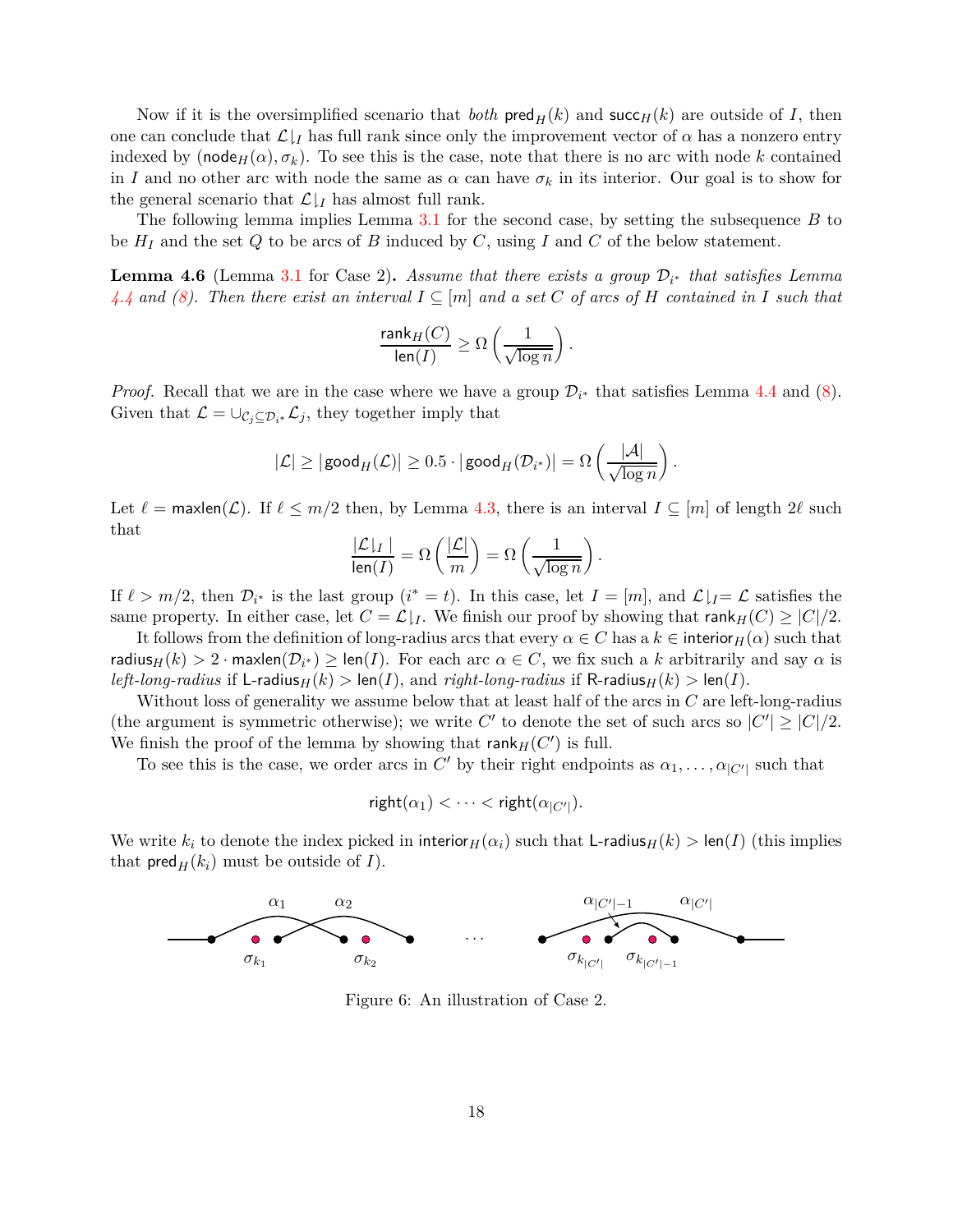<span id="page-18-1"></span>We prove below that for each  $i \in [[C']],$ 

- <span id="page-18-2"></span>(1) the entry of impvm<sub>*H*</sub>( $\alpha_i$ ) indexed by (node( $\alpha_i$ ),  $\sigma_{k_i}$ ) is nonzero, and
- (2) the entry of  $\mathsf{impvm}_H(\alpha_j)$  indexed by the same edge is 0 for all  $j < i$ .

It then follows from this triangular structure in the matrix formed by these vectors that  $\text{rank}_{H}(C')$ is full. Note that [\(1\)](#page-18-1) follows trivially given that  $k_i \in$  interior<sub>H</sub>( $\alpha_i$ ). So we focus on [\(2\)](#page-18-2) in the rest of the proof.

Assume for a contradiction that the entry of  $impvm<sub>H</sub>(\alpha_j)$  indexed by  $(node(\alpha_i), \sigma_{k_i})$  is nonzero for some  $j < i$ . Then either  $\textsf{node}(\alpha_j) = \textsf{node}(\alpha_i)$  or  $\textsf{node}(\alpha_j) = \sigma_{k_i}$ ).

**Case a:** node( $\alpha_j$ ) = node( $\alpha_i$ ). Since the entry of impvm<sub>*H*</sub>( $\alpha_j$ ) indexed by (node( $\alpha_i$ )*,*  $\sigma_{k_i}$ ) is nonzero the node  $\sigma_{k_i}$  must be in interior<sub>*H*</sub>( $\alpha_j$ ). However,  $\alpha_j$  is on the left of  $\alpha_i$  and they span disjoint intervals (because  $\text{node}(\alpha_i) = \text{node}(\alpha_i)$ ). This contradicts with the fact that  $\mathsf{pred}_{H}(k_i)$  is outside of *I*.

**Case b:** node $(\alpha_j) = \sigma_{k_i}$ . Since the entry of impvm<sub>*H*</sub>( $\alpha_j$ ) indexed by (node $(\alpha_i)$ ,  $\sigma_{k_i}$ ) is nonzero, node $(\alpha_i)$  must be in interior<sub>*H*</sub>( $\alpha_j$ ). We know that right( $\alpha_j$ )  $\lt$  right( $\alpha_i$ ) by the ordering of arcs. On the other hand,  $\text{left}(\alpha_j) \geq k_i$  since  $\text{pred}_H(k_i)$  is outside of *I*. As a result,  $\alpha_j$  is contained in  $\alpha_i$ : left $(\alpha_i) <$  left $(\alpha_j) <$  right $(\alpha_j) <$  right $(\alpha_i)$ , and thus  $\alpha_j$  cannot have  $node(\alpha_i)$  in its interior, a contradiction.



Figure 7: An illustration of the proof in Case 2. Left: Case a; Right: Case b. The circles are the nodes where contradictions happen.

This finishes the proof of the lemma.

# <span id="page-18-0"></span>**4.6** Case 3: Most arcs in  $\text{good}_{H}(\mathcal{D}_{i^{*}})$  are short-radius

Combining Lemma  $4.4$  and  $(9)$ , we are left with the case that

<span id="page-18-4"></span>
$$
\frac{|\text{good}_H(\mathcal{S})|}{|\mathcal{A}|} \ge \Omega\left(\frac{1}{\sqrt{\log n}}\right) \quad \text{and} \quad \frac{|\text{good}_H(\mathcal{S})|}{|\mathcal{D}_{i^*-1} \cup \mathcal{D}_{i^*} \cup \mathcal{D}_{i^*+1}|} \ge \Omega(1) \tag{11}
$$

In Section [4.6.1](#page-19-0) we first handle the easy case when  $i^* = t$  is the last group and its last two chunks contain the majority of good arcs in  $S$ :

<span id="page-18-3"></span>
$$
|\text{good}_H(\mathcal{S}_{s-1}\cup\mathcal{S}_s)|\geq 0.5\cdot|\text{good}_H(\mathcal{S})|.\tag{12}
$$

 $\Box$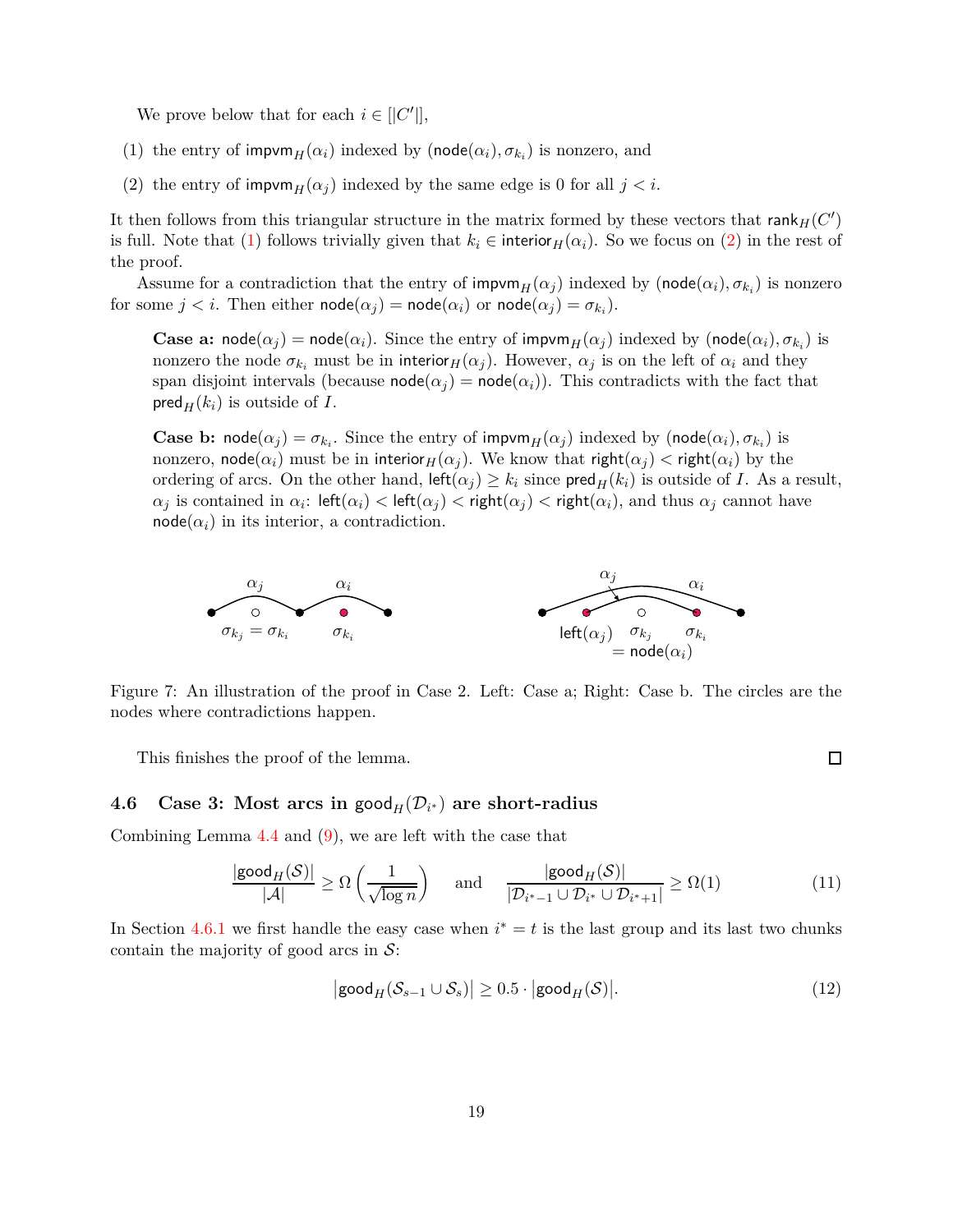### <span id="page-19-0"></span> $4.6.1$   $\text{Case 3.0: } i^* = t \text{ and } (\textbf{12}) \text{ holds}$

**Lemma 4.7** (Lemma [3.1](#page-10-0) for Case 3.0). *Assume that*  $\mathcal{D}_{i^*} = \mathcal{D}_t$  and  $|\text{good}_H(\mathcal{S}_{s-1} \cup \mathcal{S}_s)| \geq 0.5$ .  $| \text{good}_H(\mathcal{S}) |$ . Then there exist an interval  $I \subseteq [m]$  and a set C of arcs of H contained in I such that

$$
\frac{\operatorname{rank}_{H}(C)}{\operatorname{len}(I)} \ge \Omega\left(\frac{1}{\sqrt{\log n}}\right).
$$

*Proof.* On the one hand, from [\(12\)](#page-18-3) we have trivially that  $|\mathcal{C}_{s-1} \cup \mathcal{C}_s| \ge \Omega(m/\sqrt{\log n})$ . On the other hand, every  $\alpha \in \mathcal{C}_{s-1} \cup \mathcal{C}_s$  has length  $\Omega(m)$  and thus, the number of arcs  $\alpha \in \mathcal{C}_{s-1} \cup \mathcal{C}_s$  with the same node( $\alpha$ ) is bounded from above by a constant. As a result, there is a subset of  $\mathcal{C}_{s-1} \cup \mathcal{C}_s$  such that its size is  $\Omega(|\mathcal{C}_{s-1} \cup \mathcal{C}_s|)$  and all arcs in it have distinct nodes. It follows from Lemma [4.2](#page-13-0) that

$$
\text{rank}_H(\mathcal{C}_{s-1}\cup \mathcal{C}_s)\geq \Omega(|\mathcal{C}_{s-1}\cup \mathcal{C}_s|)\geq \Omega(m/\sqrt{\log n}).
$$

Lemma [3.1](#page-10-0) in this case then follows by setting  $B = H$  itself and  $Q = C_{s-1} \cup C_s$ .

### Overlap **vs** NonOverlap

Ruling out Case 3.0, we have from [\(11\)](#page-18-4) that there is a  $\mathcal{C}_{j^*}$  in  $\mathcal{D}_{i^*}$  with  $j^* \leq s - 2$  such that

$$
\frac{|\text{good}_H(\mathcal{S}_{j^*})|}{|\mathcal{A}|} \geq \Omega\left(\frac{1}{\log n}\right) \quad \text{ and } \quad \frac{|\text{good}_H(\mathcal{S}_{j^*})|}{|\mathcal{D}_{i^*+1} \cup \mathcal{D}_{i^*} \cup \mathcal{D}_{i^*-1}|} \geq \Omega\left(\frac{1}{\sqrt{\log n}}\right).
$$

Setting  $C^* = \text{\sf good}_H(\mathcal{S}_{j^*}), \ell = \text{\sf maxlen}(C^*) \leq m/2$  since  $j^* \leq s - 2$ , and

$$
P = \mathsf{endpoints}(\mathcal{D}_{i^*-1} \cup \mathcal{D}_{i^*} \cup \mathcal{D}_{i^*+1}) \subseteq [m]
$$

 $(\text{so } |P| = \Theta(|\mathcal{D}_{i^*-1} \cup \mathcal{D}_{i^*} \cup \mathcal{D}_{i^*+1}|)),$  by Lemma [4.3](#page-13-2) there is an interval *I* of length 2 $\ell$  such that

<span id="page-19-2"></span>
$$
\frac{|C^*|_I|}{\text{len}(I)} = \Omega\left(\frac{1}{\log n}\right) \quad \text{and} \quad \frac{|C^*|_I|}{|P \cap I|} = \Omega\left(\frac{1}{\sqrt{\log n}}\right). \tag{13}
$$

For convenience we write  $C = C^* \downharpoonright I$  in the rest of the proof. Every arc  $\alpha \in C$  lies in  $S_{j^*}$ , has length between  $\ell/2$  and  $\ell$ , is good and short-radius, and is contained in *I* (which has length  $2\ell$ ).

We need the following definition of two arcs overlapping with each other:

**Definition 4.3.** We say that two arcs  $\alpha = (i, j)$  and  $\beta = (k, \ell)$  of H overlap *if* node( $\alpha$ )  $\neq$  node( $\beta$ ) *are adjacent in the graph and the endpoints of the arcs satisfy*  $i < k < j < \ell$  or  $k < i < \ell < j$ .

Given *C*, we say an arc  $\beta = (i, j)$  is *endpoint-disjoint* from *C* if  $i, j \notin \text{endpoints}(C)$ , i.e.  $\beta$  shares no endpoint with any arc  $\alpha \in C$ . We write Overlap to denote the set of arcs  $\beta = (i, j) \in A$  that are contained in *I*, are endpoint-disjoint from *C*, and overlap with at least one arc in *C*. On the other hand, we write NonOverlap to denote the set of arcs  $\beta \in \mathcal{A}$  that are contained in *I*, endpoint-disjoint from *C*, and do not overlap with any arc in *C*.

We distinguish two cases depending on the size of the set Overlap. Section [4.6.2](#page-20-0) handles Case 3.1 when Overlap is "large", specifically,

<span id="page-19-1"></span>
$$
\frac{|\text{Overallap}|}{\text{len}(I)} \ge \frac{\left| (\mathcal{D}_{i^*+1} \cup \mathcal{D}_{i^*} \cup \mathcal{D}_{i^*-1}) \right|_I \right|}{\text{len}(I)} + \frac{1}{\sqrt{\log n}},\tag{14}
$$

and Section [4.6.3](#page-22-0) handles the opposite case 3.2, when Overlap is "small".

 $\Box$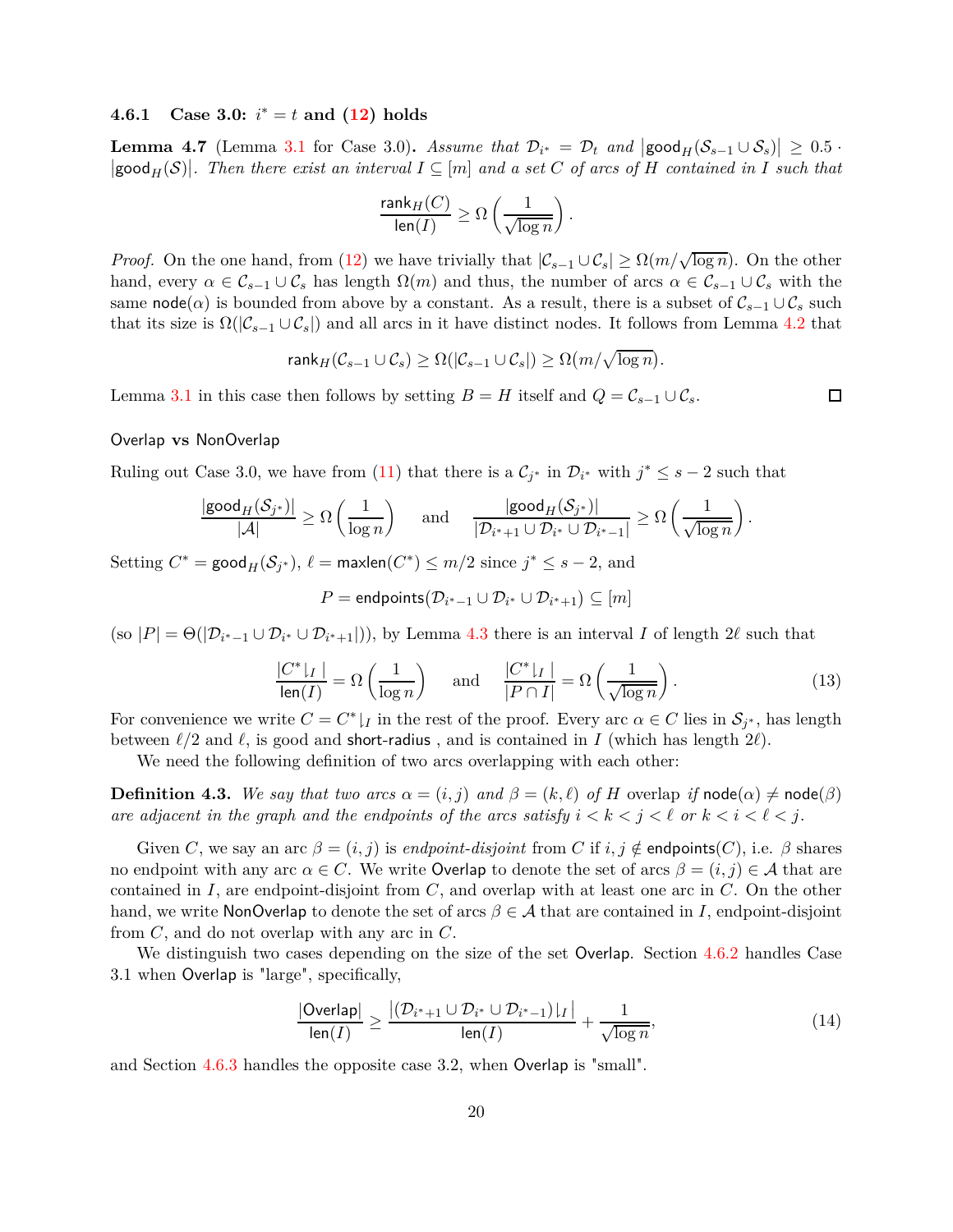#### <span id="page-20-0"></span>**4.6.2 Case 3.1:** Overlap **is large**

**Lemma 4.8** (Lemma [3.1](#page-10-0) for Case 3.1)**.** *Assume that condition [\(14\)](#page-19-1) holds, i.e* Overlap *is large. Then for the interval*  $I \subseteq [m]$  *of Equation [\(13\)](#page-19-2) there exists a set*  $F$  *of arcs of*  $H$  *contained in*  $I$  *such that* 

$$
\frac{\operatorname{rank}_{H}(F)}{\operatorname{len}(I)} \geq \Omega\left(\frac{1}{\sqrt{\log n}}\right).
$$

*Proof.* Let  $F = \text{Overlap}\setminus((\mathcal{D}_{i^*+1} \cup \mathcal{D}_{i^*} \cup \mathcal{D}_{i^*-1})|_I)$ . In this case we have

$$
\frac{|F|}{\text{len}(I)} \ge \frac{1}{\sqrt{\log n}}.\tag{15}
$$

For every  $\alpha \in F$  we pick arbitrarily an arc  $\beta \in C$  such that  $\alpha$  and  $\beta$  overlap; we call  $\beta$  a *witness arc* for *α*. Assume without loss of generality that for the majority of  $\alpha \in F$ , its witness arc  $\beta \in C$ is on the left of  $\alpha$ , meaning that  $\text{left}(\beta) < \text{left}(\alpha)$ ; the argument is symmetric otherwise. We write  $F'$  to denote the subset of such arcs in  $F$ ; we have  $|F'| \ge |F|/2$ .



Figure 8: An example of Overlap and witness. Here  $\text{node}(\beta_1)$  and  $\text{node}(\beta_2)$  are adjacent to  $\text{node}(\alpha_1) = \text{node}(\alpha_2)$  in *G*. The dashed blue arcs are in *C*, the red arcs are in Overlap, and the black arc is in NonOverlap.  $\beta_1$  is the witness of  $\alpha_1 \in F'$  (i.e.  $\beta_1$  is on the left of  $\alpha_1$ ), and  $\beta_2$  is the witness of  $\alpha_2 \in F \backslash F'$ .

Next we partition the interval *I* into five quantiles so that each one is of length  $|\text{len}(I)/5|$  or  $\lceil \text{len}(I)/5 \rceil$ . We also assume that  $\text{len}(I)$  is sufficiently large so that  $\lceil \text{len}(I)/5 \rceil < \text{len}(I)/4$ ; otherwise it is bounded by a constant and our goal is trivially met. (Note that *C* is nonempty. So *I* is an interval of constant length and contains at least one arc. We can thus prove Lemma [3.1](#page-10-0) directly just by taking  $B = H_I$  and one single arc in it; the ratio in [\(3\)](#page-10-2) is  $\Omega(1)$ .) Let  $\beta$  be the witness arc of an  $\alpha \in F'$ . Given that  $\beta \in C \subseteq C_{j^*}$ , we have

$$
\text{len}(\beta) > \frac{\text{maxlen}(\mathcal{C}_{j^*-1})}{2} \geq \frac{\ell}{2} = \frac{\text{len}(I)}{4} > \left\lceil \frac{\text{len}(I)}{5} \right\rceil.
$$

Since  $\beta$  is contained in *I*, right( $\beta$ ) can not lie in the first quantile of *I*. Partitioning *F*' into  $F'_i$  for  $i = 2, 3, 4, 5$  so that  $F_i'$  contains all arcs  $\alpha \in F'$  such that right(*β*) of its witness arc  $\beta$  lies in the *i*-th quantile of *I* and letting  $F'_{q}$  denote the largest set, we have

$$
|F'_q|\geq \frac{|F'|}{4}\geq \frac{|F|}{8}=\Omega\left(\frac{\operatorname{len}(I)}{\sqrt{\log n}}\right).
$$

We finish the proof by showing that  $\mathsf{rank}_H(F'_q)$  is full. The proof that  $\mathsf{rank}_H(F'_q)$  is full is similar to the proof of Case 2. We order arcs  $\alpha_1, \ldots, \alpha_{|F'_q|}$  in  $F'_q$  by the right endpoints of their witness arcs:  $\beta_i$  is the witness arc of  $\alpha_i$  and they satisfy

$$
right(\beta_1) \leq \cdots \leq right(\beta_{|F'_q|}).
$$

Note that we used  $\leq$  instead of  $\lt$  because some of the witness arcs might be the same.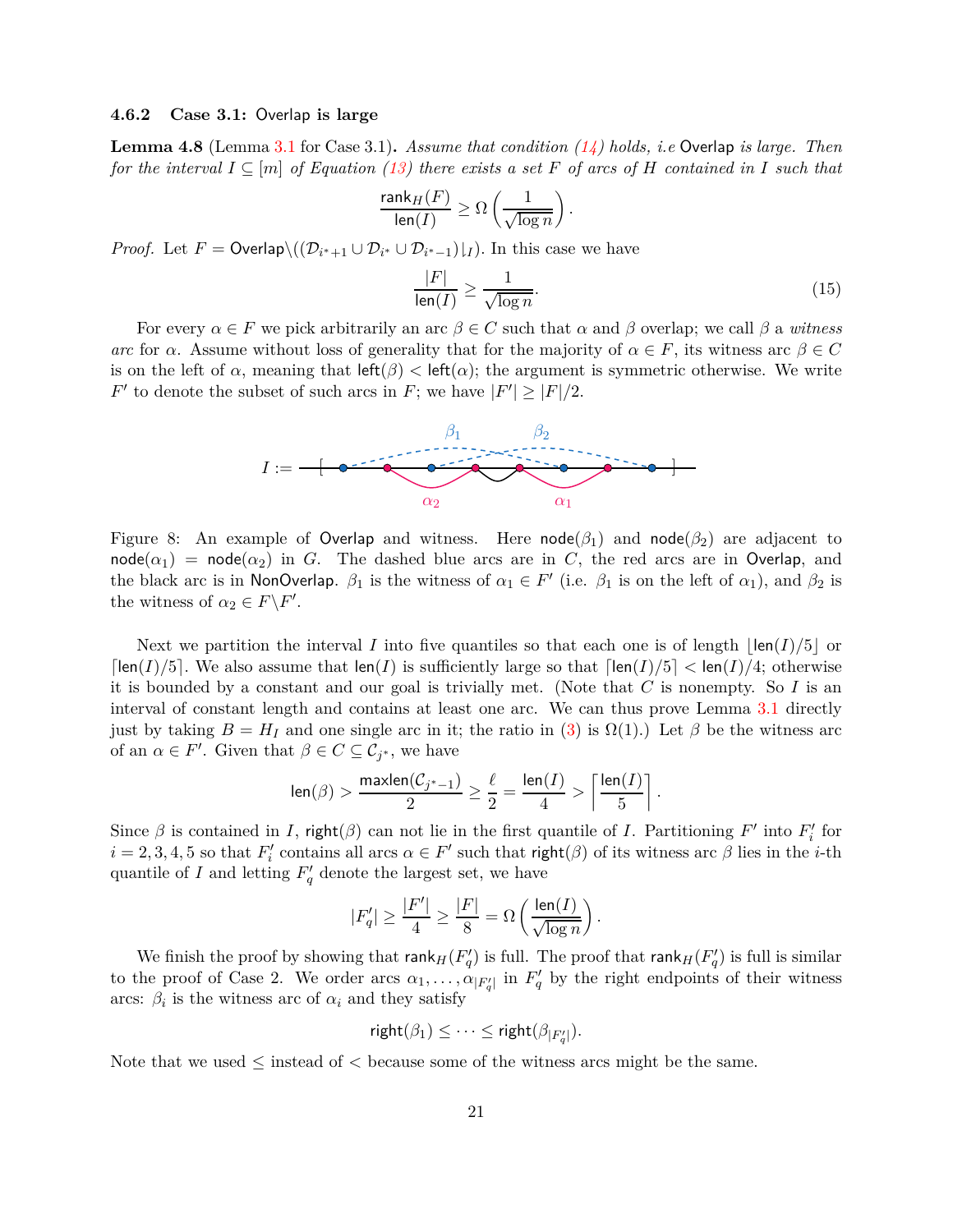We prove below that for each  $i \in [F'_q]$ ,

- (1) the entry of impvm<sub>H</sub>( $\alpha_i$ ) indexed by edge (node( $\alpha_i$ ), node( $\beta_i$ )) is nonzero, and
- (2) the entry of  $\mathsf{impvm}_H(\alpha_i)$  indexed by the same edge is 0 for every  $j < i$ .

It follows from this triangular structure in the matrix that  $\text{rank}_H(F'_q)$  is full.

For (1) we first note that  $(\text{node}_H(\alpha_i), \text{node}_H(\beta_i))$  is an edge in *G* because  $\alpha_i$  and  $\beta_i$  overlap. As  $\beta_i \in C$  is a good arc, we have

$$
\mathsf{R\text{-}radius}_{H}(\beta_i) \geq \frac{\mathsf{len}(\beta)}{2^w}.
$$

On the other hand, by the definition of *F*,  $\alpha_i$  belongs to  $\mathcal{D}_k$  for some  $k < i^* - 1$  (note that *k* cannot be larger than  $i^* + 1$  because  $\alpha_i$  would then be too long to be contained in *I*). If succ<sub>*H*</sub>(right( $\beta_i$ )) lies inside  $\alpha_i$ , we have  $\text{len}(\alpha) > \text{len}(\beta)/2^w$ . But this contradicts with the fact that  $\beta \in C_{j^*} \subseteq \mathcal{D}_{i^*}$  but  $\alpha \in \mathcal{D}_k$  for some  $k < i^* - 1$  and thus,  $\text{len}(\alpha) / \text{len}(\beta) < 1/2^w$ . As a result,  $\text{succ}_H(\text{right}(\beta_i)) > \text{right}(\alpha_i)$ and thus,  $\text{node}(\beta_i)$  appears exactly once inside  $\alpha_i$ . This implies (1).



Figure 9: An illustration of (1). The conditions guarantee that there is only one appearance of  $node(\beta_i)$  in interior $H(\alpha_i)$ .

To show (2), assume for a contradiction that the entry of  $\lim_{H}(\alpha_i)$  indexed by the edge  $j < i$ . Then node $H(\alpha_i)$ , node $H(\beta_i)$  is nonzero for some  $j < i$ . Then node $H(\alpha_j)$  is either node $H(\alpha_i)$  or node $H(\beta_i)$ . We consider the two cases:

**Case a:** node $H(\alpha_i)$  = node $H(\alpha_i)$ . Since the entry of impvm $H(\alpha_i)$  indexed by (node<sub>H</sub>( $\alpha$ <sup>*i*</sup>)</sub>, node<sub>H</sub>( $\beta$ <sup>*i*</sup>)) is nonzero, node<sub>H</sub>( $\beta$ <sup>*i*</sup>) occurs in interior<sub>H</sub>( $\alpha$ <sup>*i*</sup>). From  $\text{right}(\beta_j) \leq \text{right}(\beta_i)$  we have  $\text{right}(\alpha_j) \leq \text{left}(\alpha_i)$ , i.e.  $\alpha_j$  is left of  $\alpha_i$ . Every arc of  $F'_{q}$ , and in particular  $\alpha_j$ , has length less than  $\text{len}(I)/2^w$  and has in its interior a point in the *q*-th quantile (namely, right( $\beta$ <sup>*j*</sup>)). Hence both endpoints of  $\alpha$ <sup>*j*</sup> are either inside the *q*-th quantile or at distance at most  $\text{len}(I)/2^w$ . However, given that right( $\beta$ <sup>*i*</sup>) lies in the *q*-th quantile and that len( $\beta$ <sup>*i*</sup>)  $\geq$  len(*I*)/4, there cannot be any occurrence of  $\mathsf{node}(\beta_i)$  to the left of right( $\beta_i$ ) inside, or within distance len(*I*)/2<sup>*w*</sup> of, the *q*-th quantile; this contradicts the assumption that  $\text{node}_H(\beta_i)$  occurs in interior $H(\alpha_i)$ .

**Case b:** node $H(\alpha_j)$  = node $H(\beta_i)$ . Since the entry of impvm $H(\alpha_j)$  indexed by  $(\text{node}_H(\alpha_i), \text{node}_H(\beta_i))$  is nonzero,  $\text{node}_H(\alpha_i))$  occurs in interior<sub>H</sub> $(\alpha_i)$ . First we note that right( $\beta$ <sup>*j*</sup>)  $\neq$  right( $\beta$ <sup>*i*</sup>) because node<sub>*H*</sub>( $\beta$ <sup>*i*</sup>)  $\neq$  node<sub>*H*</sub>( $\alpha$ <sup>*i*</sup>) = node<sub>*H*</sub>( $\beta$ <sup>*i*</sup>). Since *j* < *i* we have therefore  $\text{right}(\beta_i) < \text{right}(\beta_i)$ . Next, given that  $\text{right}(\beta_i)$  is in the *q*-th quantile and that  $\text{left}(\beta_i)$  is outside of the *q*-th quantile, we have that right( $\beta_i$ ) is contained in  $\beta_i$ . Given that it is also contained in  $\alpha_j$  and that  $\textsf{node}_H(\alpha_j) = \textsf{node}_H(\beta_i)$ , we must have  $\alpha_j = \beta_i$ , a contradiction since  $\beta_i \in \mathcal{D}_{i^*}$  but  $\alpha_j$  lies in  $\mathcal{D}_k$  for some  $k < i^* - 1$ .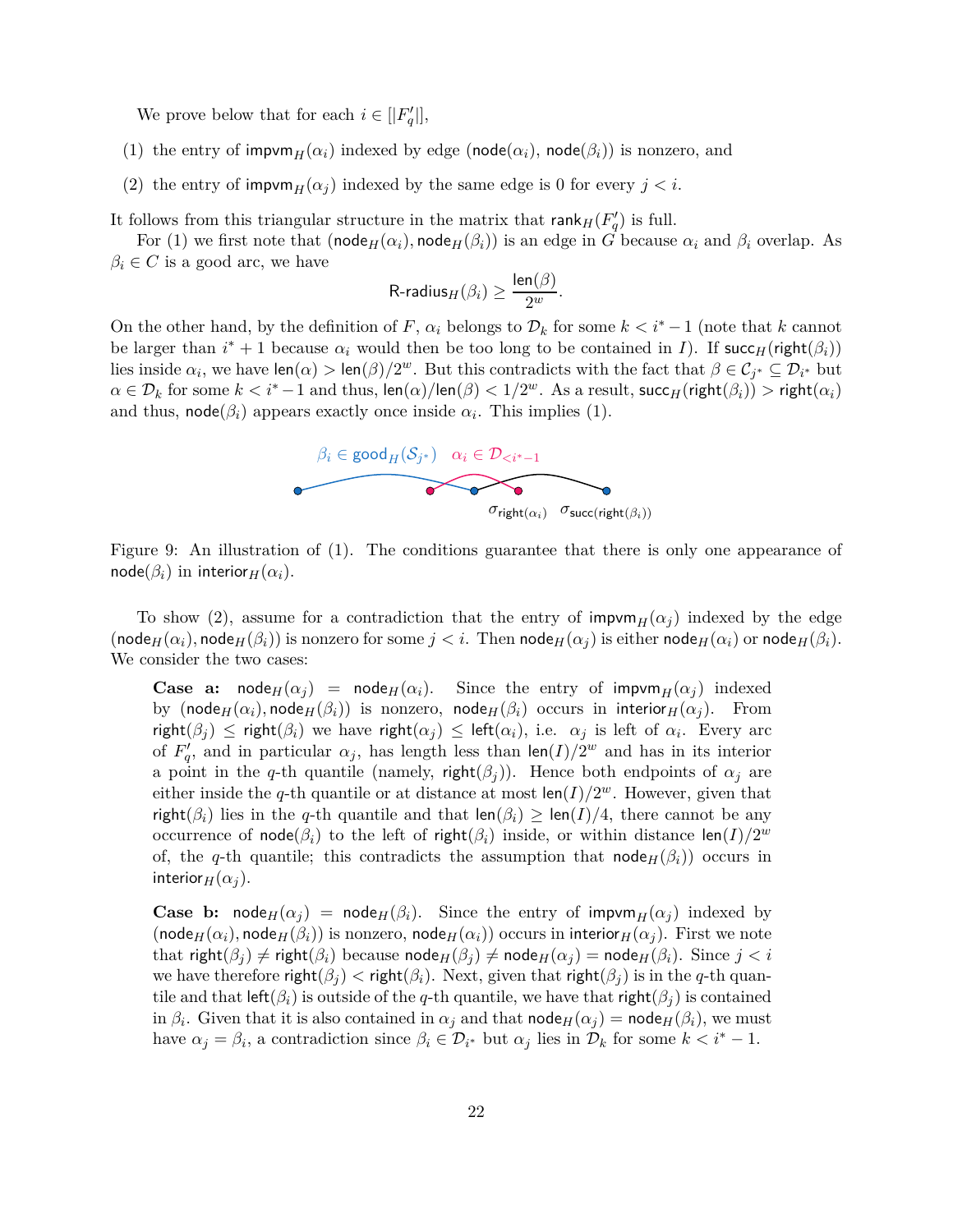

Figure 10: An illustration of the proof in Case 3.1. Left: Case a; Right: Case b. The circles and the dotted arc are the places where contradictions happen.

 $\Box$ 

Lemma [3.1](#page-10-0) follows by taking  $B = H_I$  and  $Q$  to be the set of arcs of  $B$  induced by the quantile  $F_q'$  of *F*.

### <span id="page-22-0"></span>**4.6.3 Case 3.2:** Overlap **is small**

We are in the last case when

$$
\frac{|\text{Overallap}|}{\text{len}(I)} < \frac{\left|(\mathcal{D}_{i^*+1} \cup \mathcal{D}_{i^*} \cup \mathcal{D}_{i^*-1})\right|_I|}{\text{len}(I)} + \frac{1}{\sqrt{\log n}}.
$$

Given that  $|(\mathcal{D}_{i^*+1} \cup \mathcal{D}_{i^*} \cup \mathcal{D}_{i^*-1})|_I| \leq |P \cap I|$ , we have from [\(13\)](#page-19-2)

<span id="page-22-1"></span>
$$
|\text{Overallap}| < |P \cap I| + \frac{|\text{len}(I)|}{\sqrt{\log n}} = O\left(\sqrt{\log n} \cdot |C|\right). \tag{16}
$$

Let  $\gamma$  be the configuration of  $S(H)$  in the statement of Lemma [3.1,](#page-10-0) and  $\gamma'$  be the configuration of *S*(*H*) before the first move of *I*. We start with a sketch of the proof for this case. First we note that we can apply Lemma [4.2](#page-13-0) to conclude that  $\text{rank}_{H}(C) = \Omega(|C|)$ . This is again because the length of *I* is  $2\ell$ , all arcs in *C* are contained in *I*, and have length at least  $\ell/2$ . Hence we can pick a subset *C*' of *C* of size  $|C'| \ge |C|/4$  such that the arcs of *C*' have distinct nodes. Lemma [4.2](#page-13-0) then implies that  $\mathsf{rank}_H(C) \geq \mathsf{rank}_H(C') = \Omega(|C|).$ 

The main step of the proof is to construct a subset  $R \subset I$  that satisfies  $R \cap$  endpoints( $C$ ) =  $\emptyset$ . We remove the moves in *R* to obtain the desired subsequence *B* of *H*:  $B = H_{I \setminus R}$ , and let  $\tau$  be the restriction of configuration *γ*' on *S*(*B*). For each  $i \in I \setminus R$ , we use  $\rho(i) \in [|B|]$  to denote its corresponding index in *B*. Then each arc  $\alpha = (i, j) \in C$  corresponds to an arc  $\rho(\alpha) = (\rho(i), \rho(j))$ in *B* (since  $R \cap$  endpoints $(C) = \emptyset$ , both *i* and *j* survive), and we write *Q* to denote the set of  $|C|$ arcs of *B* that consists of  $\rho(\alpha)$ ,  $\alpha \in C$ .

The key property we need from the set *R* is that the removal of moves in *R* does not change the improvement vector of any arc  $\alpha \in C$ . More formally, we prove in Lemma [4.10](#page-24-0) that impvm<sub> $\gamma$ H</sub>( $\alpha$ ) = impvm<sub> $\tau,B(\rho(\alpha))$ </sub> for all  $\alpha \in C$ . It follows that (1)  $B,Q$  and  $\tau$  satisfy the second condition of Lemma [3.1,](#page-10-0) and (2)  $\text{rank}_B(Q) = \text{rank}_H(C) = \Omega(|C|)$ . To finish the proof of Lemma 3.1, we prove in Lemma [4.9](#page-24-1) that the length of *B* is small:  $|B| = |I \setminus R| \leq O(\sqrt{\log n}) \cdot |C|$ .

We now construct *R*. To help the analysis in Lemma [4.10](#page-24-0) we will consider *R* as being composed of three parts,  $R = R_1 \cup R_2 \cup R_3$ . Given the plan above we would like to add as many indices  $i \in I \setminus \text{endpoints}(C)$  to *R* as possible since the smaller  $I \setminus R$  is, the larger the ratio  $|C|/|I \setminus R|$ becomes. At the same time we need to maintain the key property that the removal of *R* does not change the improvement vector of any arc  $\alpha \in C$ .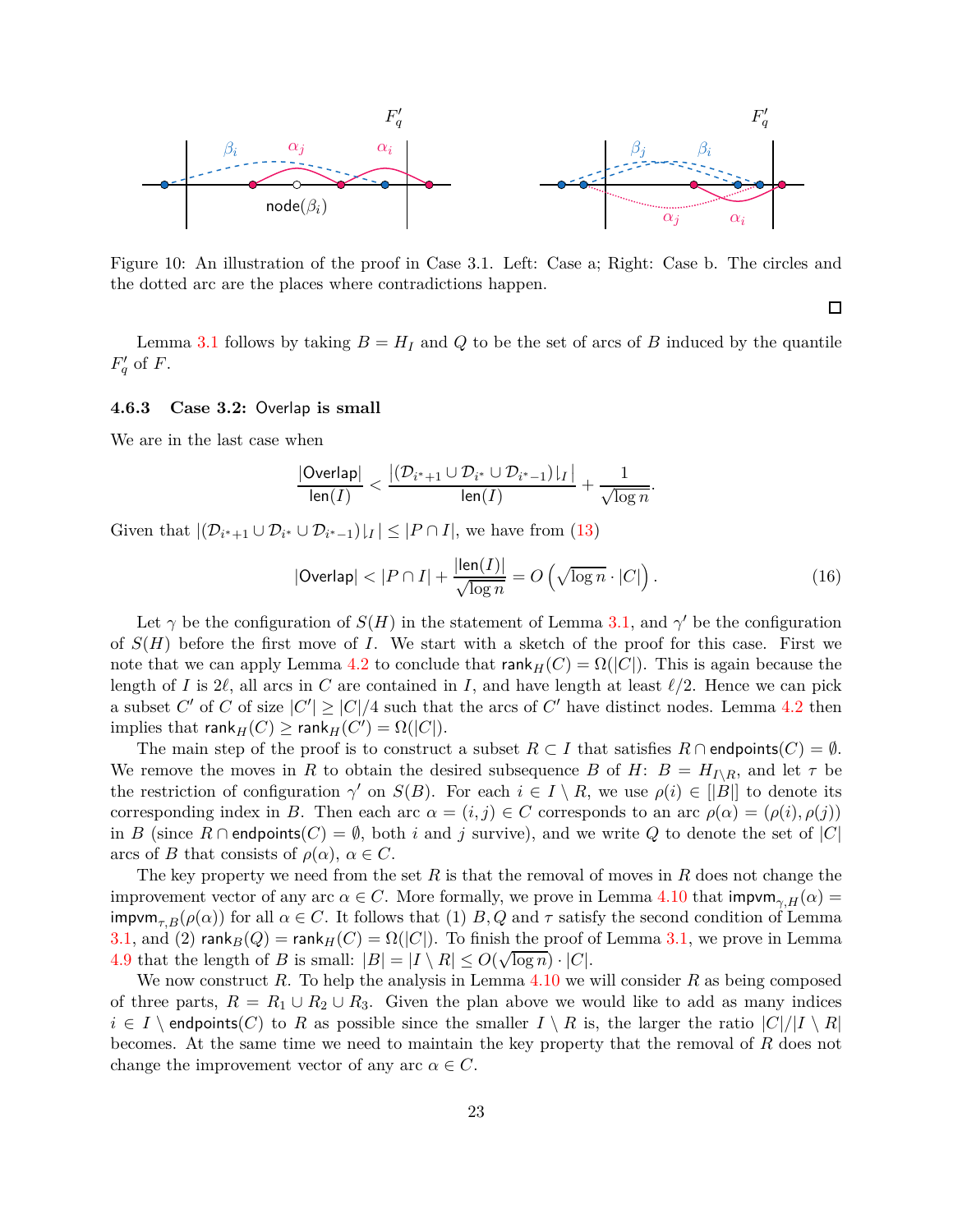For each node  $u \in S(H_I)$ , we consider the following cases: (a)  $u \in S_I(H_I)$ , i.e the node *u* appears exactly once in the interval, (**b**)  $u \in S_2(H_I)$  and *u* appears an even number of times and (c)  $u \in S_2(H_I)$  and *u* appears an odd number of times.

**Case a:**  $u \in S_1(H_I)$ . Let  $k \in I$  with  $\sigma_k = u$  be the unique occurrence of *u* in *I*. If the radius of *k* is long-radius : radius $H(k) > 2 \cdot \text{maxlen}(\mathcal{D}_{i^*})$ , we add *k* to  $R_1$ ; we leave *k* in  $I \setminus R$  otherwise. The idea here is that if the radius of k is long-radius, then given that every arc  $\alpha \in C$  is short-radius, we have  $k \notin \text{interior}_H(\alpha)$  and thus, the removal of k does not affect the improvement vector of  $\alpha$ . On the other hand, if the radius of k is small, then it is an endpoint of two arcs ( $\text{pred}_{H}(k)$ , k) and  $(k, \text{succ}_{H}(k))$  and both have length at most 2 · maxlen( $\mathcal{D}_{i^*}$ ). At the same time, given that *u* only appears once in *I* and that *I* has length 2 $\ell$ , at least one of them has length at least  $\ell \geq 2^{j^*-1}+1$ . As a result, we have  $k \in P$  when *k* is not added to  $R_1$ .

**Case b:**  $u \in S_2(H_I)$  and  $u$  appears an even number of times in  $H_I$ . Let  $k_1 < k_2 < \cdots < k_{2q}$ be the occurrences of *u* in *I* for some  $q \geq 1$ . Then for each  $i \in [q]$ , we add both  $k_{2i-1}$  and *k*<sub>2*i*</sub> to *R*<sub>2</sub> if (*k*<sub>2*i*−1</sub>*, k*<sub>2*i*</sub>) ∈ NonOverlap, and keep both of them in *I* \ *R* otherwise. Note that if  $(k_{2i-1}, k_{2i})$  ∉ NonOverlap, then either  $(k_{2i-1}, k_{2i})$  ∈ Overlap or at least one of the two endpoints is in endpoints $(C)$ . As a result, we can conclude that the number of these 2*q* indices that do not get added to *R*<sup>2</sup> can be bounded from above by



Figure 11: Illustration of Case a and Case b. Here The dashed blue arcs are in *C*, the red arc is in Overlap, and the black arc is in NonOverlap. The circle is in *B*1, and the purple nodes are in *B*2.

**Case c:**  $u \in S_2(H_I)$  and  $u$  appears an odd number of times in  $H_I$ . Let  $k_1 < \cdots <$  $k_{2q+1}$  be the occurrences of *u* in *I* for some  $q \geq 0$ .

**Case c**<sub>1</sub>: If the number of  $\beta \in \mathsf{Overall} \cup C$  with node  $H(\beta) = u$  is at least 1, then we can handle this case similarly as Case 2: For each  $i \in [q]$  we add  $k_{2i-1}$  and  $k_{2i}$ to  $R_2$  if the arc  $(k_{2i-1}, k_{2i})$  is in NonOverlap, and we always keep  $k_{2q+1}$  in  $I \setminus R$ . In this case, the number of these  $2q + 1$  indices that do not get added to  $R_3$  is

$$
1 + O\Big(\text{number of }\beta \in \mathsf{Overlap}\cup C \text{ with } \mathsf{node}_H(\beta) = u\Big)
$$

which remains an  $O(\cdot)$  of the same quantity given that the latter is at least 1.

**Case c**<sub>2</sub>: Consider the case when there is no  $\beta \in \text{Overall} \cup C$  with node  $H(\beta) = u$ . We start with the easier situation when there is no  $k \in I$  such that  $\sigma_k = u$  and  $k \in \text{interior}_H(\alpha)$  for some  $\alpha \in C$ . In this case we add all  $k \in I$  with  $\sigma_k = u$  to  $R_3$ . Note that the  $(node_H(\alpha), u)$ -th entry of the improvement vector of every  $\alpha \in C$  is 0. So removing all occurrences of *u* has no effect.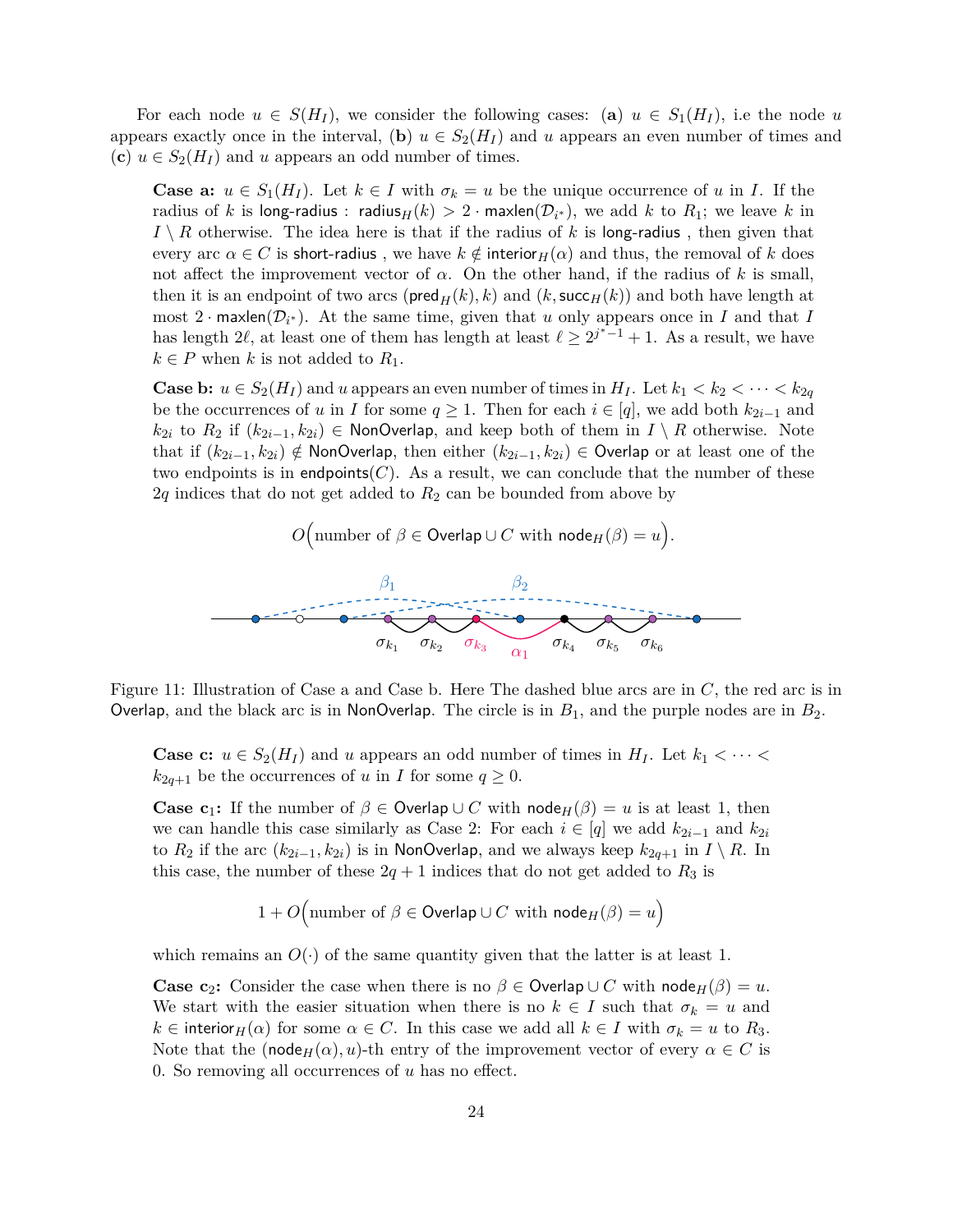**Case c**<sub>3</sub>: We are left with the case when there is no  $\beta \in \text{Overall} \cup C$  with node  $H(\beta) =$ *u* and at the same time, there is an arc  $\alpha \in C$  such that  $k_i \in \text{interior}_H(\alpha)$  for some *i*. Combining these two assumptions we must have that  $k_i \in \text{interior}_H(\alpha)$  for all  $i \in [2q + 1]$ . Given that  $\alpha$  is a short-radius arc, we have that the radius of both  $k_1$ and  $k_{2q+1}$  is at most  $2 \cdot \textsf{maxlen}(\mathcal{D}_{i^*})$ . On the other hand, given that  $\textsf{len}(I) = 2\ell$  and  $\text{len}(\alpha) \leq \ell$ , the radius of either  $k_1$  or  $k_{2q+1}$  is at least  $\ell/2 \geq 2^{j^*-2}$ . If this holds for *k*<sub>1</sub>, we add *k*<sub>2</sub>*,...*, *k*<sub>2*q*+1</sub> to *R*<sub>2</sub> and keep *k*<sub>1</sub> in *I* \ *R*; otherwise we add *k*<sub>1</sub>*,...*, *k*<sub>2*q*</sub> to  $R_2$  and keep  $k_{2q+1}$  in  $I \setminus R$ . In both cases the index left in  $I \setminus R$  lies in *P*.



Figure 12: Illustration of Case c. Here  $\text{node}(\beta_1)$  and  $\text{node}(\beta_2)$  are adjacent to  $\text{node}(\alpha_1)$  in *G*. The dashed blue arcs are in *C*, the red arc is in Overlap, and the black arc is in NonOverlap. The orange nodes are in  $B_3$ , and the purple nodes are in  $B_2$ .

Summarizing Case b and Case c, we have that  $R_2$  consists of endpoints of a collection of endpointdisjoint arcs in NonOverlap. Moreover, the number of indices left in  $I \setminus R$  can be bounded by

<span id="page-24-2"></span>
$$
|P \cap I| + O(|\text{Overall} \cup C|). \tag{17}
$$

This gives us the following bound on  $|I \setminus R|$ :

<span id="page-24-1"></span>Lemma 4.9.  $|I \setminus R| \leq O(\sqrt{\log n}) \cdot |C|$ *.* 

*Proof.* This follows by combining  $(17)$ ,  $(13)$  and  $(16)$ .

Finally we show that there is no change in the improvement vectors of  $\alpha \in C$  after removing R:

<span id="page-24-0"></span>**Lemma 4.10.** For every arc  $\alpha \in C$  of H, its corresponding arc  $\beta = \rho(\alpha) \in Q$  of B satisfies

$$
\mathrm{impvm}_{\tau,B}(\beta) = \mathrm{impvm}_{\gamma,H}(\alpha).
$$

*Proof.* Let  $\text{node}_H(\alpha) = \text{node}_B(\beta) = v$  and let *u* be a vertex that is adjacent to *v* in *G*. We consider two cases: the  $(u, v)$ -entry of impvm<sub> $\gamma$ </sub> $_H(\alpha)$  is 0, and the  $(u, v)$ -entry is nonzero (either −2 or 2). For both cases our goal is to show that the  $(u, v)$ -entry of  $impvm_{\tau, B}(\beta)$  is the same.

For the first case, if *u* does not appear inside  $\alpha$  in *H* then *u* also does not appear inside  $\beta$  in *B*. Otherwise, *u* appears 2*q* times inside  $\alpha$  for some  $q \ge 1$  and is covered in either Case b or Case c. If it is in Case c<sub>2</sub>, then all occurrences of *u* are deleted in  $R_3$  and thus, the  $(u, v)$ -entry of  $\text{impvm}_{\tau, B}(\beta)$ must be 0. Otherwise, a number of endpoint-disjoint arcs with node *u* in NonOverlap are added to  $R_2$  and deleted. It follows that *u* still appears an even number of times inside  $\beta$  in *B* and thus, the  $(u, v)$ -entry of impvm<sub> $\tau, B(\beta)$ </sub> remains 0.

For the second case, *u* appears an odd number of times inside  $\alpha$  in *H*. If  $u \in S_1(H_I)$ , then this unique appearance of *u* inside  $\alpha$  was not deleted in Case 1 since  $\alpha$  is a short-radius arc in  $\mathcal{D}_{i^*}$ . It remains in  $I \setminus R$  and *u* appears exactly once inside  $\beta$  in *B*. For the case when  $u \in S_2(H_I)$ , it follows from a similar argument as in the first case that *u* still appears an odd number of times inside *β* in *B*.

 $\Box$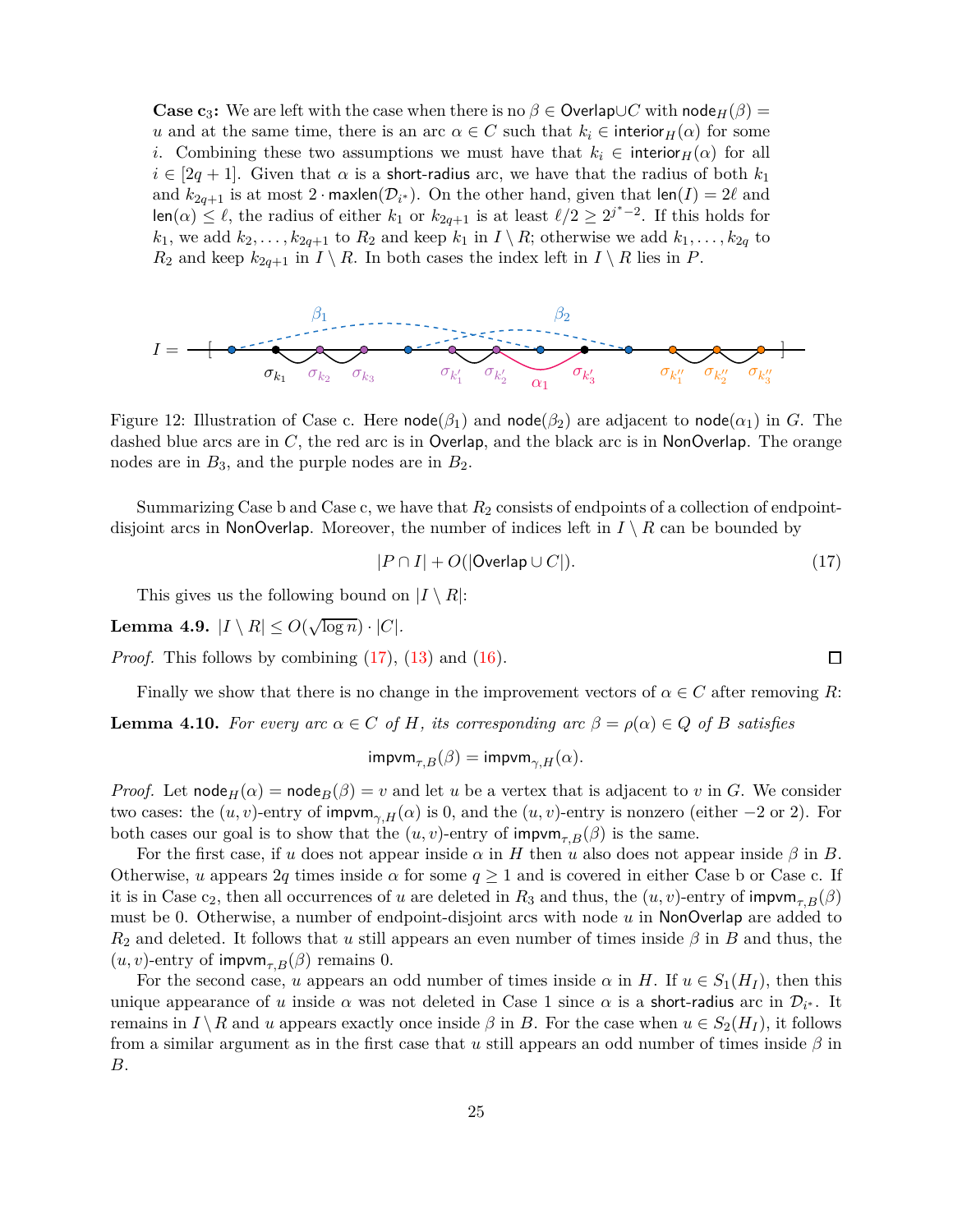We have shown that both  $(u, v)$ -entries in impvm<sub> $\gamma$ , $H(\alpha)$  and impvm<sub> $\tau$ , $B(\beta)$  are nonzero; we now</sub></sub> show that they have the same value. Let *i* be the first index of *I*. Recall that  $\gamma'$  is the configuration of  $S(H)$  obtained after making the first  $i-1$  moves of  $H$  on  $\gamma$ , and that  $\tau$  is the restriction of  $\gamma'$ on  $S(B)$ . To finish the proof, it suffices to show that the parity of the number of occurrences of *u* (and *v*) in  $H_{[i:\text{left}(\alpha)-1]}$  is the same as that of the number of occurrences of *u* (*v*, respectively) in *B*<sub>[1:left(*β*)−1]. This is trivial for *v* since  $R_1 \cup R_3$  does not contain any *k* with  $\sigma_k = v$  and the removal</sub> of arcs that are endpoint-disjoint from *C* does not change the parity of this number. For the case of *u*, if it appears only once in *I* (inside  $\alpha$ ), then clearly the number we care about is 0 in both cases. If  $u \in S_2(H_I)$ , then it is covered by Case b or c but not Case 3.2. In both cases we delete a number of arcs with node *u* that are in NonOverlap and pairwise endpoint-disjoint. It follows that the parity of this number does not change. This finishes the proof of the lemma.  $\Box$ 

**Lemma 4.11** (Lemma [3.1](#page-10-0) for Case 3.2)**.** *Assume that condition [\(16\)](#page-22-1) holds, i.e.,* Overlap *is small. Then there exist (i) a sequence B of moves of length at most* 5*n*, *(ii) a configuration*  $\tau$  *of*  $S(B)$ , *and (iii) a set of arcs Q of B such that*

1. The rank of Q in B satisfies 
$$
\frac{\text{rank}_B(Q)}{\text{len}(B)} \ge \Omega\left(\frac{1}{\sqrt{\log n}}\right)
$$
 (A);

*2. For every arc*  $\alpha \in Q$ *, there exists an arc*  $\alpha'$  *of*  $H$  *such that*  $\text{impvm}_{\tau,B}(\alpha) = \text{impvm}_{\gamma,H}(\alpha')$  $(B)$ .

*Proof.* Indeed using the interval  $I \subseteq [m]$  of Equation [\(13\)](#page-19-2), we set  $B = H_{I \setminus R}$  and  $\tau$  be the restriction of configuration  $\gamma'$  on  $S(B)$ . We set also  $Q$  the arcs of  $B$  which are induced by collection  $C = C^*|_I$ of [\(13\)](#page-19-2). Lemma [4.10](#page-24-0) shows that (B)—Vector-Preservation— property holds for *B, Q, τ* . Finally the aforementioned analysis shows that (i) rank(*C*) is almost full or equivalently that rank $B(Q) \ge \Omega(|Q|)$ and (ii) using Lemma [4.9](#page-24-1)  $\text{len}(B) = \text{len}(H_{I\setminus R}) \leq O(\sqrt{\log n}) \cdot |Q|$  implying that (A)—High-rank property— holds too. 口

# <span id="page-25-0"></span>**5 Binary Max-CSP and Function problems**

**Definition 5.1.** *An instance of Max-CSP (Constraint Satisfaction Problem) consists of a set V* =  ${x_1, \ldots, x_n}$  *of variables that can take values over a domain D, and a set*  $C = {c_1, \ldots, c_m}$  *of constraints* with given respective weights  $w_1, \ldots, w_m$ . A constraint  $c_i$  is a pair  $(R_i, t_i)$  consisting of a relation  $R_i$  over D of some arity  $r_i$  (i.e.  $R_i \subseteq D^{r_i}$ ), and an  $r_i$ -tuple of variables (i.e.,  $t_i \in V^{r_i}$ ). *An assignment*  $\tau: V \to D$  *satisfies the constraint*  $c_i$  *if*  $\tau(t_i) \in R_i$ . The MAX CSP problem is: given *an instance, find an assignment that maximizes the sum of the weights of the satisfied constraints.*

We will focus here on the case of binary domains *D*, which wlog we can take to be {0*,* 1}, and binary relations  $(r_i = 2)$ ; we refer to this as Binary Max-CSP, or Max-2CSP. Several problems can be viewed as special cases of Binary Max-CSP where the relations of the constraints are restricted to belong to a fixed family R of relations; this restricted version is denoted Max-CSP(R). For example, the Max Cut problem in graphs is equivalent to Max-CSP $(\mathcal{R})$  where  $\mathcal R$  contains only the "not-equal" (binary) relation  $\neq$  (i.e., the relation  $\{(0,1),(1,0)\}\)$ . Other examples include:

• *Directed Max Cut*. Given a directed graph with weights on its edges, partition the set of nodes into two sets  $V_0$ ,  $V_1$  to maximize the weight of the edges that are directed from  $V_0$  to  $V_1$ . This problem is equivalent to Max-CSP( $\mathcal{R}$ ) where  $\mathcal R$  consists of the relation  $\{(0,1)\}.$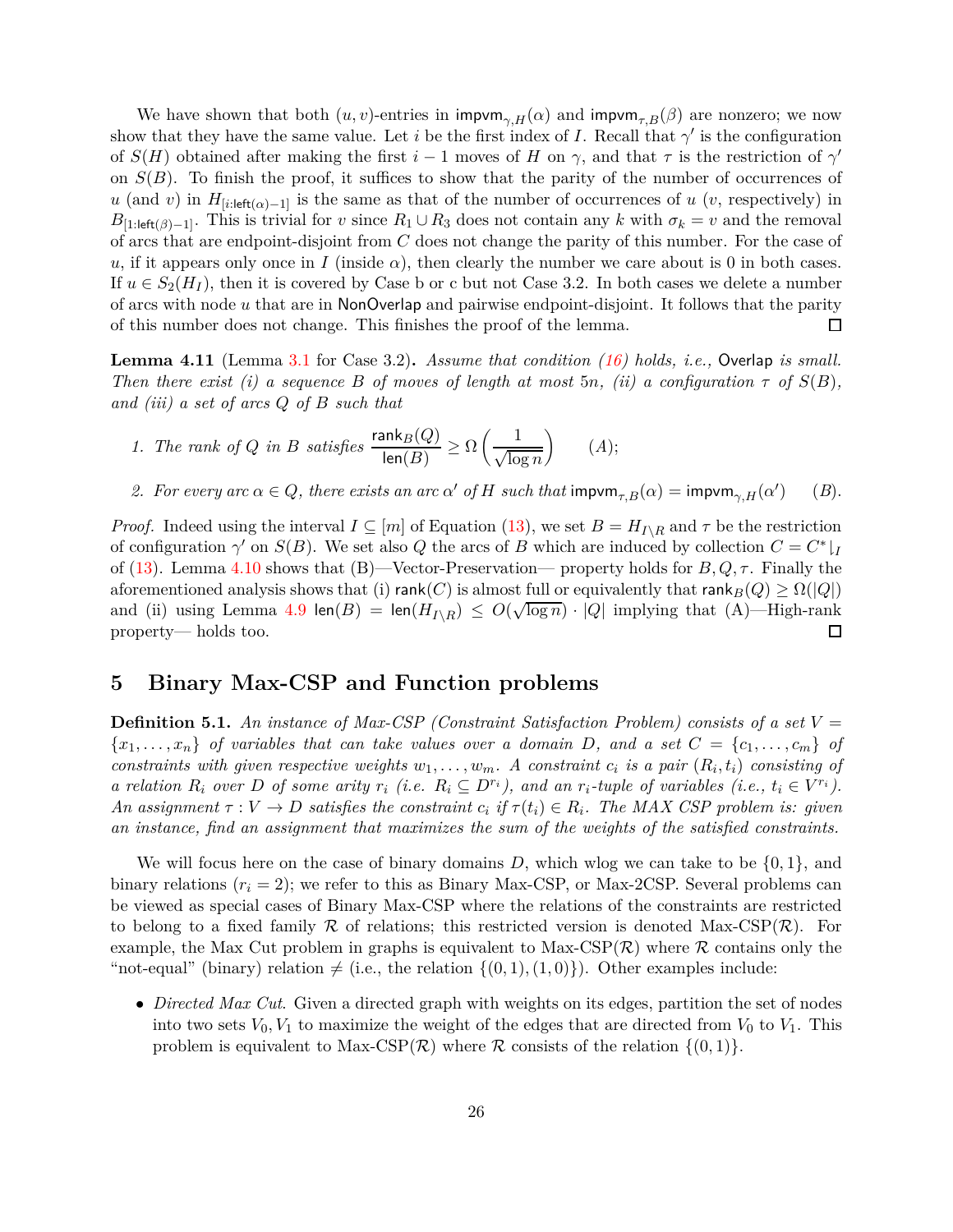- *Max 2SAT*. Given a weighted set of clauses with two literals in each clause, find a truth assignment that maximizes the weight of the satisfied clauses. This is equivalent to Max- $CSP(\mathcal{R})$ , where  $\mathcal R$  contains 4 relations, one for each of the 4 possible clauses with two literals  $a \vee b, \bar{a} \vee b, a \vee \bar{b}, \bar{a} \vee \bar{b}$ ; the relation for a clause contains the three assignments that satisfy the clause. If we allow unary clauses in the 2SAT instance, then we include in  $\mathcal R$  also the two unary constraints for  $a$  and  $\neg a$ .
- *Stable Neural Network*. A neural network in the Hopfield model [\[8\]](#page-32-3) is an undirected graph  $G = (V, E)$  (the nodes correspond to the neurons, the edges to the synapses) with a given weight  $w_e$  for each edge  $e \in E$  and a given threshold  $t_u$  for each node  $u \in V$ ; the weights and thresholds are not restricted in sign. A configuration  $\gamma$  is an assignment of a value (its 'state')  $-1$  or 1 to each node. A node *u* is stable in a configuration  $\gamma$  if  $\gamma(u) = -1$  and  $t_u + \sum_{v:(u,v)\in E} w_{(u,v)} \gamma_v \leq 0$ , or  $\gamma(u) = 1$  and  $t_u + \sum_{v:(u,v)\in E} w_{(u,v)} \gamma_v \geq 0$ . A configuration is *stable* if all the nodes are stable in it. Hopfield showed that every neural network has one or more stable configurations, using a potential function argument: a node *u* is unstable in a configuration  $\gamma$  iff flipping its state increases the value of the potential function  $p(\gamma)$  =  $\sum_{u \in V} t_u \cdot \gamma(u) + \sum_{(u,v) \in E} w_{(u,v)} \cdot \gamma(u) \gamma(v)$ . Hence,  $\gamma$  is stable iff  $p(\gamma)$  cannot be increased by flipping the state of any node. Thus, the problem of finding a stable configuration is the same as the local Max-CSP( $\mathcal{R}$ ) problem when  $\mathcal R$  contains the unary constraint *a* and the binary constraint  $a = b$ . The natural greedy algorithm, in which unstable nodes asynchronously (one-at-a-time) flip their state (in any order) monotonically increases the potential function and converges to a stable configuration<sup>[6](#page-26-0)</sup>. Our results apply to the smoothed analysis of this natural dynamics for neural networks.
- *Network coordination game* with 2 strategies per player. We are given a graph  $G = (V, E)$ where each node corresponds to a player with 2 strategies, and each edge  $(u, v)$  corresponds to a game Γ*u,v* between players *u, v* with a given payoff matrix (both players get the same payoff in all cases). The total payoff of each player for any strategy profile is the sum of the payoffs from all the edges of the player. The problem is to find a pure equilibrium (there always exists one as these are potential games). This problem can be viewed as a special case of local Max-CSP( $\mathcal{R}$ ) where  $\mathcal{R}$  contains the 4 singleton relations  $\{(0,0)\}, \{(0,1)\}, \{(1,0)\}, \{(1,1)\},$ and we want to find a locally optimal assignment that cannot be improved by flipping any single variable. The FLIP algorithm in this case is the better response dynamics of the game. Boodaghians et. al. [\[3\]](#page-31-5) studied the smoothed complexity of the better response algorithm for network coordination games, where each entry of every payoff matrix is independently drawn from a probability distribution supported on  $[-1, 1]$  with density at most  $\phi$ . They showed that for general graphs and *k* strategies per player the complexity is at most  $\phi \cdot (nk)^{O(k \log(nk))}$ with probability  $1 - o(1)$ , and in the case of complete graphs it is polynomial.

A constraint can be viewed as a function that maps each assignment for the variables of the constraint to a value 1 or 0, depending on whether the assignment satisfies the constraint or not. We can consider more generally the *Binary function optimization problem* (BFOP), where instead of constraints we have functions (of two arguments) with more general range than {0*,* 1}, for example  $\{0, 1, \ldots, k\}$ , for some *k* fixed (or even polynomially bounded): Given a set  $V = \{x_1, \ldots, x_n\}$  of variables with domain  $D = \{0, 1\}$ , a set  $F = \{f_1, \ldots, f_m\}$  of functions, where each  $f_i$  is a function

<span id="page-26-0"></span> $6$ Note that if unstable nodes flip their state simultaneously then the algorithm may oscillate and not converge to a stable configuration.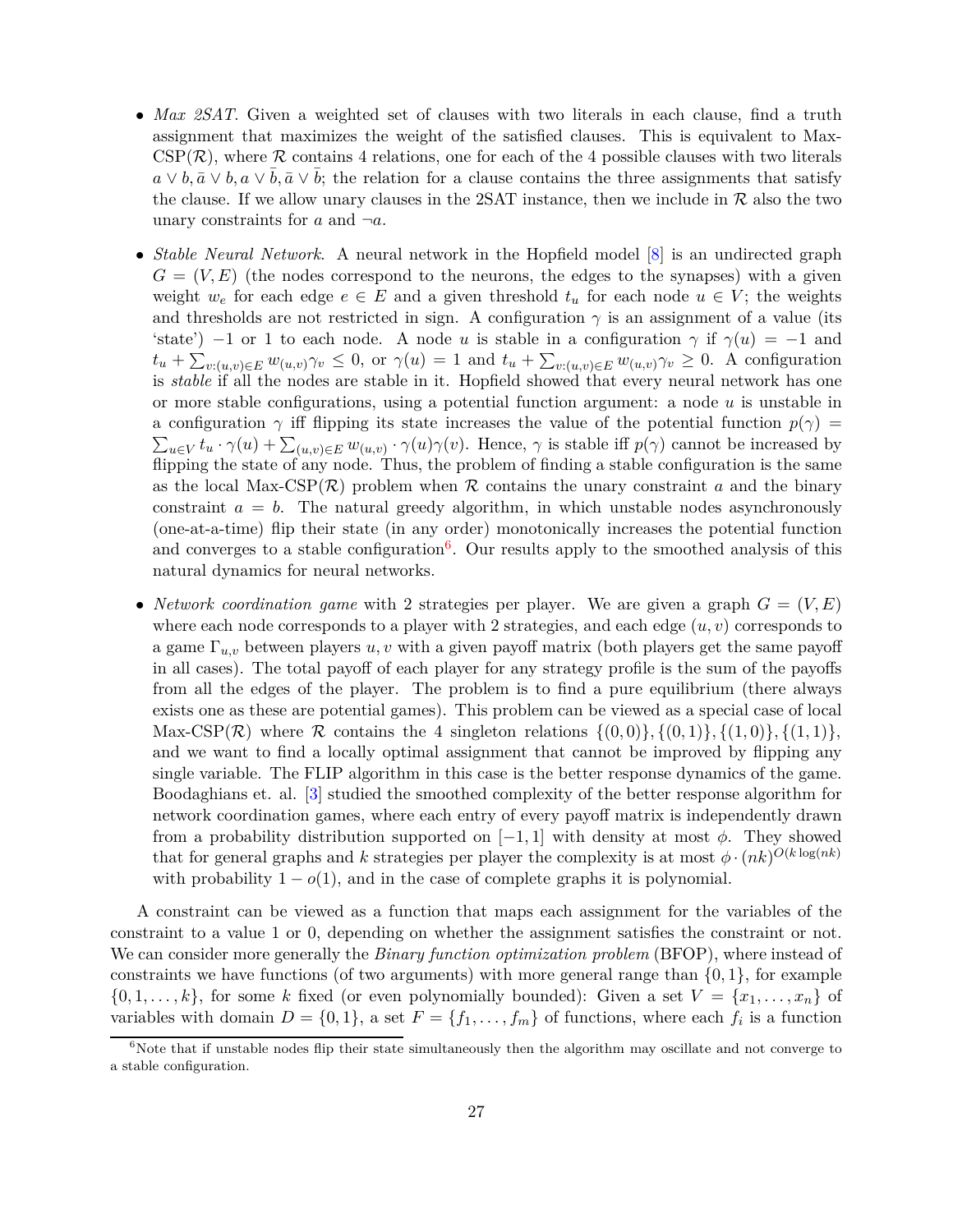of a pair  $t_i$  of variables, and given respective weights  $w_1, \ldots, w_m$ , find an assignment  $\tau : V \to D$ to the variables that maximizes  $\sum_{i=1}^{m} w_i \cdot f_i(\tau(t_i))$ . In the local search version, we want to find an assignment that cannot be improved by flipping the value of any variable. For smoothed analysis, the weights  $w_i$  are drawn independently from given bounded distributions as in Max Cut. We will show that the bounds for Max Cut extend to the general Binary Max-CSP and Function optimization problems with arbitrary (binary) constraints and functions.

Consider an instance of BFOP. Even though a function (or a constraint in Max-2CSP) has two arguments, its value may depend on only one of them, i.e. it may be essentially a unary function (or constraint). More generally, it may be the case that the function depends on both variables but the two variables can be decoupled and the function can be separated into two unary functions. We say that a binary function  $f(x, y)$  is *separable* if there are unary functions  $f', f''$  such that  $f(x, y) = f'(x) + f''(y)$  for all values of x, y; otherwise f is *nonseparable*. For binary domains there is a simple easy criterion.

**Lemma 5.1.** *A binary function f of two arguments with domain*  $\{0,1\}$  *is separable iff*  $f(0,0)$  +  $f(1, 1) = f(0, 1) + f(1, 0).$ 

*Proof.* If *f* is separable, i.e.,  $f(x,y) = f'(x) + f''(y)$ , then  $f(0,0) + f(1,1) = f'(0) + f''(0) + f'(1) + f'(0)$  $f''(1) = f(0,1) + f(1,0)$ . On the other hand, if  $f(0,0) + f(1,1) = f(0,1) + f(1,0)$ , then we can define  $f'(x) = f(0,0) + c \cdot x$ , where  $c = f(1,0) - f(0,0) = f(1,1) - f(0,1)$ , and  $f''(y) = d \cdot y$  where  $d = f(0, 1) - f(0, 0) = f(1, 1) - f(1, 0)$ . It is easy to check that  $f(x, y) = f'(x) + f''(y)$  for all values of  $x, y \in \{0, 1\}.$ □

If our given instance of BFOP has some separable functions, then we can replace them with the equivalent unary functions. After this, we have a set of unary and binary functions, where all the binary functions are nonseparable.

Consider a sequence *H* of variable flips starting from an initial assignment (configuration)  $\gamma \in$  $\{0,1\}^n$ . When we flip a variable  $x_j$  in some step, the change in the value of the objective function can be expressed as  $\langle \delta, X \rangle$ , where the coordinates of the vectors  $\delta, X$  correspond to the functions of the given instance, the vector  $\delta$  gives the changes in the function values and X is the vector of random weights of the functions. Define the matrix  $M_{H,\gamma}$  which has a row corresponding to each nonseparable function  $f_i$  and a column for each pair of closest flips of the same variable in the sequence *H*, where the column is the sum of the vectors  $\delta_1, \delta_2$  for the two flips, restricted to the nonseparable functions. Note that for separable functions, the corresponding coordinate of  $\delta_1 + \delta_2 = 0$ . Thus, the sum of the changes in the value of the objective function in the two closest flips of the same variable is equal to the inner product of the column  $\delta$  with the vector of random weights of the nonseparable functions.

**Lemma 5.2.** *The entry of the matrix*  $M_{H,\gamma}$  *at the row for the (nonseparable) function*  $f_i$  *and the column corresponding to an arc*  $\alpha$  *of a variable*  $x_j$  *is nonzero iff*  $x_j$  *is one of the variables of the function*  $f_i$  *and the other variable*  $x_k$  *of*  $f_i$  *appears an odd number of times in the interior of*  $\alpha$ *.* 

*Proof.* If  $x_j$  is not one of the variables of the function  $f_i$  then the entry is clearly 0. So suppose  $x_j$ is one of the variables of *f<sup>i</sup>* . If the other variable *x<sup>k</sup>* appears an even number of times in the interior of  $\alpha$  then its value at the two flips of  $x_j$  is the same and the entry is again 0, regardless of what the function  $f_i$  is. So assume that  $x_k$  appears an odd number of times in the interior of  $\alpha$ . Then it is easy to check that the entry is equal to  $f_i(0,0) + f_i(1,1) - [f_i(0,1) + f_i(1,0)]$  if the variables  $x_i, x_k$  have different values before the first flip, and it has the opposite value  $f_i(0,1) + f_i(1,0) - [f_i(0,0) + f_i(1,1)]$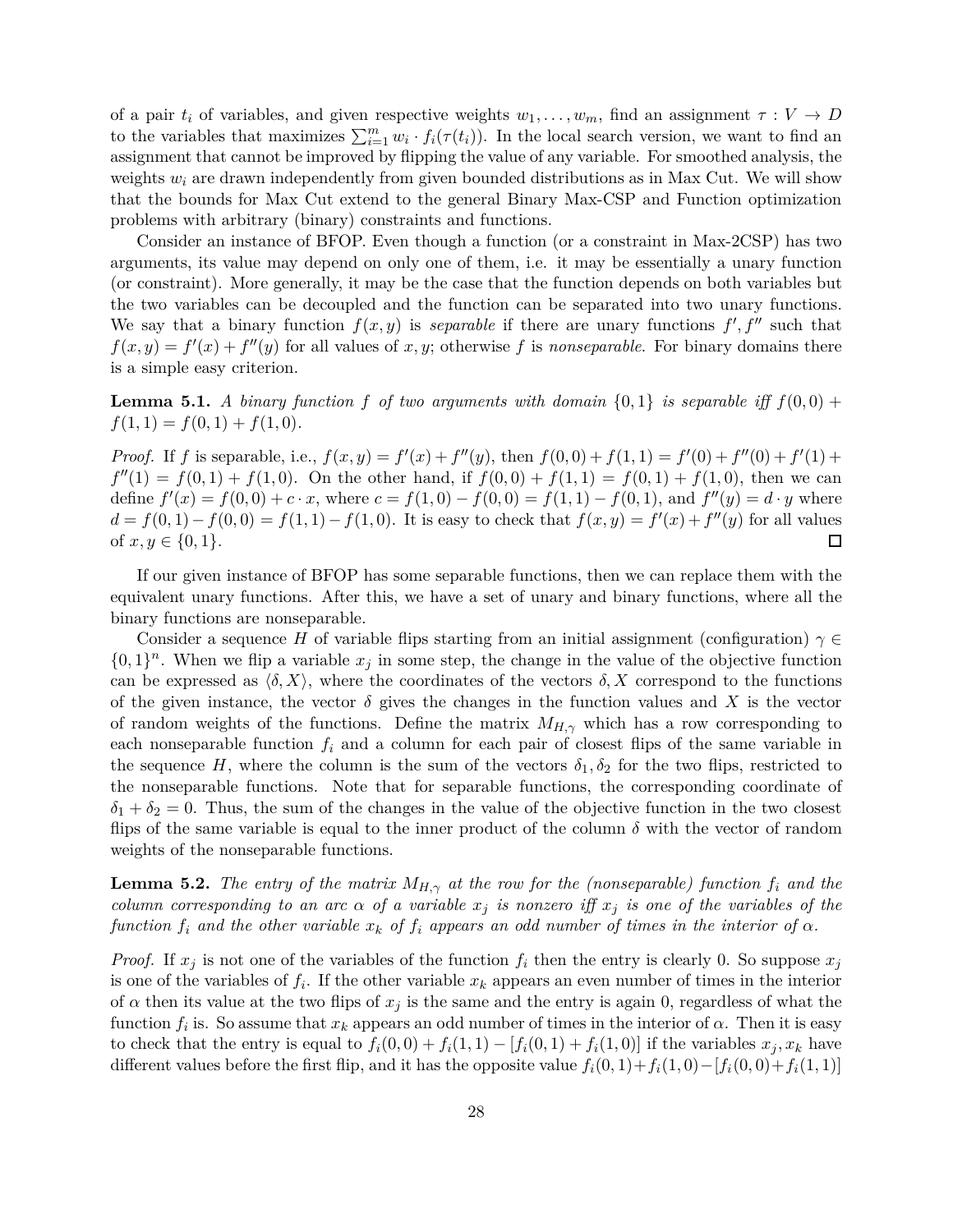if  $x_j, x_k$  have the same value before the first flip; in either case the entry is nonzero because  $f_i$  is nonseparable.  $\Box$ 

Thus, the zero-nonzero structure of the matrix  $M_{H,\gamma}$  is the same as that of the matrix for the Max Cut problem on the graph *G* which has the variables as nodes and has edges corresponding to the nonseparable functions with respect to the same initial configuration  $\gamma$  and sequence of flips *H*. The arguments in the proof for the Max Cut problem that choose a subsequence and bound the rank of the corresponding submatrix depend only on the zero-nonzero structure of the matrix and not on the precise values: In every case, we identify a diagonal submatrix or a triangular submatrix of the appropriate size. Therefore, we can apply the same analysis for the general Max-2CSP and BFOP problems with arbitrary binary constraints or functions, proving Theorem [1.2.](#page-2-1)

## <span id="page-28-0"></span>**6 Conclusions**

We analyzed the smoothed complexity of the FLIP algorithm for local Max-Cut, and more generally, for binary maximum constraint satisfaction problems (like Max-2SAT, Max-Directed Cut, Stable Neural Network etc.). We showed that with high probability, every execution of the FLIP algorithm for these problems, under any pivoting rule, takes at most  $\phi n^{O(\sqrt{\log n})}$  steps to terminate. The proof techniques involve a sophisticated analysis of the execution sequences of flips that are potentially generated by the FLIP algorithm, with the goal of identifying suitable subsequences (including noncontiguous subsequences) that contain many steps with linearly independent improvement vectors, which are preserved from the full execution sequence. We do not know at this point whether the  $\sqrt{\log n}$  in the exponent, which is due to the ratio between the length and the rank of the subsequence, can be improved or is best possible for this approach, i.e. whether our new rank lemma for subsequences is tight.

There are several other interesting open questions raised by this work. One question concerns the extension to non-binary constraints. For example, does a similar result hold for Local Max-3SAT? Does it hold generally for all Max-CSP problems with binary domains? There are several new challenges in addressing these questions.

Another question concerns the extension to domains of higher cardinality *k*. Simple examples of Max-2CSP with larger domain include Max-k-Cut, where the nodes are partitioned into *k* parts instead of 2 as in the usual Max-Cut, and the Network Coordination Game with *k* strategies per player. Bibak et. al. studied Max-k-Cut and showed that the FLIP algorithm converges with high probability in  $\phi n^{O(\log n)}$  steps for general graphs for fixed  $k$  (and polynomial time for complete graphs if  $k = 3$  [\[2\]](#page-31-4). Boodaghians et. al. studied the network coordination game and showed a similar bound  $\phi n^{O(\log n)}$  for general graphs for fixed *k* (and in the case of complete graphs, polynomial time for all fixed *k*) [\[3\]](#page-31-5). Can the log *n* in the exponent be improved to  $\sqrt{\log n}$  for these problems using a combination of the techniques in these papers and the present paper, and more generally does it hold for all Max-2CSP problems with non-binary domains?

Ultimately, is the true smoothed complexity of Local Max-CSP problems polynomial or are there bad examples of instances and distributions that force super-polynomial behavior?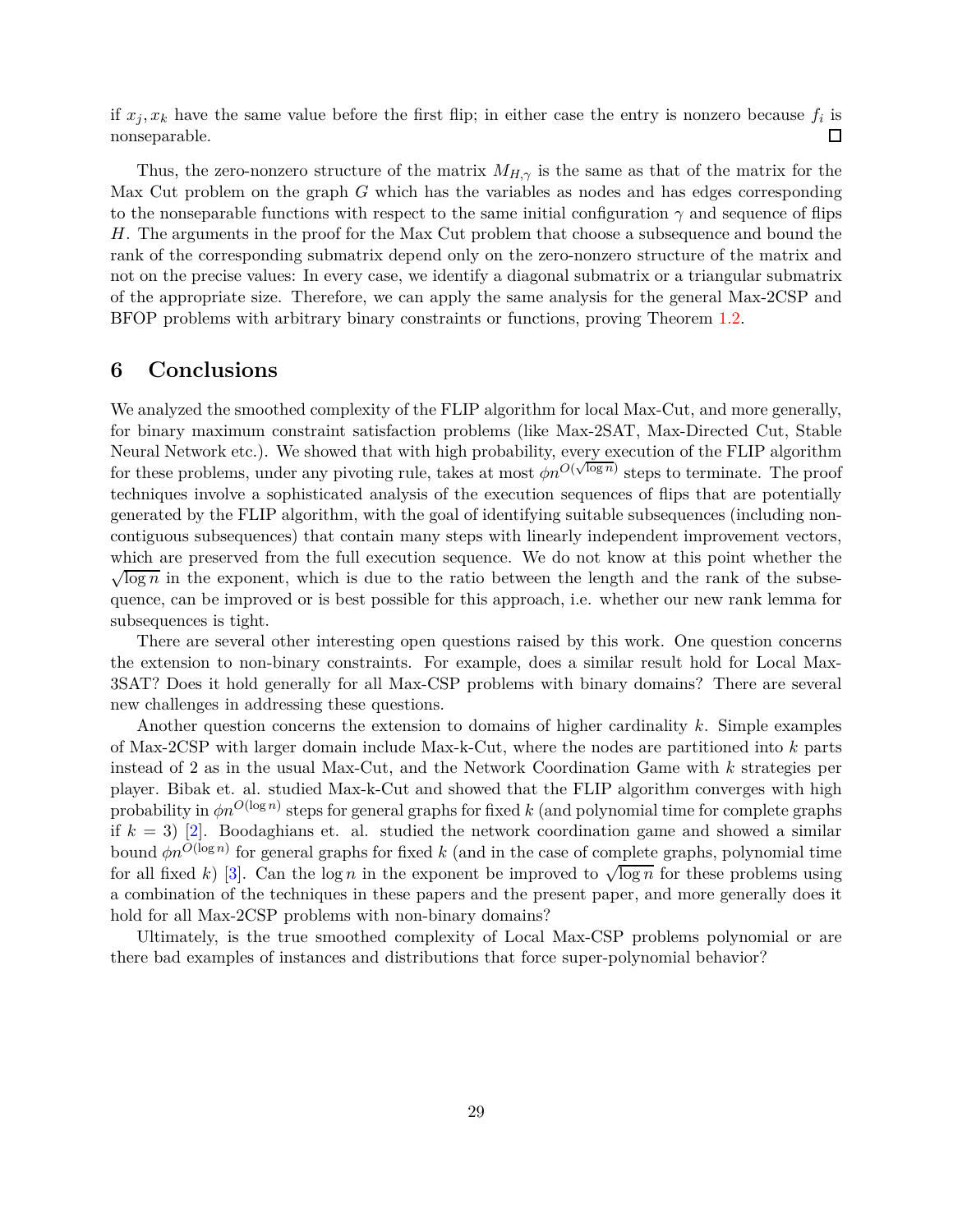# <span id="page-29-0"></span>**A Proof of Lemma [4.3](#page-13-2)**

Let  $\ell$  be a positive integer that satisfies  $\ell \leq m/2$ . To prove Lemma [4.3,](#page-13-2) we define cover<sub> $\ell$ </sub>, a set of intervals of length 2*ℓ* that aim to *evenly* cover indices of [*m*]. Formally, we have

$$
\mathsf{cover}_\ell = \mathsf{cover}^{\mathsf{even}}_\ell \cup \mathsf{cover}^{\mathsf{odd}}_\ell \cup \mathsf{cover}^{\mathsf{boundary}}_\ell \;,
$$

where

$$
cover_{\ell}^{even} = \left\{ \left[ (2i - 2)\ell + 1 : 2i\ell \right] : i = 1, ..., \left\lfloor \frac{m}{2\ell} \right\rfloor \right\},\
$$

$$
cover_{\ell}^{odd} = \left\{ \left[ (2i - 1)\ell + 1 : (2i + 1)\ell \right] : i = 1, ..., \left\lfloor \frac{m - \ell}{2\ell} \right\rfloor \right\},\
$$

$$
cover_{\ell}^{boundary} = \left\{ \left[ m - 2\ell + 1 : m \right] \right\}.
$$

The following lemma summarizes properties we need about cover*<sup>ℓ</sup>* .



Figure 13: An illustration of cover<sub> $\ell$ </sub> with  $\ell = 2$ .

<span id="page-29-1"></span>**Lemma A.1.** *Each*  $i \in [m]$  *is contained in at most three intervals in* cover<sub> $\ell$ </sub>. *Each arc*  $\alpha$  *of H with*  $\textsf{len}(\alpha) \leq \ell \, \textit{is contained in at least one interval in } \textsf{cover}_{\ell}.$ 

*Proof.* The first part of the lemma is trivial. For the second part, let  $\alpha = (i, j) = (\text{left}(\alpha)$ , right $(\alpha)$ ) be an arbitrary arc of length at most  $\ell$ . Let  $k = \lfloor \frac{m}{\ell} \rfloor$  $\left\lfloor \frac{n}{\ell} \right\rfloor \geq 2$  (since  $m \geq 2\ell$ ) be the largest integer such that  $k\ell \leq m$ . Notice that if *m* is a multiple of  $\ell$ , then cover boundary *v* is included in either cover  $\ell^{\text{even}}$ or cover<sup>odd</sup> depending on the parity of  $\lfloor \frac{m}{\ell} \rfloor$ . We will split into two cases, depending on whether  $\mathsf{right}(\alpha) \leq k\ell = \lfloor \frac{m}{\ell} \rfloor \ell \text{ or } \mathsf{right}(\alpha) > k\ell.$ 

**Case 1:** If  $\text{right}(\alpha) \leq k\ell = \lfloor \frac{m}{\ell} \rfloor \ell$ , then we claim that  $\alpha$  is contained in one of the intervals in  $\mathsf{cover}_{\ell}^{\mathsf{even}} \cup \mathsf{cover}_{\ell}^{\mathsf{odd}}.\mathrm{To see this, let } k' = \left\lceil \frac{\mathsf{right}(a)}{\ell} \right\rceil$ *ℓ*  $\left| \leq k \text{ be the smallest integer such that } \mathsf{right}(a) \leq k' \ell$ (so right( $\alpha$ ) > ( $k' - 1$ ) $\ell$ ). If right( $\alpha$ )  $\leq \ell$  ( $k' = 1$ ),  $\alpha$  is trivially contained in [ $\ell$ ]  $\subset$  [2 $\ell$ ] and we are done; so we assume below that  $k' \geq 2$ . Since  $\text{len}(\alpha) \leq \ell$  or equivalently  $\text{right}(\alpha) - \text{left}(\alpha) + 1 \leq \ell$ , it holds that  $\text{left}(\alpha) \geq \text{right}(\alpha) - \ell + 1 > (k' - 2)\ell + 1$  and thus,  $\alpha = (\text{left}(\alpha), \text{right}(\alpha))$  is contained in  $[(k'-2)\ell+1:k'\ell]$ , one of the intervals in cover<sup>even</sup>  $\cup$  cover<sup>odd</sup>.

**Case 2:** We are left with the case when  $\text{right}(\alpha) > k\ell = \left\lfloor \frac{m}{\ell} \right\rfloor \ell$ . Using  $m < (k+1)\ell$  (by the choice of *k*), we have that  $\text{left}(a) \geq \text{right}(a) - \ell + 1 > (k-1)\ell + 1 > m - 2\ell + 1$ . As a result,  $\alpha$  is contained in the interval in cover $_{\ell}^{\text{boundary}}$ *ℓ* .

□

We are now ready to use cover*<sup>ℓ</sup>* to prove Lemma [4.3.](#page-13-2)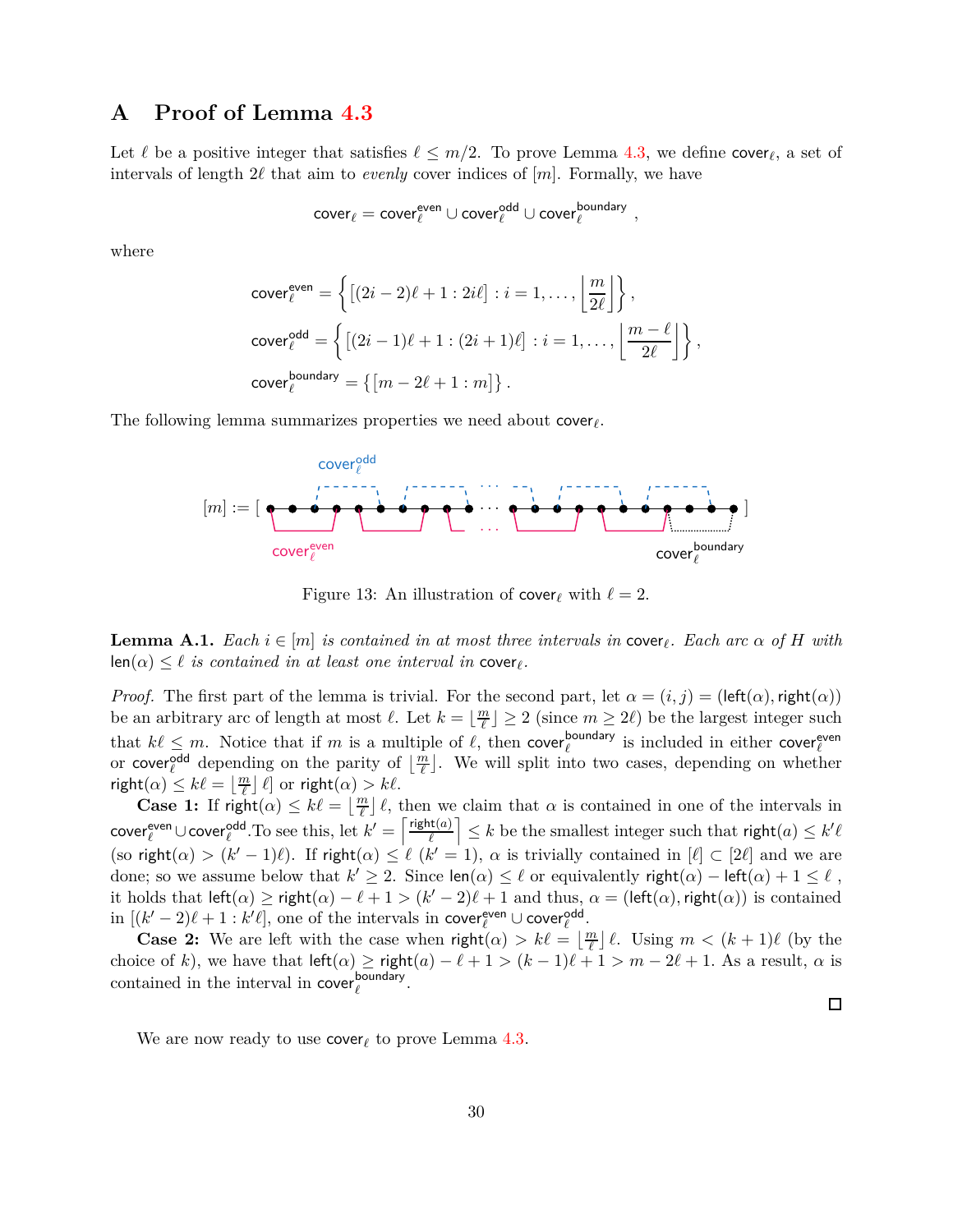*Proof of Lemma [4.3.](#page-13-2)* We first partition cover<sub>ℓ</sub> into

$$
\mathcal{I}_{\text{large}} = \left\{ I \in \text{cover}_{\ell} : \frac{|C|_I|}{|C|} \ge \frac{\ell}{8m} \right\} \quad \text{and} \quad \mathcal{I}_{\text{small}} = \left\{ I \in \text{cover}_{\ell} : \frac{|C|_I|}{|C|} < \frac{\ell}{8m} \right\}.
$$

We would like to show that there is an interval in  $\mathcal{I}_{\text{large}}$  that satisfies the second inequality in [\(5\)](#page-13-3).

From the definition of  $\mathcal{I}_{\text{small}}$  we have

$$
\sum_{I \in \mathcal{I}_{\text{small}}} \frac{|C|_I|}{|C|} < \frac{\ell}{8m} \cdot |\text{cover}_{\ell}| \le \frac{\ell}{8m} \cdot \left(2 \cdot \left\lfloor \frac{m}{2\ell} \right\rfloor + 1\right) \le \frac{1}{4}.
$$

It follows from the second part of Lemma [A.1](#page-29-1) that each arc is contained in at least one interval of cover<sub> $\ell$ </sub> and thus  $\sum_{I \in \mathsf{cover}_{\ell}} |C|I| \geq |C|$  or equivalently

<span id="page-30-1"></span>
$$
\sum_{I \in \mathcal{I}_{\text{large}}} \frac{|C|_I|}{|C|} > \frac{3}{4}.\tag{18}
$$

Assume for a contradiction that every interval  $I \in \mathcal{I}_{\text{large}}$  satisfies that  $\frac{|C|_I|}{|C|} < \frac{|P \cap I|}{4|P|}$  $\frac{1}{4|P|}$ . Then

$$
\frac{3}{4} < \sum_{I \in \mathcal{I}_{\text{large}}} \frac{|C|_I|}{|C|} < \sum_{I \in \mathcal{I}_{\text{large}}} \frac{|P \cap I|}{4|P|}.
$$

However, it follows from the first part of Lemma [A.1](#page-29-1) that each  $i \in P$  is contained in *I* at most three times, and thus

$$
\sum_{I \in \text{cover}_{\ell}} |P \cap I| \le 3|P|,
$$

which leads to a contradiction with [\(18\)](#page-30-1).

 $\Box$ 

# <span id="page-30-0"></span>**B A sequence that has low rank in every scale**

Given a sequence *S* of moves, we write  $rank(S)$  to denote the rank of the set of all arcs in *S*. In this section, we will construct a sequence *H* of length 5*n*, specify the subgraph of *G* over active nodes in *H*, and show that every substring *S* of *H* satisfies

$$
\frac{\operatorname{rank}(S)}{\operatorname{len}(S)} = O\left(\frac{1}{\log n}\right).
$$

For simplicity, let  $d = 0.1 \log_3 n$ . The set of active nodes in *H* are  $\bigcup_{k=1}^d V_k$ , where

$$
V_k = \{v_{k,0}, v_{k,2}, \ldots, v_{k,n^{0.1} \cdot 3^{k-1}-1}\}.
$$

Let  $N_k = n^{0.1} \cdot 3^{k-1}$  denote the number of nodes in  $V_k$ . So there are  $O(n^{0.2}) \ll n$  active nodes in *H* in total. The subgraph of *G* over these nodes contains all edges  $(u, v)$  with  $u \in V_1$  and  $v \in \bigcup_{k=2}^d V_k$ .

Now we construct the sequence *H* as the concatenation of  $5n/d$  blocks:

$$
\mathcal{H} := B_1 \circ B_2 \circ \cdots \circ B_{5n/d}.
$$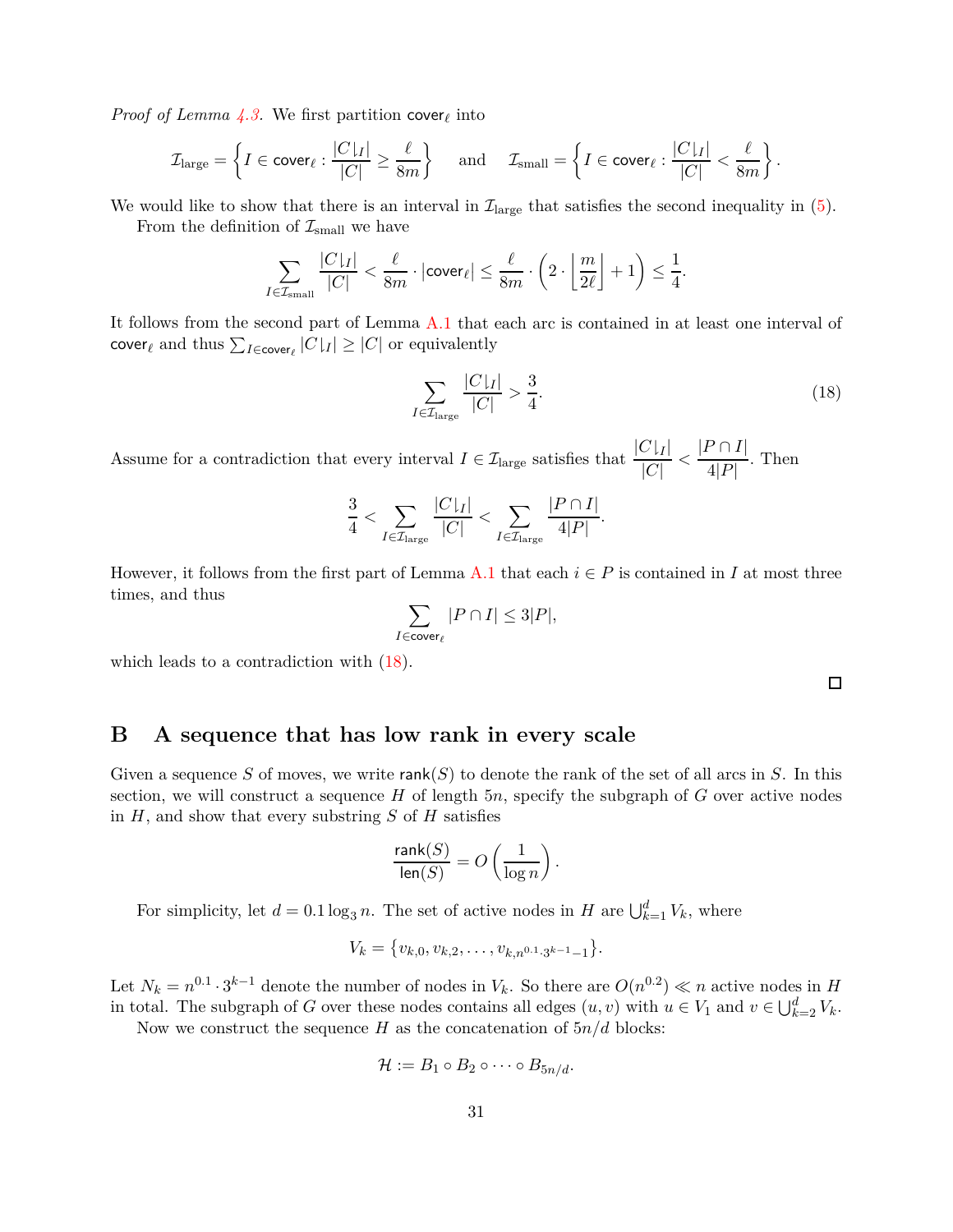In each block  $B_i$ , there are *d* moves, one from each  $V_k$ :

$$
B_i = (v_{1,i \pmod{N_1}}, v_{2,i \pmod{N_2}}, \cdots, v_{d,i \pmod{N_d}}).
$$

We will prove the following bound on the rank of any substring *S* of *H*:

**Lemma B.1.** *For any substring S of H constructed above, we have*

$$
\frac{\operatorname{rank}(S)}{\operatorname{len}(S)} = O\left(\frac{1}{\log n}\right).
$$

*Proof.* Note that to have a repeating node in *S*, its length needs to be at least  $N_1d + 1$ . As a result we may assume without loss of generality that *S* is the concatenation of *t* blocks for some  $t > N_1$ . Every node  $v_{k,j}$  in  $V_k$  with  $N_k + 1 > t$  appears at most once in *S* and thus, it does not contribute anything to the rank of *S*. Let  $k^*$  denote the largest  $k$  with  $N_k + 1 \leq t$ .

For each  $k: 2 \leq k \leq k^*$  and each  $v_{k,j} \in V_k$ , we show that all arcs with node  $v_{k,j}$  (if any) in *S* must share the same improvement vector and thus, contribute at most 1 to the rank. This follows from the facts that  $v_{k,j}$  is only adjacent to nodes in  $V_1$  and that every arc of  $v_{k,j}$  contains  $3^{k-1}$  (an odd number) occurrences of each node in *V*1. Finally, we have that the contribution to the rank of *S* from each node  $v_{1,j} \in V_1$  is trivially at most its number of arcs in *S*.

Combining all these bounds, we are ready to bound the rank of *S*:

$$
\mathop{\rm rank}(S) \leq \sum_{k=2}^{k^*} |V_k| + |V_1| \cdot \left\lceil \frac{t}{N_1} \right\rceil = O(N_{k^*}) + O(t) = O(t) = O\left(\frac{\operatorname{len}(S)}{\log n}\right),
$$

where in the first equation we used  $t > N_1$  and in the last equation we used  $d = \Theta(\log n)$ . □

# <span id="page-31-3"></span>**References**

- [1] Angel, O., Bubeck, S., Peres, Y., and Wei, F. Local max-cut in smoothed polynomial time. In *Proceedings of the 49th Annual ACM SIGACT Symposium on Theory of Computing* (2017), ACM, pp. 429–437.
- <span id="page-31-4"></span>[2] Bibak, A., Carlson, C., and Chandrasekaran, K. Improving the smoothed complexity of flip for max cut problems. In *Proceedings of the Thirtieth Annual ACM-SIAM Symposium on Discrete Algorithms* (2019), SIAM, pp. 897–916.
- <span id="page-31-5"></span>[3] Boodaghians, S., Kulkarni, R., and Mehta, R. Smoothed efficient algorithms and reductions for network coordination games. *CoRR abs/1809.02280v4* (2019).
- <span id="page-31-1"></span>[4] Elsässer, R., and Tscheuschner, T. Settling the complexity of local max-cut (almost) completely. In *International Colloquium on Automata, Languages, and Programming* (2011), Springer, pp. 171–182.
- <span id="page-31-2"></span>[5] ETSCHEID, M., AND RÖGLIN, H. Smoothed analysis of the squared Euclidean maximum-cut problem. In *Algorithms-ESA 2015*. Springer, 2015, pp. 509–520.
- <span id="page-31-0"></span>[6] Etscheid, M., and Röglin, H. Smoothed analysis of local search for the maximum-cut problem. *ACM Trans. Algorithms 13*, 2 (Mar. 2017), 25:1–25:12.